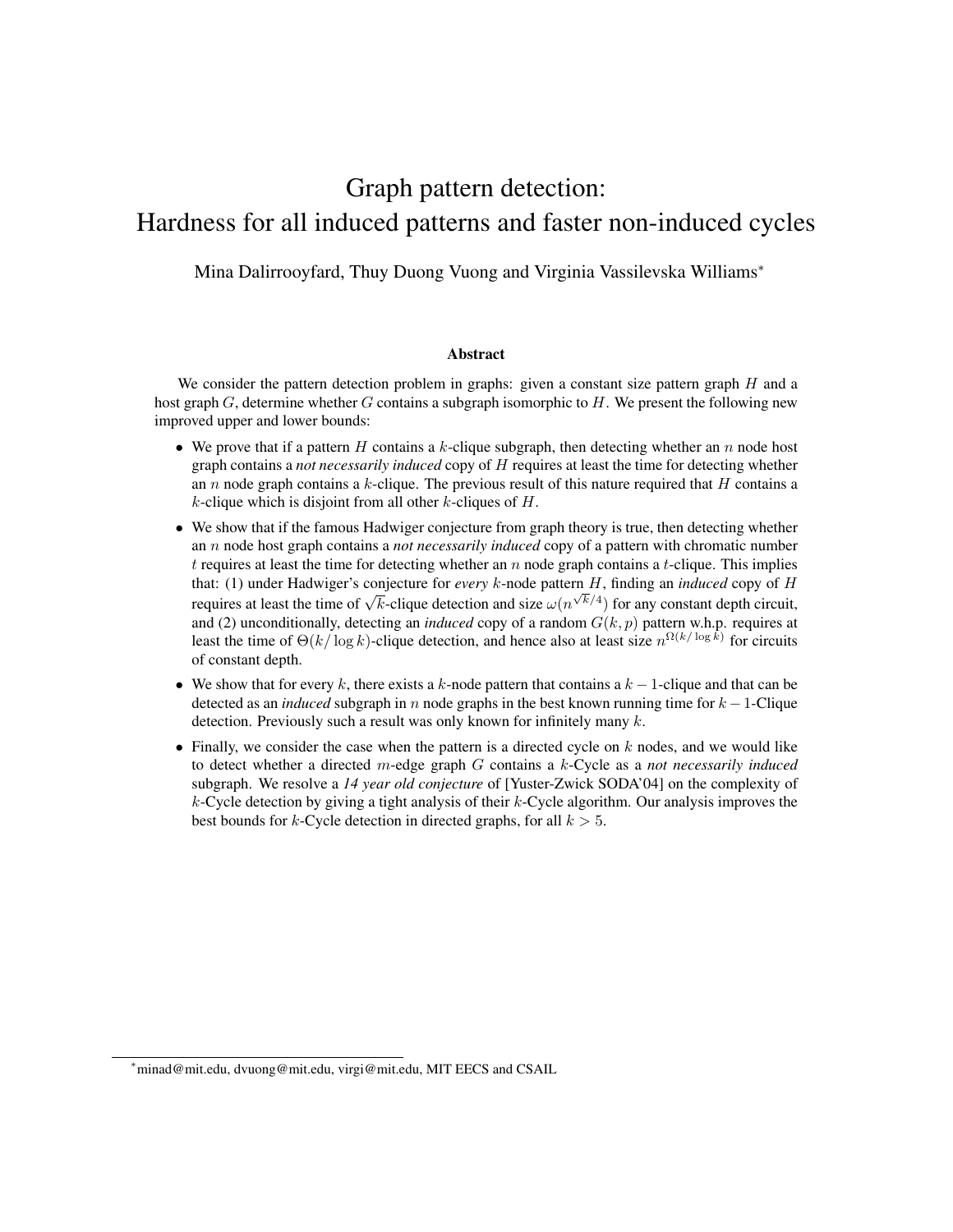# 1 Introduction

One of the most fundamental graph algorithmic problems is Subgraph Isomorphism: given two graphs  $G = (V, E)$  and  $H = (V_H, E_H)$ , determine whether G contains a subgraph isomorphic to H. While the general problem is NP-complete, many applications (e.g. from biology [2, 34]) only need algorithms for the special case in which  $H$  is a small graph pattern, of constant size  $k$ , while the host graph  $G$  is large. This graph pattern detection problem is easily in polynomial time: if  $G$  has  $n$  vertices, the brute-force algorithm solves the problem in  $O(n^k)$  time, for any H.

Two versions of the Subgraph Isomorphism problems are typically considered. The first is the *induced* version in which one seeks an injective mapping  $f : V_H \mapsto V$  so that  $(u, v) \in E_H$  if and only if  $(f(u), f(v)) \in E$ . The second is the *not necessarily induced* version where one seeks an injective mapping  $f: V_H \mapsto V$  so that if  $(u, v) \in E_H$  then  $(f(u), f(v)) \in E$  (however, if  $(u, v) \notin E_H$ ,  $(f(u), f(v))$ ) may or may not be an edge). It is not hard to show (e.g. via color-coding) that when  $k$  is a constant, any algorithm for the induced version can be used to solve the not necessarily induced one (for the same pattern) in asymptotically the same time, up to logarithmic factors.

This paper considers two settings of the graph pattern detection problem: (1) Finding *induced* patterns of constant size k in dense n-node undirected graphs, where the runtime is measured as a function of  $n$ , and (2) Finding not-necessarily induced patterns in sparse  $m$ -edge directed graphs; here we focus on  $k$ -Cycle patterns, a well-studied and important case.

### 1.1 Hardness

A standard generalization of a result of Nešetril and Poljak [32] shows that the induced subgraph isomorphism problem for any k-node pattern H in an n-node host graph can be reduced in  $O(k^2n^2)$  time to the k-Clique (or induced k-Independent Set (IS)) detection problem in  $kn$ -node graphs. Thus, for constant  $k, k$ -Clique and  $k$ -IS are the hardest patterns to detect.

Following Itai and Rodeh [21], Nešetril and Poljak [32] showed that a  $k$ -Clique (and hence any induced or not-necessarily induced  $k$ -node pattern) can be detected in an  $n$  node graph  $G$  asymptotically in time  $C(n,k) := M(n^{\lfloor k/3 \rfloor}, n^{\lceil k/3 \rceil}, n^{\lceil (k-1)/3 \rceil})$ , where  $M(a, b, c)$  is the fastest known runtime for multiplying an  $a \times b$  by a  $b \times c$  matrix. A simple bound for  $M(a, b, c)$  is  $M(a, b, c) \le abc / \min\{a, b, c\}^{3-\omega}$  where  $\omega$  < 2.373 is the exponent of square matrix multiplication [42, 27], but faster algorithms are known (e.g. Le Gall and Urrutia [18]). In particular,  $C(n, k) \leq O(n^{\omega k/3})$  when k is divisible by 3.

The  $C(n, k)$  runtime for k-Clique detection has had no improvements in more than 40 years. Because of this, several papers have hypothesized that the runtime might be optimal for  $k$ -Cliques (and  $k$ -Independent Sets) (e.g. [1, 9, 28]).

Meanwhile, for some  $k$ -node patterns  $H$  that are not Cliques or Independent Sets, specialized algorithms have been developed that are faster than the  $C(n, k)$  runtime for k-Clique. For instance, if H is a 3-node pattern that is not a triangle or an independent set, it can be detected in G in linear time, much faster than the  $C(n, 3) = O(n^{\omega})$  time for 3-Clique/triangle. Following work of [11, 33, 14, 23, 25], Vassilevska W. et al. [44] showed that every 4-node pattern except for the 4-Clique and 4-Independent Set can be detected in  $C(n, 3) = O(n^{\omega})$  time, much faster than the  $C(n, 4)$  runtime for 4-Clique. Blaeser et al. [5] recently showed that for  $k \leq 8$  there are faster than  $C(n, k)$  time algorithms for all non-clique non-independent set k-node patterns; for  $k \leq 6$ , their runtime is  $C(n, k-1)$ . Independently, we were able to show the same result, using an approach generalizing ideas from [44], see the Appendix.

A natural conjecture, consistent with the prior work so far is that for every  $k$  and every  $k$ -node pattern H that is not a clique or independent set, one can detect it in an n node graph in time  $C(n, k - 1)$ . Blaeser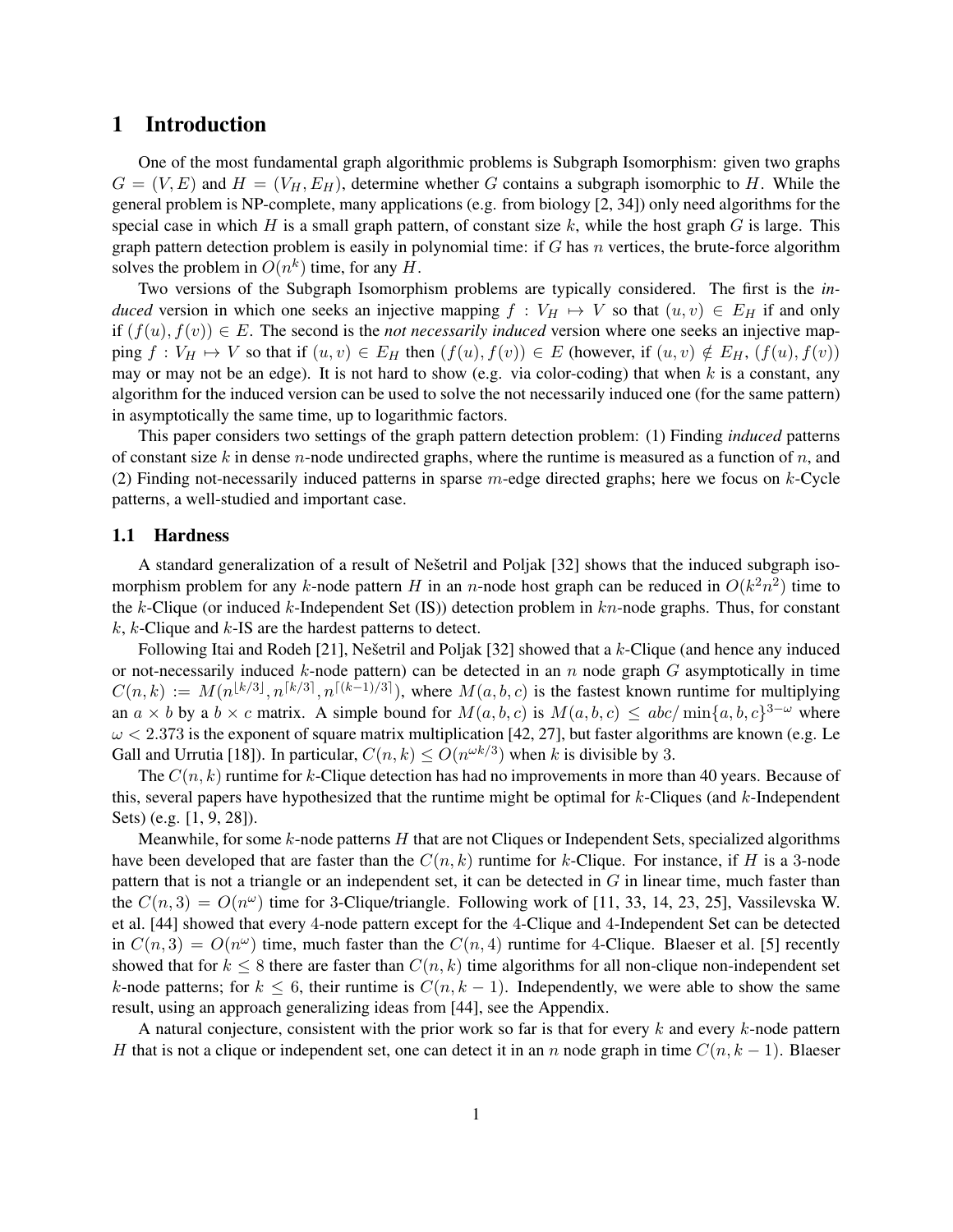et al. showed that for all k of the form  $3 \cdot 2^{\ell}$  for integer  $\ell$ , there is a k-node pattern that (1) is at least as hard to detect as  $k - 1$ -Clique and (2) can be detected in  $C(n, k - 1)$  time. We show that such a pattern exists for *all*  $k \geq 3$  (Theorem 4.1).

While there exist  $k$ -node patterns that can be detected faster than  $k$ -Clique, it seems unclear how hard k-node pattern detection actually is. For instance, it could be that for every k, there is *some* induced pattern on k-nodes that can be detected in say  $n^{\log \log(k)}$  time, or even  $f(k)n^c$  time, where c is independent of k. A Ramsey theoretic result tells us that every k-node H either contains an  $\Omega(\log k)$  size clique or an  $\Omega(\log k)$ size independent set. Hence intuitively, detecting any  $k$ -node H in an n node graph should be at least as hard as detecting an  $\Omega(\log k)$  size clique in an n node graph. The widely believed Exponential Time Hypothesis (ETH) [20] is known to imply that k-Clique cannot be solved in  $n^{o(k)}$  time [10]. Coupled with the Ramsey result, ETH should intuitively imply that no matter which  $k$ -node  $H$  we pick,  $H$ -pattern detection cannot be solved in  $n^{o(\log k)}$  time.

Unfortunately, however, *it is still open whether every pattern that contains a* t*-clique is as hard to detect* as a t-clique (see e.g.  $[5]^1$ ). In general, it is not clear what makes patterns hard to detect.

One of the few results related to this is by Floderus et al. [16] who showed that if a pattern H contains a t-Clique that is disjoint from all other t-Cliques in  $H$ , then  $H$  is at least as hard to detect as a t-Clique. This implied strong clique-based hardness results for induced  $k$ -path and  $k$ -cycle. However, the reduction of [16] fails for patterns whose k-Cliques intersect non-trivially.

The main difficulty in reducing  $k$ -Clique to the detection problem for other graph patterns  $H$  can be seen in the following natural attempt used e.g. by [16]. Say H has a k-clique K and let H' be the graph induced by the vertices of H not in K. Let  $G = (V, E)$  be an instance of k-Clique. We'll start by creating k copies of V,  $V_1, \ldots, V_k$ . For every edge  $(u, v)$  of G, add an edge between the copies of u and v in different parts. Every k-clique C of G appears in the new graph k! times; we'll say that the main copy  $\bar{C}$  of C has the *i*th vertex of C (in lexicographic order say) appearing in  $V_i$ . Now, add a copy  $\bar{H}'$  of  $H'$ , using fresh vertices, and for every edge  $(h, i)$  of H with  $h \in H'$  and  $i \in K$ , add edges from  $h \in H'$  to all vertices in  $V_i$ . This forms the new graph  $G'$  and guarantees that if G has a k-clique C,  $G'$  contains a copy of H which is just  $\bar{C}$  together with  $\bar{H'}$ . The other direction of the reduction fails miserably however. If G' happens to have a copy of  $H$ , there is no guarantee that any of the k-cliques of  $H$  would have a node from each  $V_i$  and hence form a clique of G. As a simple counterexample (Figure 1) consider H as a 4-Cycle  $(1, 2, 3, 4)$  together with a node 5 that has edges to all nodes of the 4-Cycle. Starting from a graph G, WLOG we would pick K to be  $(1, 2, 5)$  and  $H' = 3, 4$  and form G' as described. Let  $\overline{H}$ ' contain the nodes  $\overline{3}, \overline{4}$  and let the parts of G be  $V_1, V_2, V_5$ . Now the reduction graph G' might contain a copy of H even if G has no 3-cliques, as  $\overline{4}$ could represent 5, and 1, 3 and 2, 4 could be represented by two nodes each in  $V_1$  and  $V_5$  respectively; see Figure 1. Hence the copy of H wouldn't use  $V_2$  at all and doesn't represent a triangle in G.

One could try to modify the reduction, say by representing the nodes of  $H'$  by copies of the vertices of G, as with K. However, the same issues arise, and they seem to persist in most natural reduction attempts.

With an intricate construction, we show how to overcome this difficulty. Our first main theorem is that patterns that contain t-cliques are indeed at least as hard as t-Clique, and in fact we prove it for the *not necessarily induced* case which automatically gives a lower bound for the induced case (Theorem 2.1 in the body):

**Theorem 1.1.** Let  $G = (V, E)$  be an *n*-node, m-edge graph and let H be a k-node pattern such that H has  $a$  t-clique as a subgraph. Then one can construct a new graph  $G^*$  of at most  $nk$  vertices in  $O(k^2m + kn)$ *time such that* G<sup>∗</sup> *has a not necessarily induced subgraph isomorphic to* H *if and only if* G *has a* t*-clique.*

<sup>&</sup>lt;sup>1</sup>Blaser et al. [5] show that for the particular types of algorithms that they use a pattern that contains a  $k$ -clique cannot be found faster than a k-clique, and they note that such a result is not known for arbitrary algorithms.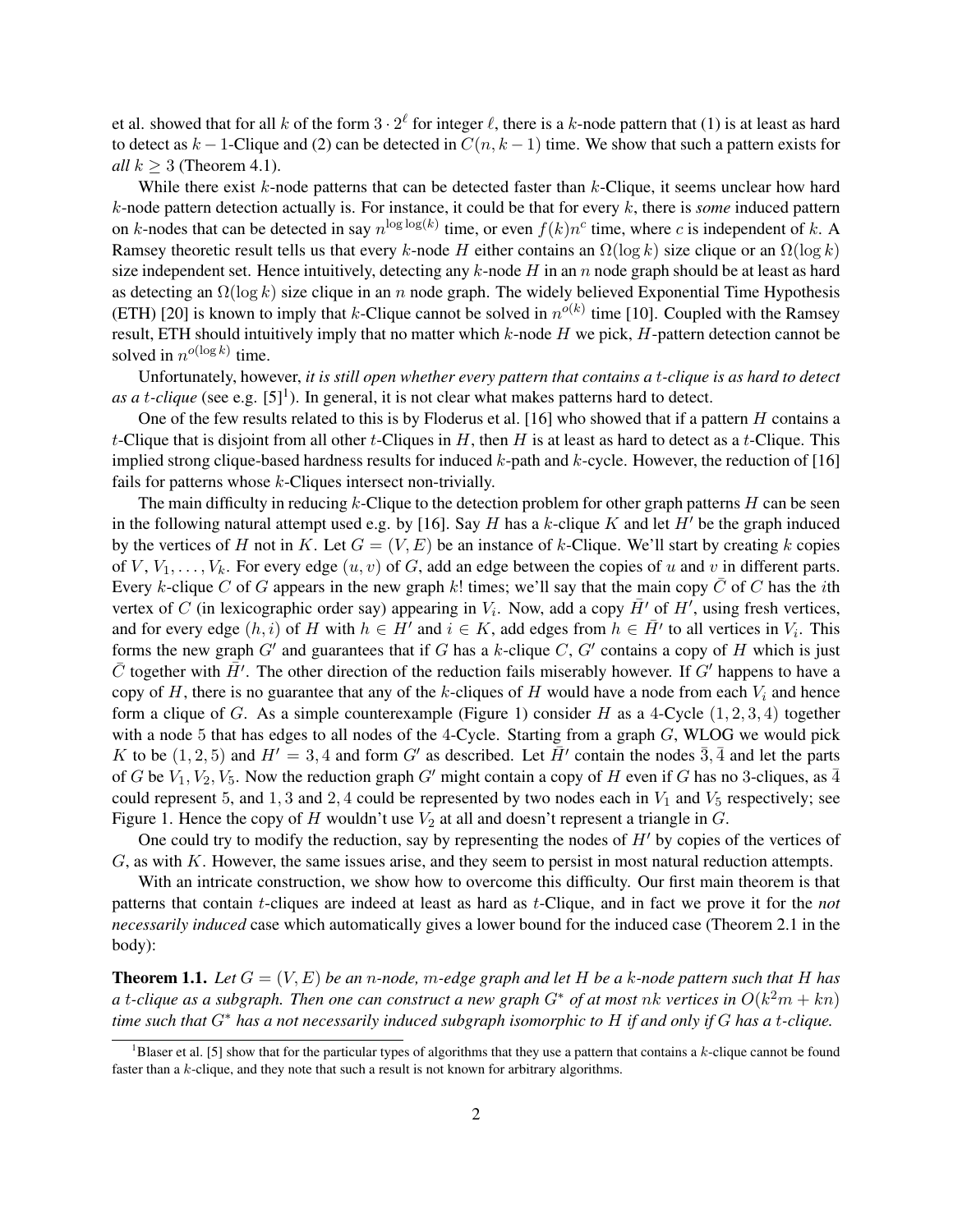

Figure 1: An example of how a simple reduction attempt fails to reduce 3-Clique to H. The edges between the  $V_i$  are determined by the 3-Clique instance.

Note that since the not necessarily induced pattern detection can be solved with the induced version, a lower bound for the not necessarily induced pattern detection gives a lower bound for the induced version. Since for every k-node graph H, either H or its complement contains a clique of size  $\Omega(\log k)$ , ETH implies that no matter which k-node H we pick, induced H-pattern detection cannot be solved in  $n^{o(\log k)}$  time.

Our second theorem shows that some patterns are even harder, as in fact *the hardness of a pattern grows with its chromatic number!*

Our theorem relies on the widely believed Hadwiger conjecture [19] from graph theory which roughly states that every graph with chromatic number t contains a t-clique as a minor. The Hadwiger conjecture is known to hold for  $t \le 6$  [36] and to almost hold for  $t = 7$  [22] (It is equivalent to the 4-Color Theorem for  $t = 5, 6$  [36, 43, 35].). It also holds for almost all graphs [7]. Our lower bound theorem, which also proved for the *not necessarily induced* case (Theorem 2.2 in the body) is:

**Theorem 1.2.** Let  $G = (V, E)$  be an n-node graph and let H be a k-node pattern with chromatic number t*, for* t > 1*. Then assuming that Hadwiger conjecture is true, one can construct* G<sup>∗</sup> *on at most* nk *vertices in* O(n 2k 2 ) *time such that* G<sup>∗</sup> *has a not necessarily induced subgraph isomorphic to* H *if and only if* G *has a* t*-clique.*

This is the first connection between the Hadwiger conjecture and Subgraph Isomorphism, to our knowledge. Let us see some exciting consequences of this theorem. First, we get that if t is the maximum of the chromatic numbers of  $H$  and its complement, then an induced  $H$  is at least as hard as  $t$ -Clique to detect. Now, it is a simple exercise that the maximum of the chromatic number of a  $k$ -node graph and its complement is at least <sup>√</sup> <sup>k</sup>. *Thus, every induced* <sup>H</sup> *on* <sup>k</sup>*-nodes is at least as hard as* <sup>√</sup> k*-Clique. There are no easy induced patterns.*

Corollary 1.1. *No matter what* k*-node* H *we take, under ETH and the Hadwiger Conjecture, the induced* √ subgraph isomorphism problem for H in n-node graphs cannot be solved in  $n^{o(\sqrt{k})}$  time.

This is the first result of such generality.

A second consequence comes from circuit complexity. Rossman [37] showed that for any constant integers k and d, any circuit of depth d requires size  $\omega(n^{k/4})$  to detect a k-Clique. Because of the simplicity of our reduction (it can be implemented in constant depth), we also obtain a circuit lower bound for induced pattern detection for any  $H$  node subgraph: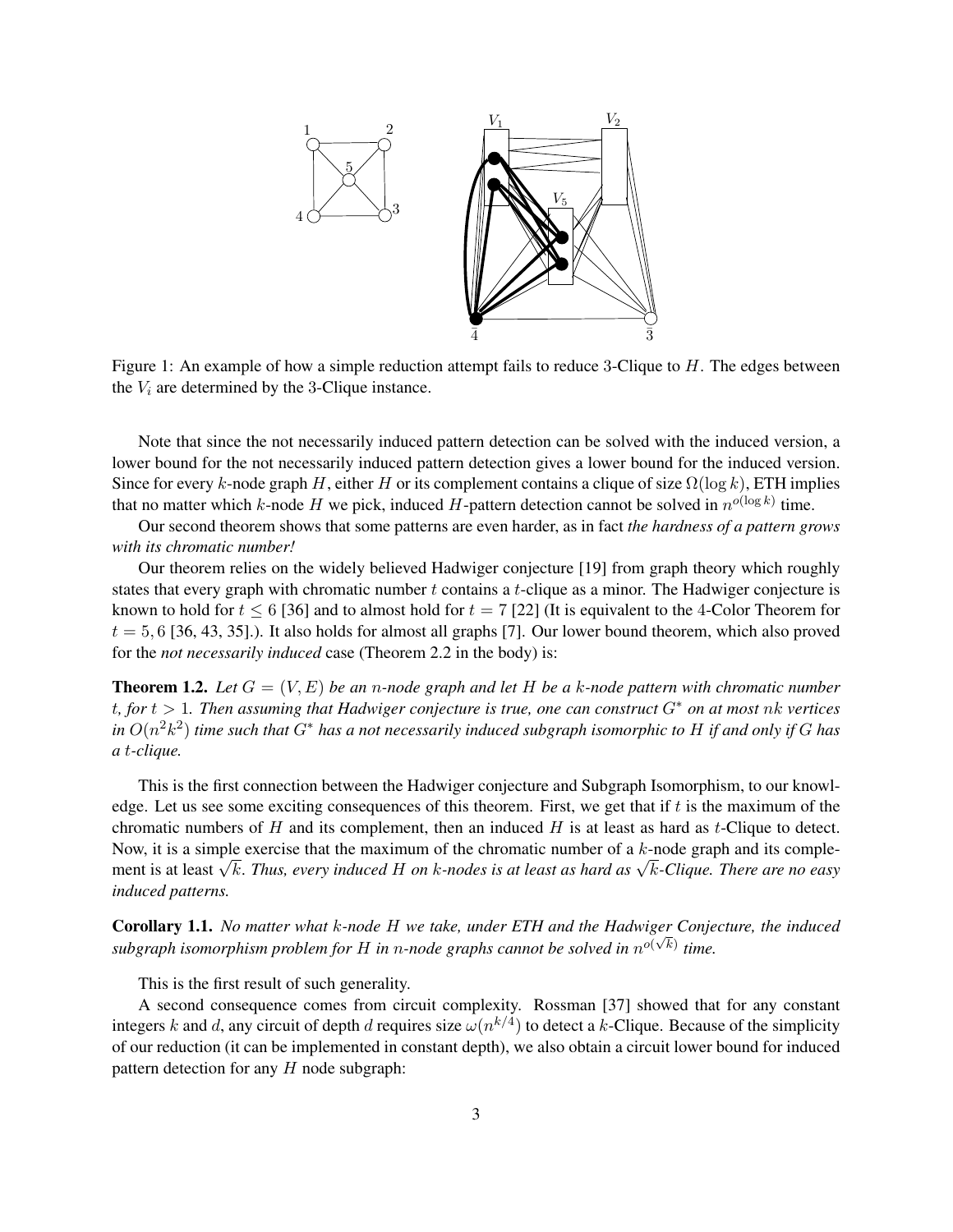Corollary 1.2. *Let* d *and* k *be any integer constants. No matter what* k*-node* H *we take, under the Hadwiger Conjecture, any depth* d *circuit for the induced subgraph isomorphism problem for* H *in* n*-node graphs* √ *requires size*  $\omega(n^{\sqrt{k}/4})$ .

A third consequence is that in fact almost all  $k$ -node induced patterns are very hard – at least as hard as  $\Theta(k/\log k)$ -Clique. Consider an Erdös-Renyi graph H from  $G(k, p)$  for constant p. It is known [7] that the Hadwiger conjecture holds for H with high probability. Moreover, the chromatic number of such graphs (and their complements) is with high probability  $\Theta(k/\log k)$  [6]; meanwhile the clique and independent set size is only  $O(\log k)$ . Thus our chromatic number theorem significantly strengthens our first theorem.

Corollary 1.3. *For almost all* k*-node patterns* H*, under ETH, induced* H *detection in* n *node graphs cannot be done in*  $n^{o(k/\log k)}$  *time.* 

We also immediately obtain, via Rossman's lower bound, that for almost all  $k$ -node patterns  $H$ , any constant depth circuit that can detect an induced H requires size  $n^{\Omega(k/\log k)}$ .

### 1.2 Detecting not-necessarily induced directed k-Cycles.

Some of the most striking difference between the complexity of induced and not-necessarily induced subgraph detection is in the  $k$ -Path and  $k$ -Cycle problems. Since a  $k$ -Path and a  $k$ -Cycle both contain an independent set on  $|k/2|$  nodes, the induced version of their subgraph detection problems is at least as hard as detecting  $\lfloor k/2 \rfloor$ -cliques, and needs  $C(n, \lfloor k/2 \rfloor)$  time unless there is a breakthrough in Clique detection. Thus also under ETH, induced k-Path and k-Cycle cannot be solved in  $n^{o(k)}$  time. Monien [30], however, showed that for all constants  $k$ , a non-induced  $k$ -Path can be detected with constant probability in *linear* time. Thus, for constant  $k$ , the non-induced  $k$ -Path problem has an essentially optimal (randomized) algorithm. With the same ideas, a k-Cycle can be found in  $\tilde{O}(n^{\omega})$  time. Due to the tight relationship between triangle detection and Boolean matrix multiplication (e.g. [40]), this runtime is often conjectured to be optimal for dense graphs. For sparse graphs, however, there has been a lot of active research in improving the runtime of k-Cycle detection, and it is completely unclear what the best runtime should be.

Alon, Yuster and Zwick [4] gave several algorithms for both directed and undirected cycle detection. The bounds for directed graphs are as follows. For 3-Cycles (triangles) [4] gives an algorithm running in time  $O(m^{2\omega/(\omega+1)}) \leq O(m^{1.41})$ , which is still the fastest algorithm for the problem in sparse graphs. For general k, one can find a k-Cycle in time  $O(m^{2-2/k})$  if k is even and in time  $O(m^{2-2/(k+1)})$  if k is odd. These last algorithms do not use matrix multiplication.

Yuster and Zwick [46] set out to improve upon the general k-Cycle algorithms above using fast matrix multiplication. They presented an algorithm that combines most known techniques for cycle detection and works for arbitrary  $k \geq 3$ . However, they were not able to analyze the complexity of their algorithm in general. They showed that for  $k = 4$ , the algorithm runs in  $O(m^{(4\omega-1)/(2\omega+1)}) \leq O(m^{1.48})$  time, and that for  $k = 5$ , it runs in time  $O(m^{3\omega/(\omega+2)}) \leq O(m^{1.63})$ . Both bounds improve the runtimes from [4].

Already for  $k = 6$  the analysis of the algorithm seemed very difficult. Yuster and Zwick ran computer simulations to find the worst case runtime for  $k = 6$  and beyond and came up with conjectures for what the runtime should be for  $k = 6$  and for all odd k. They also stated that for even k larger than 6, the runtime expression is likely extremely complicated. Their conjectures have remained unproven for over 14 years.

In this paper we present an analysis of the running time of the Yuster-Zwick algorithm, proving the two conjectures (for  $k = 6$  and odd k). We give an analysis of the runtime for even k as well. Our bound is tight, assuming that the matrix multiplication exponent  $\omega$  is 2. For larger values of  $\omega$ , the tight bound on the runtime is a step function of  $\omega$  that remains to be analyzed. Our final result is as follows: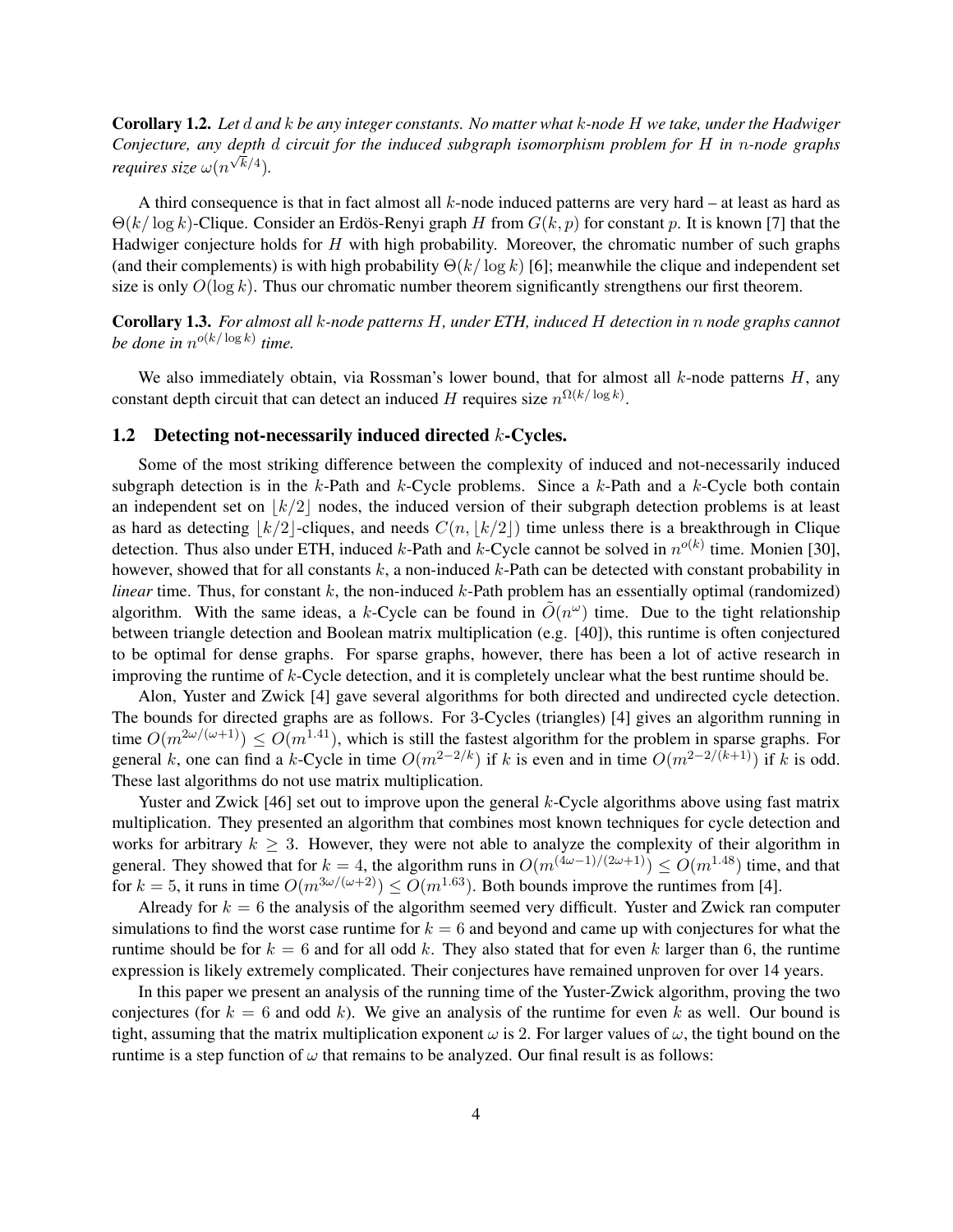Theorem 1.3. *There is an algorithm for* k*-Cycle detection in* m *edge directed graphs (the Yuster-Zwick algorithm)* which runs in  $\Theta(m^{c_k})$  *time, where* 

- $c_k = \omega(k+1)/(2\omega + k 1)$  when k is odd,
- $c_4 = (4\omega 1)/(2\omega + 1)$
- •

$$
c_6 = \begin{cases} \frac{10\omega - 3}{4\omega + 3}, & \text{if } 2 \leq \omega \leq \frac{13}{6} \\ \frac{22 - 4\omega}{17 - 4\omega}, & \text{if } \frac{13}{6} \leq \omega \leq \frac{9}{4} \\ \frac{11\omega - 2}{4\omega + 5}, & \text{if } \frac{9}{4} \leq \omega \leq \frac{16}{7} \\ \frac{10 - \omega}{7 - \omega}, & \text{if } \frac{16}{7} \leq \omega \leq \frac{5}{2} \end{cases}
$$

•  $c_k \leq (k\omega - 4/k)/(2\omega + k - 2 - 4/k)$  *for all even*  $k \geq 4$ *. This is tight for*  $\omega = 2$ *.* 

**Related Work.** Vassilevska [41] showed that  $K_k - e$  (a k-clique missing an edge) can be found in  $O(n^{k-1})$ time without using fast matrix multiplication, whereas the fastest algorithms for  $k$ -Clique without fast matrix multiplication run in  $O(n^k/\log^{k-1} n)$  time [39]; this was recently improved by Blaeser et al. [5] who showed that every  $k$  node pattern except the  $k$ -Clique and  $k$ -Independent Set can be detected in time  $O(n^{k-1})$ . Before this, Floderus et al. [15] showed that 5 node patterns<sup>2</sup> can be found in  $O(n^4)$  time, again without using fast matrix multiplication.

Some other related work includes improved algorithms for subgraph detection when G has special structure (e.g. [24] and [17]). Other work counts the number of occurrences of a pattern in a host graph (e.g. [25, 38, 12]). Finally, there is some work on establishing conditional lower bounds. Floderus et al. [16] produced reductions from k-Clique (or k-Independent Set) to the detection problem of  $\ell$ -patterns for  $\ell > k$ (but still linear in  $k$ ). They show for instance that finding an induced  $k$ -path is at least as hard as finding an induced k/2-independent set. Lincoln et al. [28] give conditional lower bounds for not-necessarily induced directed k-cycle detection. For instance, they show that if k-Clique requires essentially  $C(n, k)$  time, then finding a directed k-Cycle in an m edge graph requires  $m^{2\omega k/(3(k+1)) - o(1)}$  time. This lower bound is lower than the upper bounds in this paper, but they do show that superlinear time is likely needed.

Detecting k-Cycles in undirected graphs is an easier problem, when k is an even constant. Yuster and Zwick [45] showed that a k-Cycle in an undirected graph can be detected (and found) in  $O(n^2)$  time for all even constants k. Dahlgaard et al. [13] extended this result showing that k-Cycles for even k in m-edge graphs can be found in time  $\tilde{O}(m^{2k/(k+1)})$ . Their result implies that of [45], as by a result of Bondy and Simonovits [8], any n node graph with  $\geq 100kn^{1+1/k}$  edges must contain a 2k-Cycle. When k is an odd constant, the k-Cycle problems in undirected and directed graphs are equivalent (see e.g. [41]).

### 2 Lower bounds

In this section we consider the problem of detecting and finding a (not necessarily induced) copy of a given small pattern graph  $H$  in a host graph  $G$ . This is the variant of subgraph isomorphism in which the pattern H is fixed, on a constant k number of vertices, and  $G = (V, E)$  with  $|V| = n$  is given as an input. We focus on the hardness of this problem: we show that any fixed pattern that has a  $t$ -clique as a subgraph, is not easier to detect as a subgraph than a t-clique, formally stated as Theorem 2.1. First, we start by an

<sup>&</sup>lt;sup>2</sup>All patterns except for  $K_5$ ,  $K_4 + e$ , (3, 2)–fan, gem, house, butterfly, bull,  $C_5$ ,  $K_{1,4}$ ,  $K_{2,3}$  and their complements; for these subgraphs the fastest runtime remained  $C(n, 5) \leq O(n^{4.09})$ .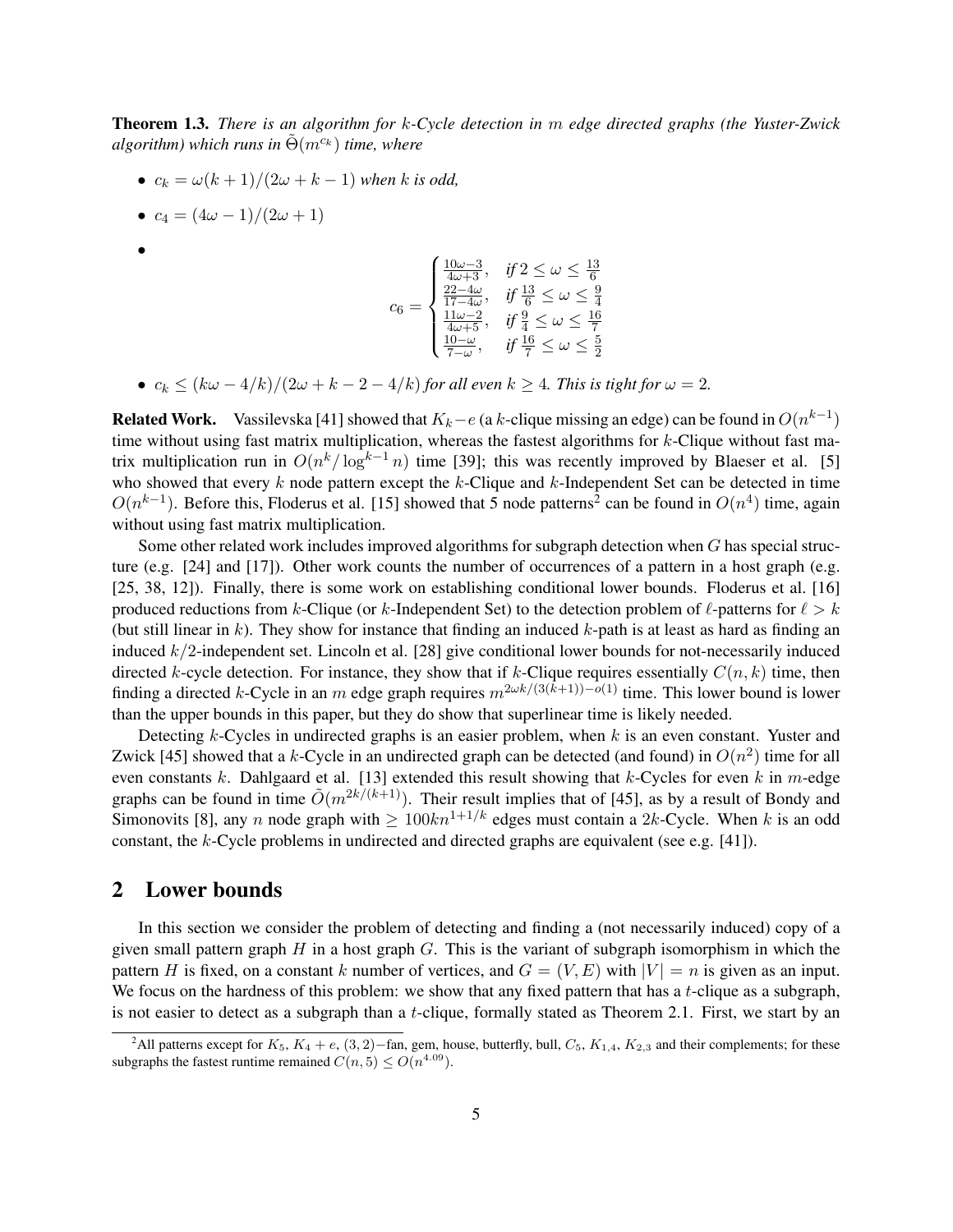easier case of the theorem where the pattern is t-chromatic to depict the main idea of our proof and then we proceed with the proof of the theorem for all patterns. Recall that a *proper vertex coloring* of a graph is an assignment of colors to each of its vertices such that no edge connects two identically colored vertices. If the set of colors is of size c, we say that the graph is c-colorable. The *chromatic number* of a graph is the smallest number c for which the graph is c-colorable, and we call such graph c*-chromatic*. In the second part of this section, we prove a stronger lower bound using Hadwiger conjecture, showing that under this conjecture any t-chromatic pattern is not easier to detect as a subgraph than a t-clique.

**Theorem 2.1.** Let  $G = (V, E)$  be an n-node graph and let H be a k-node pattern such that H has a t-clique *as a subgraph. Then one can construct* G<sup>∗</sup> *on at most* nk *vertices in* O(k <sup>2</sup>m + kn) *time such that* G<sup>∗</sup> *has a (not necessarily induced) subgraph isomorphic to* H *if and only if* G *has a* t*-clique.*

### 2.1 Simple case: t-Chromatic patterns

We show Theorem 2.1 when  $H$  is t-chromatic in addition to having a t-clique as a subgraph. Construct  $G^*$  as follows: For each  $v \in H$ , let  $G_v$  be a copy of the vertices of G as an independent set. For any two vertices v and u in H where vu is an edge, add the following edges between  $G_v$  and  $G_u$ : for each  $w_1$  and  $w_2$  in G, add an edge between the copy of  $w_1$  in  $G_v$  and the copy of  $w_2$  in  $G_u$  if and only if  $w_1w_2$  is an edge in G. So  $G^*$  has nk vertices and since for each pair of vertices  $u, v \in H$  we have at most m edges between  $G_u$  and  $G_v$ , the construction time is at most  $O(k^2m + kn)$ .

Now we show that G has a t-clique as a subgraph if and only if  $G^*$  has H as a subgraph. First suppose that G has a t-clique, say  $T = v_1, \ldots, v_t$ . Consider a t-coloring of the vertices of H, with colors  $1, \ldots, t$ . For each  $w \in H$ , pick  $v_i$  from  $G_w$  if w is of color i. Call the induced subgraph on these vertices  $H^*$ . We show that  $H^*$  is isomorphic to H: map each  $w \in H$  to the vertex picked from  $G_w$  in  $G^*$ . If w and w' are adjacent in H, then their colors are different, so the vertices that are picked from  $G_w$  and  $G_{w'}$  are different vertices of G, and they are part of the clique T, so they are adjacent. If w and w' are not adjacent, we don't have any edges between  $G_w$  and  $G_{w'}$ , so the vertices picked from them are not adjacent.

For the other direction, we show that if  $G^*$  has H as a subgraph then G has a t-clique. Since H has a t-clique as a subgraph,  $G^*$  also has a t-clique as a subgraph. Suppose the vertices of this clique are  $W = \{w_1, \ldots, w_t\}$  where  $w_i$  is a copy of  $v_i \in G$ . Each pair of vertices of the clique are in different copies of G, as these copies are independent sets. Moreover, for each  $i, j \in \{1, \ldots, t\}$ , since  $w_i$  and  $w_j$  are adjacent, they correspond to different vertices in G, so  $v_i \neq v_j$ . Since we connect two vertices in  $G^*$  if their corresponding vertices in G are connected, this means that  $v_i$  and  $v_j$  are connected in G. So  $v_1, \ldots, v_t$  form a *t*-clique in  $G$ .

#### 2.2 General case

Define a *t-clique covering* of a pattern H to be a collection C of sets of vertices of H, such that the induced subgraph on each set is t-colorable, and for any t-clique T of H, there is a set in C that contains all the vertices of T. For example, in Figure 2, the graph  $H_{ex}$  has the following 3-clique covering of size 2:  $\{\{a_1, a_2, a_3, a_6\}, \{a_3, a_4, a_5, a_1, a_6\}\}.$ 

For each H we have at least one t-clique covering by considering the vertices of each t-clique of H as one set. However we are interested in the smallest collection C. So for a fixed t, we define  $p(H)$  to be the smallest integer  $r \geq 1$ , such that there is a t-clique covering of H of size r. We call a t-clique covering of size  $p(H)$  a *minimum* t-clique covering. For example, if H is t-colorable,  $p(H) = 1$  as the whole vertex set is the only set that the *t*-clique covering has. If H is not *t*-colorable but has a *t*-clique, then  $p(H) > 1$ .

**Proof of Theorem 2.1.** Let  $C = \{C_1, \ldots, C_r\}$  be a minimum t-clique covering of H, where  $r = p(H)$ . The vertex set of  $G^*$  is the following: For each vertex  $v \in C_1$ , let  $G_v$  be a copy of the vertices of G as an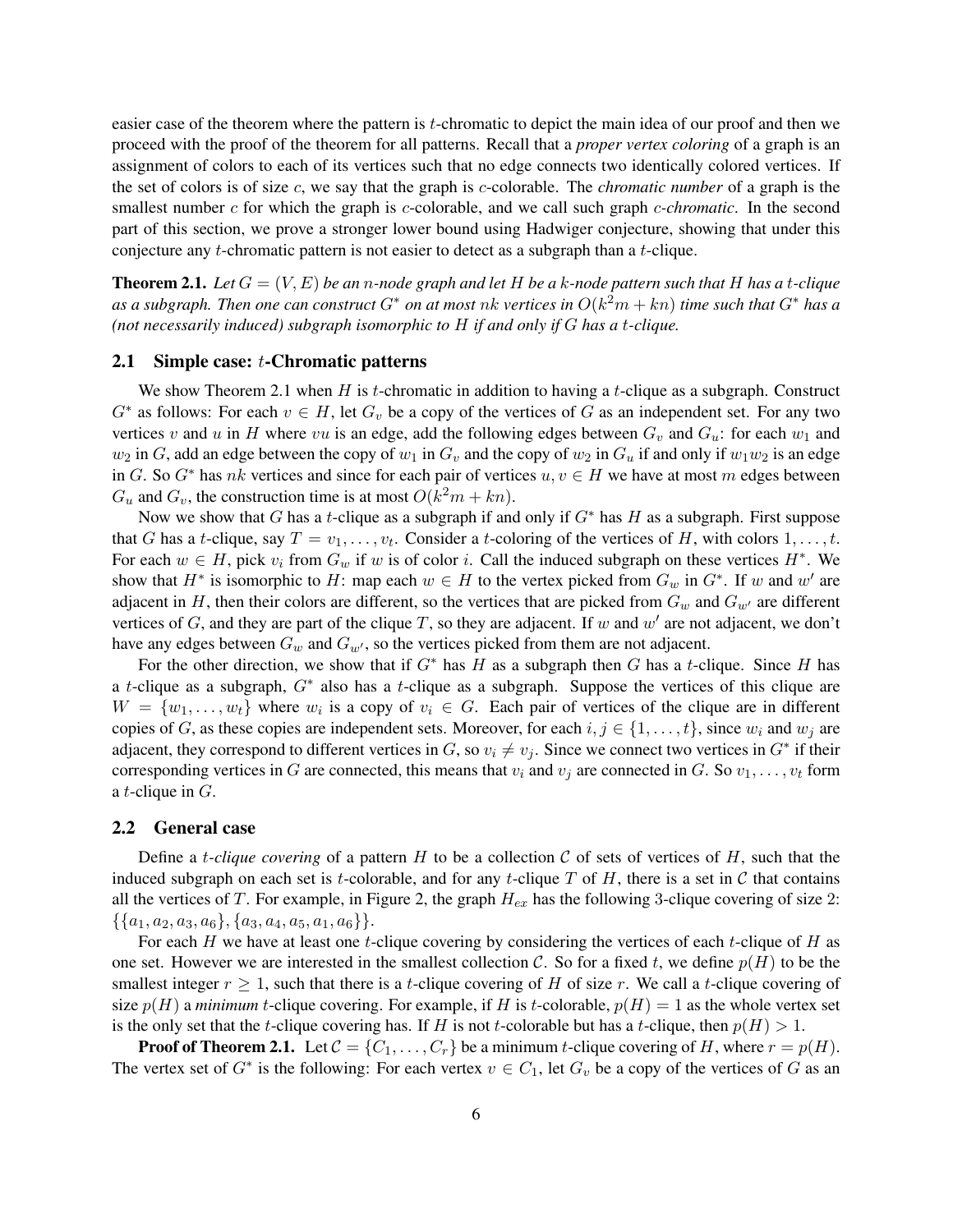

Figure 2: Graph  $H_{ex}$  on the left. The largest clique of this graph is a triangle.  $H_{ex}$  is 4chromatic, so  $p(H_{ex}) > 1$ . We have  $p(H_{ex}) = 2$ , as a minimum 3-clique covering for it is  $\{\{a_1, a_2, a_3, a_6\}, \{a_3, a_4, a_5, a_1, a_6\}\}\.$  The graph  $G^*$  is on the right, thick edges represent the way the edges are specified according to  $E(G)$  between two copies of  $G$ .

independent set. For each vertex  $v \in V(H) \setminus C_1$ , let  $v^*$  be a copy of v in  $G^*$ . The edge set of  $G^*$  is as follows: For each two vertices  $v, u \in C_1$  that uv is an edge in H, add the following edges between  $G_v$  and  $G_u$ : for each  $w_1$  and  $w_2$  in G, add an edge between the copy of  $w_1$  in  $G_v$  and the copy of  $w_2$  in  $G_u$  if and only if  $w_1w_2$  is an edge in G. For each two vertices  $u \in C_1$  and  $v \in V(H) \setminus C_1$  that uv is an edge in H, connect  $v^*$  to all the vertices in  $G_u$ . For each two vertices  $u, v \in V(H) \setminus C_1$  that  $uv$  is an edge in H, connect  $u^*$  and  $v^*$ . The way  $G^*$  is constructed is shown in Figure 2 for the particular pattern  $H_{ex}$  with maximum clique 3.

Now we show that G has a t-clique as a subgraph if and only if  $G^*$  has H as a subgraph. First suppose that G has a t-clique, say  $v_1, \ldots, v_t$ . Consider a t-coloring of vertices of  $C_1$ , with colors  $1, \ldots, t$ . Let  $H^*$ be the subgraph on the following vertices in  $G^*$ : for each  $w \in C_1$ , pick  $v_i$  from  $G_w$  if w is of color i. For each  $w \in V(H) \setminus C_1$ , pick  $w^*$ . We show that H is isomorphic to  $H^*$ : for each  $w \in C_1$ , map w to the vertex picked from  $G_w$ , and for each  $w \in V(H) \setminus C_1$ , map w to  $w^*$ . If  $w, u \in C_1$  such that  $wu \in E(H)$ , then their colors are different in the t-coloring of  $C_1$ , and so the vertices that are picked from  $G_w$  and  $G_u$  are different vertices of G and part of the t-clique of G, so they are attached. If wu is not an edge, then there is no edge between  $G_w$  and  $G_u$ . If  $w \in C_1$  and  $u \in V(H) \setminus C_1$  and ww is an edge in H, then  $u^*$  is attached to all vertices in  $G_w$  including the vertex that is picked from  $G_w$  for  $H^*$ . If  $wu$  is not an edge, then there is no edge between  $u^*$  and  $G_w$ . If  $w, u \in V(H) \setminus C_1$ , then  $u^*, w^*$  are both picked in  $H^*$  and they are adjacent in  $G^*$  if and only if w and u are adjacent in  $H$ .

For the other direction, we show that if  $G^*$  has a subgraph  $H^*$  isomorphic to  $H$ , then  $G$  has a t-clique. Let  $S_1 = \bigcup_{v \in C_1} G_v$ . First suppose that  $H^*$  has a t-clique T using vertices in  $S_1$ . Since for each  $v \in C_1$ ,  $G_v$  is an independent set, no two vertices of T are in the same  $G_v$ . So there are t vertices of H,  $v_1, \ldots, v_t$ such that T has a vertex in each  $G_{v_i}$ . Let this vertex be a copy of  $w_i \in G$ . Since for each  $i, j \in \{1, \ldots, t\}$ ,  $i \neq j$ , the copies of  $w_i$  and  $w_j$  are adjacent in  $G^*$ , we have that  $w_i \neq w_j$  and they are adjacent in G. So  $\{w_1, \ldots, w_t\}$  form a *t*-clique in G.

So assume that the induced subgraph on  $V(H^*) \cap S_1$  in  $G^*$  has no clique. As  $S_1$  has all the vertices in  $G^*$  that correspond to the vertices in  $C_1$ , we define similar sets for other  $C_i$ s. For  $i \in \{2, \ldots, p(H)\},$ let  $S_i' = \bigcup_{v \in C_i \cap C_1} G_v$ ,  $S_i'' = \bigcup_{v \in C_i \setminus C_1} v^*$  and  $S_i = S_i' \cup S_i''$ . First note that the induced subgraph on  $S_i$ is t-colorable: Consider the t-coloring of  $C_i$ . For each  $v \in C_i \setminus C_1$ , color  $v^*$  the same as v. For each  $v \in C_i \cap C_1$ , color all vertices in  $G_v$  the same as v.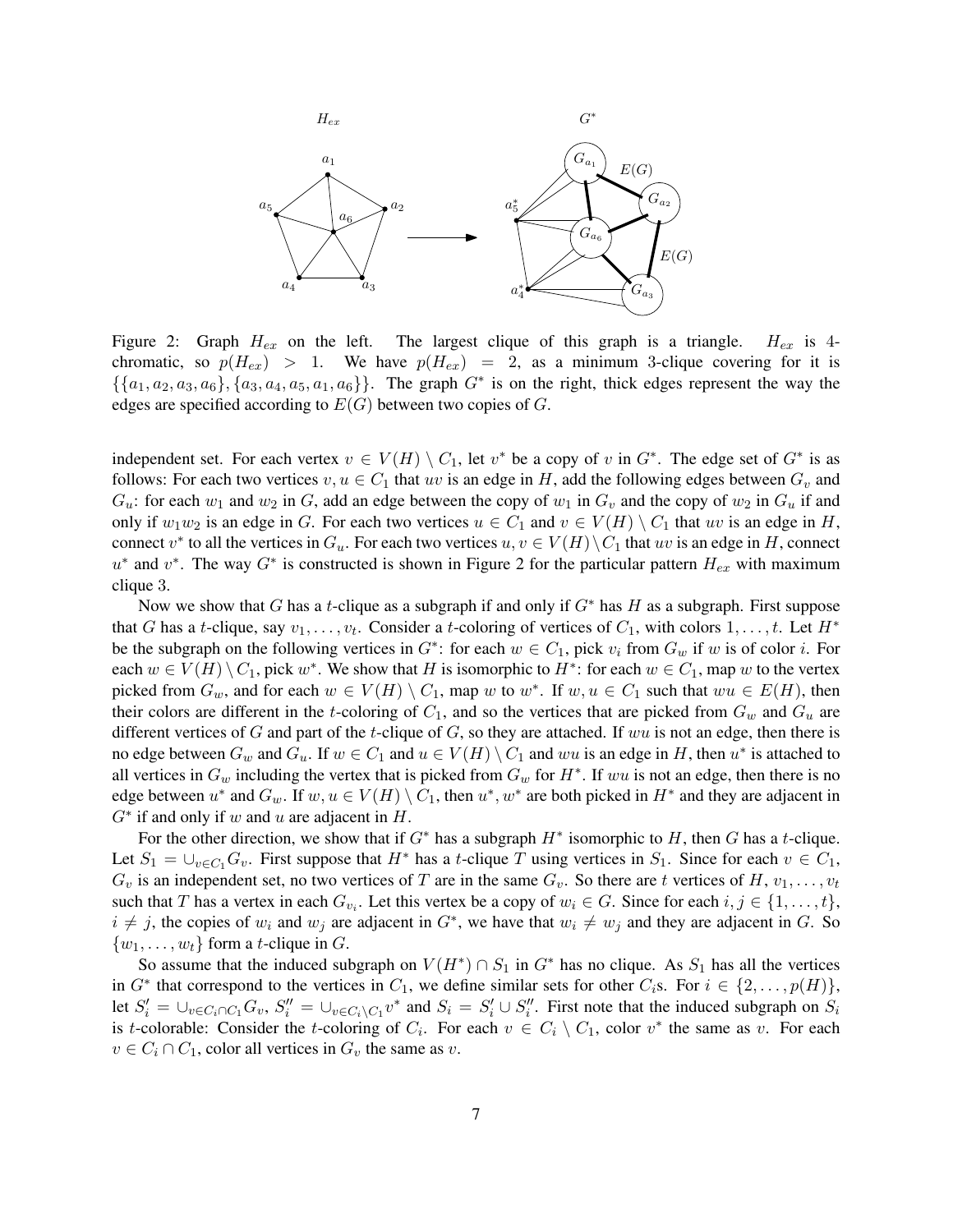Now we show that any t-clique in  $H^*$  is in one of the sets  $S_2, \ldots, S_{p(H)}$ . This means that the collection  $\{S_2 \cap V(H^*), \ldots, S_{p(H)} \cap V(H^*)\}$  is a t-clique covering for H with size  $p(H) - 1$ , which is a contradiction. Consider a *t*-clique  $T = v_1, \ldots, v_t$  in  $H^*$ . Each  $v_i$  is in one of the copies of G or is a copy of a vertex in H. So for each  $v_i$ , there is some vertex  $w_i \in H$ , such that  $v_i \in G_{w_i}$  and  $w_i \in C_1$  if  $v_i \in S_1$ , or  $v_i = w_i^*$ and  $w_i \notin C_1$  if  $v_i \notin S_1$ . Since for each  $i, j, v_i$  and  $v_j$  are adjacent in  $G^*$ , this means that  $w_i$  and  $w_j$  are different vertices in H and they are adjacent. So  $W = \{w_1, \ldots, w_t\}$  form a clique in H. Since  $T \notin S_1$ , wlog we can assume that  $v_1 \notin S_1$ . So  $w_1 \notin C_1$ . So the t-clique W is not in  $C_1$ , and so it is in  $C_i$ , for some  $2 \leq i \leq p(H)$ . Hence,  $T \in S_i$ . .

Corollary 2.1. *Let* H *be a* k*-node pattern that has a* t*-clique or a* t*-independent set as a subgraph. Then the problem of finding* H *as an induced subgraph in an* n*-node graph is at least as hard as finding a* t*-clique in an* O(n)*-node graph.*

### 2.3 A Stronger Lower Bound

One of the oldest conjectures in graph theory is Hadwiger conjecture which intoduces a certain structure for t-chromatic graphs. Assuming that this conjecture is true, we show that any fixed pattern with chromatic number t is not easier to detect as an induced subgraph than a t-clique. This strengthens the previous lower bound because the size of the maximum clique of a pattern is at most its chromatic number, and moreover there are graphs with maximum clique of size two but large chromatic number.

Conjecture 1 (Hadwiger's Conjecture). *Let* H *be a graph with chromatic number* t*. Then one can find* t *disjoint connected subgraphs of* H *such that there is an edge between every pair of subgraphs.*

Contracting the edges within each of these subgraphs so that each subgraph collapses to a single vertex produces a t-clique as a minor of  $H$ . This is the property we are going to use to show that  $H$  is at least as hard to detect as a *t*-clique. Our main theorem is as follows.

**Theorem 2.2.** Let  $G = (V, E)$  be an n-node graph and let H be a k-node t-chromatic pattern, for  $t > 1$ . *Then assuming that Hadwiger conjecture is true, one can construct*  $G^*$  *on at most nk vertices in*  $O(n^2k^2)$ *time such that* G<sup>∗</sup> *has a (not necessarily induced) subgraph isomorphic to* H *if and only if* G *has a* t*-clique.*

To prove Theorem 2.2, we use a similar approach as Theorem 2.1. The approach of Theorem 2.1 is covering the maximum cliques of the pattern by a collection of subgraphs. However, since in Theorem 2.2 the pattern doesn't necessarily have a t-clique, we cover another particular subgraph of the pattern, and hence we introduce a similar notion as *t*-clique covering for this subgraph.

Let F be a graph with a vertex (not necessarily proper) coloring  $C: V(F) \to \{1, \ldots, t\}$ . We say that F has a  $K_t$  minor *with respect to the coloring* C if the vertices of each color induce a connected subgraph and for every color there is an edge from one of the vertices of that color to one of the vertices of every other color. For example, in Figure 2, consider the following coloring for  $H_{ex}: C_{ex}: \{a_1, \ldots, a_6\} \rightarrow \{1, \ldots, 4\}$ , where  $C_{ex}(a_1) = C_{ex}(a_2) = 1$ ,  $C_{ex}(a_3) = C_{ex}(a_4) = 2$ ,  $C_{ex}(a_5) = 3$  and  $C_{ex}(a_6) = 4$ . Clearly  $H_{ex}$  has a  $K_4$  minor with respect to the coloring  $C_{ex}$ .

Let F and H be two fixed graphs, where F is t-chromatic. We say that H is  $(K_t, F)$  *minor colorable* if there is a (not necessarily proper) coloring  $C: V(H) \to \{1, \ldots, t\}$  such that any induced copy of F in H has a  $K_t$  minor with respect to C. For example, in Figure 3, the graph  $H'_{ex}$  has graph  $H_{ex}$  (Figure 2) as a 4-chromatic subgraph, and it is  $(K_4, H_{ex})$  minor colorable: There are exactly two copies of  $H_{ex}$  in  $H'_{ex}$ , one with vertex set  $\{a_1, \ldots, a_6\}$  and one with vertex set  $\{a_1, a_4, a_5, a_6, a_7, a_8\}$ , and both have a  $K_4$  minor with respect to the coloring given in Figure 3. Note that *minor colorability* and *colorability* are different: recall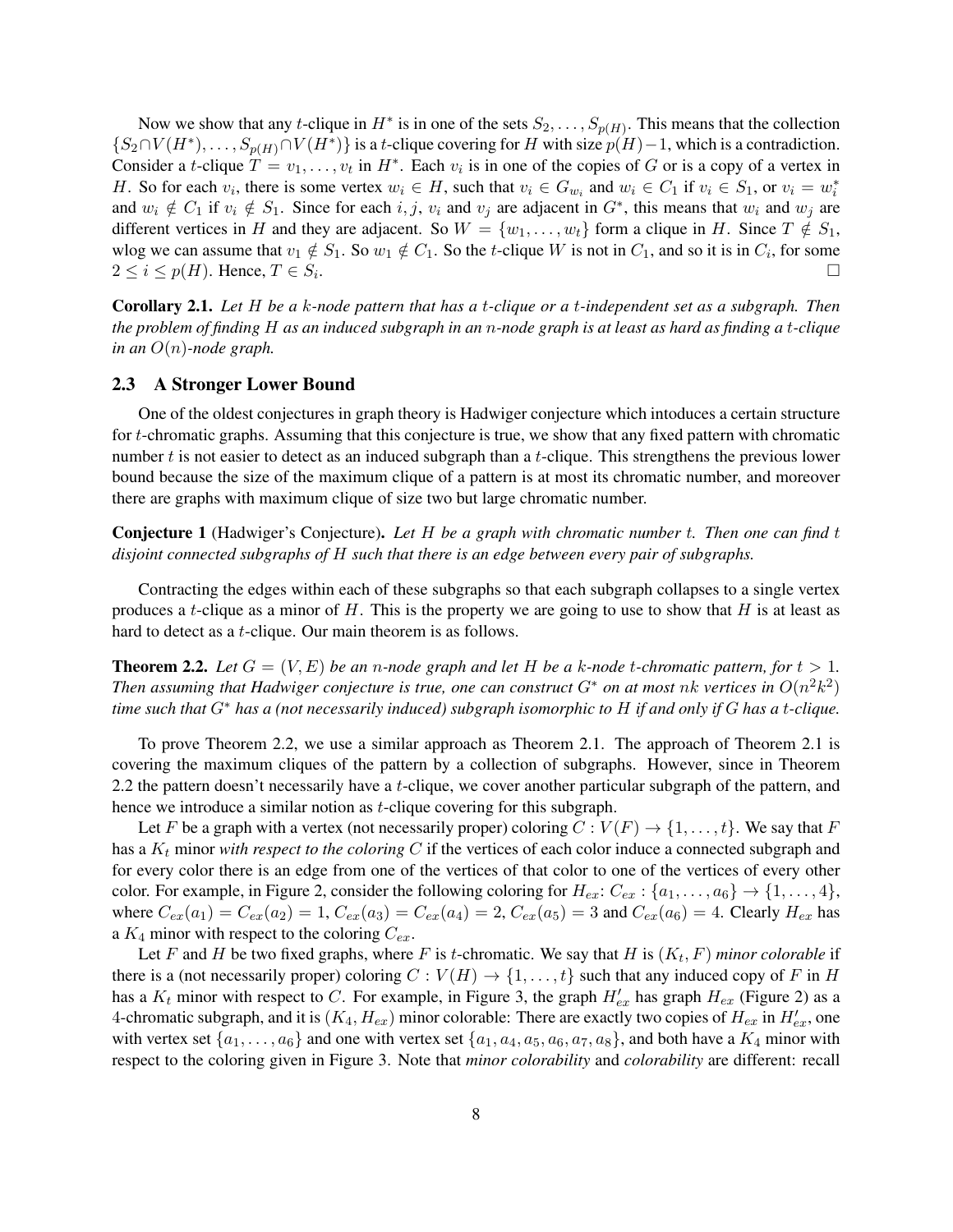

Figure 3: The 4-chromatic graph  $H'_{ex}$  on the left side has the coloring  $C'_{ex}$  which makes it  $(K_4, H_{ex})$  minor colorable:  $C'_{ex}(a_1) = C'_{ex}(a_2) = C'_{ex}(a_7) = 1$ ,  $C'_{ex}(a_3) = C'_{ex}(a_4) = C'_{ex}(a_8) = 2$ ,  $C'_{ex}(a_5) = 3$ ,  $C'_{ex}(a_6) = 4$ . On the right side we show how  $G^*$  is constructed as it is described in the proof of Theorem 2.2. The double edges indicate a matching where nodes that are copy of the same vertex in G are connected. The thick edges represent the way we add edges according to  $E(G)$ .

that c-colorability of a graph for an integer c means that the graph has a proper coloring using  $c$  colors, and the graph is *c*-chromatic if  $c$  is the smallest integer such that the graph is *c*-colorable.

Let H be a pattern and let F be a t-chromatic subgraph of H. As a generalization to a t-clique covering of H, we define an  $F$ -covering of H to be a collection  $C$  of sets of vertices of H, such that the induced subgraph of each set is  $(K_t, F)$  minor colorable, and each copy of F is completely inside one of the sets in  $\mathcal{C}.$ 

For any graph  $H$ , we have at least one  $F$ -covering by considering the vertices of each copy of  $F$  as one set where the  $(K_t, F)$  minor colorablitiy of each set comes from Conjecture 1. Similar to t-clique coverings we are interested in the smallest collection  $C$  among all F-coverings. So for a fixed number t and a t-chromatic subgraph F of H, we define  $p_F(H)$  to be the smallest integer  $r \ge 1$ , such that there is an F-covering of H of size r. We call an F-covering of size  $p_F(H)$  a *minimum* F-covering. Note that  $p_{K_t}(H) = p(H)$ . For example, in Figure 3,  $p_{H_{ex}}(H'_{ex}) = 1$ , according to the coloring given in the figure. Now we are ready to prove Theorem 2.2.

**Proof of Theorem 2.2.** We are going to mimic the proof of Theorem 2.1, and so we are going to carefully choose a subgraph  $F$  and consider the minimum  $F$ -covering of it.

Let z be the largest integer such that every  $(z - 1)$ -node subgraph of H is  $t - 1$  colorable. Let F be a t-chromatic subgraph of H on z nodes with maximum number of edges. Note that F is an induced subgraph of H. In Figure 3,  $H = H'_{ex}$  is 4-chromatic and one can check that any subgraph on 6 vertices or less is 3 colorable. In this graph  $z = 7$  and  $F = H_{ex}$ .

Now suppose that  $C = \{C_1, \ldots, C_r\}$  is a minimum F-covering of H, where  $r = p_F(H)$ . Let f:  $C_1 \to \{1, \ldots, t\}$  be a  $(K_t, F)$  minor coloring of  $C_1$ . Define the vertex set of  $G^*$  as follows: For each vertex  $v \in C_1$ , let  $G_v$  be a copy of G as an independent set. For each vertex  $v \in V(H) \setminus C_1$ , let  $v^*$  be a copy of v in  $G^*$ . The edge set of  $G^*$  is as follows: For each pair of vertices  $u, v \in C_1$ , if uv is not an edge in H we don't add any edges between  $G_u$  and  $G_v$ . If uv is an edge and  $f(u) = f(v)$ , then add the following edges between  $G_u$  and  $G_v$ : For each  $w \in G$ , add an edge between the copy of w in  $G_u$  and the copy of w in  $G_v$  (So we have a complete matching between  $G_u$  and  $G_v$ ). If uv is an edge and  $f(u) \neq f(v)$ , then add the following edges between  $G_u$  and  $G_v$ : for each  $w_1$  and  $w_2$  in  $G$ , add an edge between the copy of  $w_1$  in  $G_u$  and the copy of  $w_2$  in  $G_v$  if and only if  $w_1w_2$  is an edge in G. For each pair of vertices  $u \in C_1$  and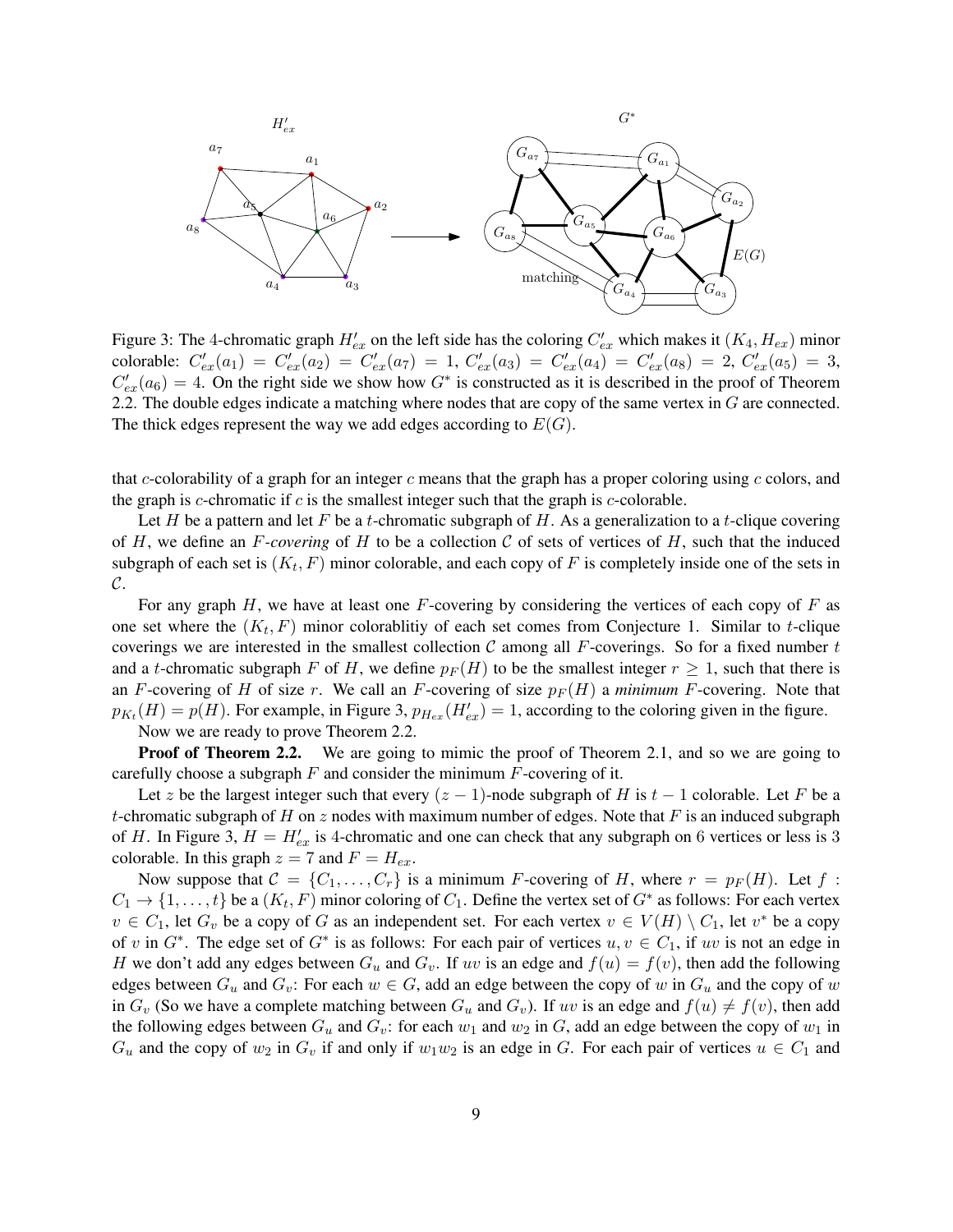$v \in V(H) \setminus C_1$  such that uv is an edge in H, add an edge between  $v^*$  and all vertices in  $G_u$ . For each pair of vertices  $u, v \in V(H) \setminus C_1$  such that  $uv$  is an edge in H, add an edge between  $u^*$  and  $v^*$  in  $G^*$ . In Figure 3,  $H'_{ex}$  has a  $H_{ex}$ -covering of size 1 which is the whole graph. On the right side of the figure we show how  $G^*$  is constructed.

Now we show that G has a t-clique as a subgraph if and only if  $G^*$  has H as a subgraph. First, suppose that G has a t-clique, say  $T = v_1, \ldots, v_t$ . Let  $H^*$  be the induced subgrpah on the following vertices in  $G^*$ : for each  $w \in C_1$ , pick  $v_i$  from  $G_w$  if  $f(w) = i$ . For each  $w \in V(H) \setminus C_1$ , pick  $w^*$ . We show that H is isomorphic to  $H^*$ : for each  $w \in C_1$ , map w to the vertex picked from  $C_w$ , and for each  $w \in V(H) \setminus C_1$ , map w to  $w^*$ . If  $u, w \in C_1$  and they are not adjacent, then there is no edge between  $G_u$  and  $G_w$ . If  $uw$  is an edge in H, then if  $f(u) = f(w) = i$ , we picked  $v_i$  from both  $G_u$  and  $G_w$  and hence there are adjacent (note that in this case the edges between  $G_u$  and  $G_w$  form a complete matching). If  $f(u) \neq f(w)$ , then the vertices that we picked from  $G_u$  and  $G_w$  are copies of different vertices of the clique T, and so they are adjacent in  $G^*$ . If  $u \in C_1$  and  $w \in V(H) \setminus C_1$  and uw is an edge in H, then  $w^*$  is attached to all vertices in  $G_u$ , so it is adjacent to the vertex chosen from  $G_u$  for  $H^*$ . If uw is not an edge, then there is no edge between  $w^*$  and  $G_u$ . If  $u, w \in V(H) \setminus C_1$ , then  $u^*$  and  $w^*$  are connected in  $H^*$  if and only if  $uw$  are connected in H.

For the other direction, we show that if  $G^*$  has a (not necessarily induced) subgraph  $H^*$  isomorphic to H, then G has a t-clique. Let  $S_1 = \bigcup_{v \in C_1} G_v$ . First suppose that  $H^*$  has a copy of F in  $S_1$ . Let the vertices of this copy be  $w_1, \ldots, w_z$ . For each  $w_i$  there is a vertex  $v_i \in H$  such that  $w_i \in G_{v_i}$ . Now if for some  $i \neq j$ ,  $v_i = v_j$ , then the induced subgraph on  $\{v_1, \ldots, v_z\}$  has less than z vertices, so it is  $t - 1$  colorable (using proper coloring). Now if we color  $w_i$  the same color as  $v_i$ , we get a proper coloring of this copy of F with t − 1 colors, a contradiction to the chromatic number of F. So for each  $i \neq j$ ,  $v_i \neq v_j$ . Now we show that the induced subgraph on  $\{v_1, \ldots, v_z\}$  in H is isomorphic to F. Call this subgraph F'. We just showed that  $|V(F')| = z$ . Since there is no edge between  $G_{v_i}$  and  $G_{v_j}$  if  $v_i$  and  $v_j$  are not connected, we have that F is a subgraph of F', and so F' is not  $t-1$  colorable, and since it is a subgraph of H, it is t-chromatic. If F and F' are not isomorphic, then  $F'$  has more edges than  $F$ , which is a contradiction. So  $F$  and  $F'$  are isomorphic, and in particular  $w_i$  and  $w_j$  are adjacent if and only if  $v_i$  and  $v_j$  are adjacent. Suppose that  $w_i \in G_{v_i}$  is the copy of  $w'_i$  in G. We show that  $\{w'_1, \ldots, w'_z\}$  induces a t-clique in G. Consider the coloring f on  $C_1$ . First note that if  $v_i$  and  $v_j$  are adjacent vertices such that  $f(v_i) = f(v_j)$ , then since  $w_i$  and  $w_j$  are adjacent, we have  $w'_i = w'_j$ . Since  $F_1$  has a  $K_t$  minor with respect to the coloring f, the subgraph that each color induces is connected, and so for each  $v_i$  and  $v_j$  with  $f(v_i) = f(v_j) = a$  we have  $w'_i = w'_j$ . This means that all  $w_i$ 's with  $f(v_i) = a$  are copies of the same vertex, say  $u_a$ . Now take a pair of colors,  $a, b \in \{1, ..., t\}$ . There are vertices  $v_i$  and  $v_j$  such that  $f(v_i) = a$ ,  $f(v_j) = b$  and  $v_i v_j$  is an edge in H. So  $w_i w_j$  is an edge in  $G^*$ , and since  $a \neq b$ ,  $w'_i \neq w'_j$ , and  $w'_i w'_j$  is an edge in G. Since  $w'_i = u_a$  and  $w'_j = u_b$ , we have that  $u_a$  and  $u_b$ are different vertices and they are adjacent in G. So  $\{w'_1, \ldots, w'_z\} = \{u_1, \ldots, u_t\}$  induces a t-clique in  $G^*$ .

Now suppose that there is no copy of F in the induced subgraph on  $V(H^*) \cap S_1$  in  $G^*$ . For  $i \in$  $\{2,\ldots,p_F(H)\}\$ , let  $S_i' = \bigcup_{v \in C_i \cap C_1} G_v$ ,  $S_i'' = \bigcup_{v \in C_i \setminus C_1} v^*$  and  $S_i = S_i' \cup S_i''$ . We prove that the collection  $\{S_2 \cap V(H^*), \ldots, S_{p_F(H)} \cap V(H^*)\}$  is an F-covering for  $H^*$ , which means that  $p_F(H) = p_F(H^*) < r$ , a contradiction.

First we show that any copy of F in  $H^*$  is in one of  $S_i$ s. Let  $F^*$  with vertex set  $\{w_1, \ldots, w_z\}$  be a copy of F in  $H^*$ . For each  $w_i$ , there is a  $v_i \in H$  where  $w_i \in G_{v_i}$  and  $v_i \in C_1$  if  $w_i \in S_1$ , or  $w_i = v_i^*$  and  $v_i \notin C_1$ if  $w_i \notin S_1$ . If  $v_i = v_j$  for some  $i \neq j$ , then  $F^*$  is  $t - 1$  colorable (with proper coloring): the induced graph on  $\{v_1, \ldots, v_z\}$  has at most  $z - 1$  vertices and so it is  $t - 1$  colorable. Color  $w_i$  the same as  $v_i$ . From the way we construct  $G^*$  we know that if  $v_i$  and  $v_j$  are not connected,  $w_i$  and  $w_j$  are also not connected, and so this coloring of  $F^*$  is proper. Since  $F^*$  is t-chromatic, this is a contradiction. So if we call the induced graph on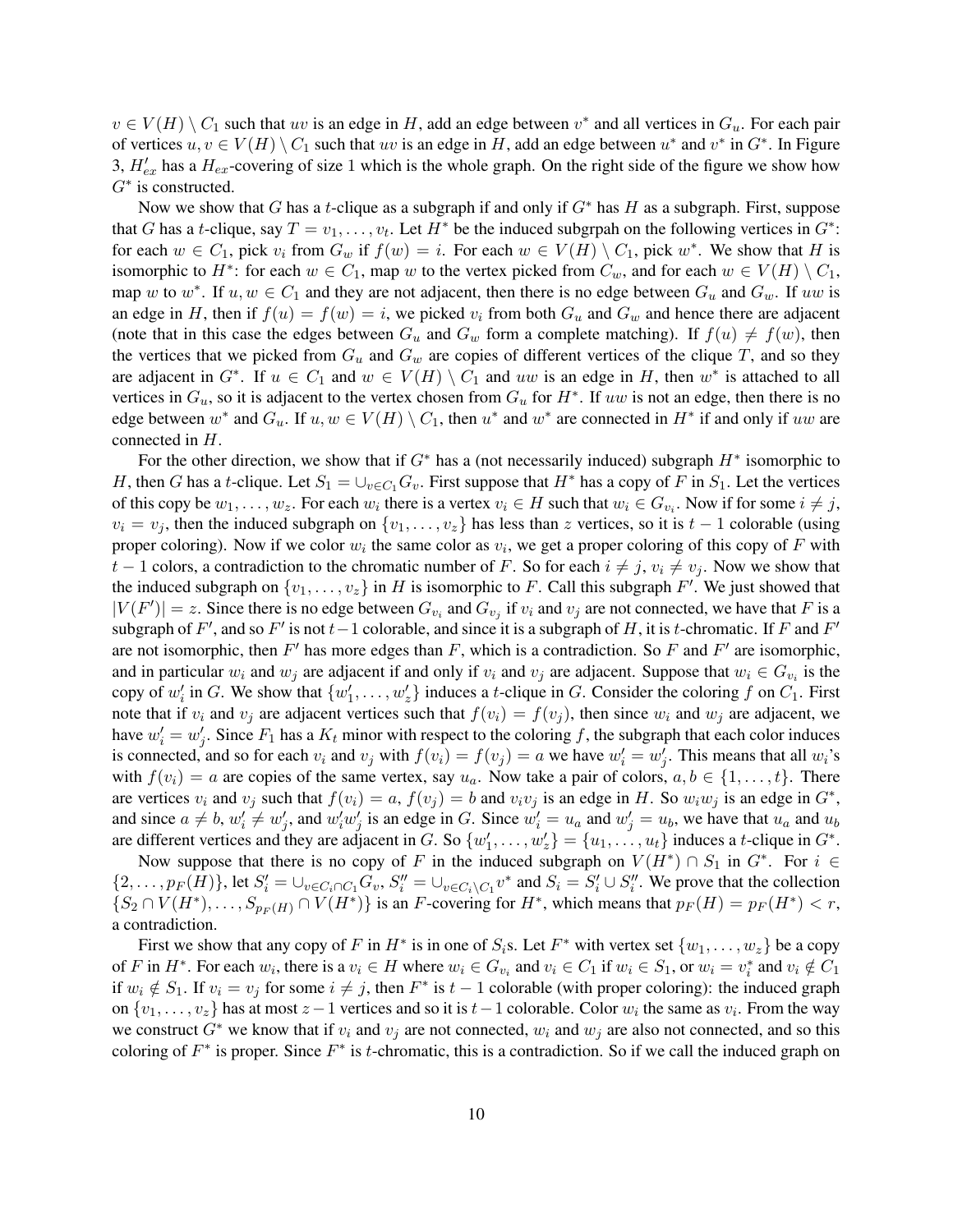$\{v_1,\ldots,v_z\} \subseteq V(H)$  by  $F^H$ , then  $|V(F^H)| = z$ . We know that if  $w_i$  and  $w_j$  are connected, then  $v_i$  and  $v_j$ are connected. So F is a subgraph of  $F^H$ , and so  $F^H$  is t-chromatic. If  $F^H$  and F are not isomorphic, it means that  $F^H$  has more edges than F, which is a contradiction. So  $F^H$  and F are isomorphic. Now Since  $F^*$  is not in  $S_1$ , wlog we can assume that  $w_1 \notin S_1$ , and so  $w_1 = v_1^*$  and  $v_1$  is not in  $C_1$ . So  $F^H \notin C_1$  and there is some  $i \geq 2$  such that  $F^H \in C_i$ . So  $F^*$  is in  $S_i$ .

Now we show that for each  $i \geq 2$ ,  $S_i \cap V(H^*)$  is  $(K_t, F)$ -minor colorable. Since  $C_i$  is  $(K_t, F)$ -minor colorable, there is a coloring  $f_i: C_i \to \{1, ..., t\}$  such that each induced copy of F in  $C_i$  has a  $K_t$  minor with respect to  $f_i$ . Let  $f_i^* : S_i \cap V(H^*) \to \{1, ..., t\}$  be the following coloring: For each  $v \in C_i \cap C_1$ , let  $f_i^*(u) = f_i(v)$  for all vertices  $u \in S_i \cap V(H^*) \cap G_v$ . For each  $v \in C_i \setminus C_1$  where  $v^* \in V(H^*)$ , let  $f_i^*(v^*) = f_i(v)$ . Now if  $F^* = \{w_1, \ldots, w_z\}$  is a copy of F in  $S_i \cap V(H^*)$ , we know that the set  $F^H = \{v_1, \ldots, v_z\}$  is a copy of F in  $C_i$ , where  $w_i \in G_{v_i}$  if  $w_i \in S_1$  and  $w_i = v_i^*$  if  $w_i \notin S_1$ . Note that  $f(v_i) = f_i^*(w_i)$  and  $v_i$  and  $v_j$  are adjacent if and only if  $w_i$  and  $w_j$  are adjacent. So since the subgraph induced on vertices of any color in  $F^H$  is connected, the subgraph induced on any color in  $F^*$  is also connected. Moreover, since in  $f_i$  for any pair of colors there is an edge between one of the vertices of that color to one of the vertices of the other color, this property holds for  $f_i^*$ . So  $S_i \cap V(H^*)$  is  $(K_t, F)$ -minor colorable, and so we have an F-covering for H of size less than  $p_F(H)$ .

Corollary 2.2. *Let* H *be a pattern and let* t *be the maximum chromatic number of* H *and its complement. Then under Hadwiger conjecture, finding an induced copy of* H *in an* n*-node graph is at least as hard as finding a* t*-clique in an* O(n)*-node graph.*

### 3 Induced pattern detection: Algorithms

In this section we focus on the algorithmic part of the induced pattern detection problem, starting with some background on the problem. First, it is a simple and folklore exercise to show that if there is a  $T(n)$ time algorithm that can *detect* whether G contains a copy of H, then one can also *find* such a copy in  $O(T(n))$  time: Partition the vertices V of G into  $k + 1$  equal parts (wlog n is divisible by  $k + 1$ ), for every k-tuple of parts, use the detection algorithm in  $T(nk/(k+1))$  time to check whether the union of the parts contains a copy of  $H$ . The moment a k-tuple of parts is detected to contain a copy of  $H$ , stop looking at other k-tuples and recurse on the graph induced by the union of the k parts. (Stop the recursion when  $n$  is constant, and brute force then.) Since every  $k$  node subgraph is contained in some  $k$ -tuple of the parts, the algorithm is correct. The runtime is

$$
t(n) \leq \sum_{i=1}^{\log_{(1+1/k)} n} (k+1)T(n(k/(k+1))^{i}
$$
  

$$
\leq (k+1)T(n) \sum_{i=1}^{\infty} ((k/(k+1))^{2})^{i} \leq O(T(n)).
$$

The second inequality above follows since  $T(n) \geq \Omega(n^2)$  as the algorithm needs to at least read the input and the input can be dense. Because of this, for some nondecreasing function  $g(n)$ ,  $T(n) = n^2 g(n)$ . Hence for any  $L \geq 1$ ,  $T(n/L) = n^2/L^2 g(n/L) \leq n^2/L^2 g(n) = T(n)/L^2$ . (Without this observation about  $T(n)$ , the analysis would incur at most a log n factor for finding from detection.) As finding and detection are equivalent, we will focus on the detection version of the problem.

Recall from the introduction,  $C(n,k) := M(n^{\lfloor k/3 \rfloor}, n^{\lceil k/3 \rceil}, n^{\lceil (k-1)/3 \rceil})$ . Nešetril and Poljak [21] showed that the pattern detection problem can be reduced to rectangular matrix multiplication. In par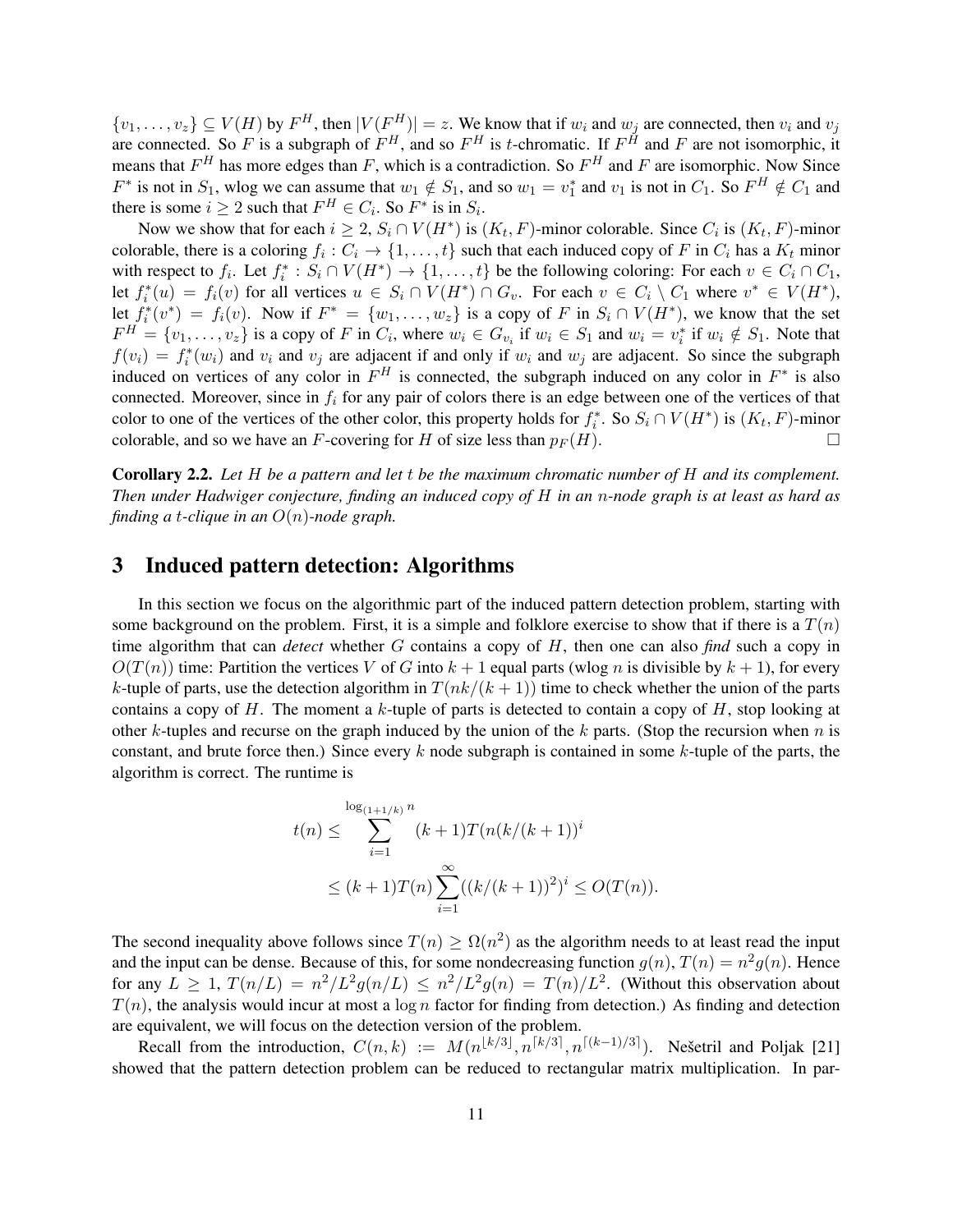ticular, when  $k \equiv q \mod 3$ , detecting a k node pattern in an n node G can be reduced in  $O(n^{(2k+q)/3})$  time to the product of an  $n^{\lfloor k/3 \rfloor} \times n^{\lceil k/3 \rceil}$  matrix by an  $n^{\lceil k/3 \rceil} \times n^{\lceil (k-1)/3 \rceil}$  matrix.

Here we first recall the approach from [44], and then generalize the ideas there to obtain an approach for all k to show that (1) for all  $k \le 6$  and for all k-node H that is not a Clique or Independent Set, H can be detected in  $O(C(n, k-1))$  time, whp, and (2) for all  $k \geq 3$ , there is a pattern that can be detected in time  $O(C(n, k-1))$ , whp.

### 3.1 The approach from [44]

Vassilevska W. et al. [44] proposed the following approach for detecting a copy of H in  $G$ :

- 1. First obtain a random subgraph  $G'$  of G by removing each vertex of G independently and uniformly at random with probability 1/2.
- 2. Compute a quantity Q that equals the number of induced H in  $G'$ , modulo a particular integer q.
- 3. If  $Q \neq 0 \mod q$ , return that G contains an induced H, and otherwise, return that G contains no induced  $H$  with high probability.

The following lemma from [44] implies that (regardless of q), if G contains a copy of H, after the first step, with constant probability, the number of copies of H in  $G'$  is not divisible by q.

**Lemma 3.1** ([44]). Let  $q \geq 2$  be an integer, G, H be undirected graphs. Let G' be a random induced subgraph of G such that each vertex is taken with probability  $\frac{1}{2}$ , independently. If there is at least one induced-H in G, the number of induced-H in G' is not a multiple of q with probability at least  $2^{-|H|}$ .

Now using Lemma 3.1, we can sample graph  $G'$  from  $G$ , and with probability  $2^{-k}$  we have the number of induced  $H$  is not divisible by q. To obtain higher probability, we can simply repeat this procedure.

Hence, it suffices to provide an algorithm for counting the number of copies of H modulo some integer. The approach from [44] is to efficiently compute a quantity which is an integer linear combination  $Q =$  $\sum_{i=1}^t \alpha_i n_{H_i}$  of the number of copies  $n_{H_i}$  in G of several different patterns  $H = H_1, H_2, \ldots, H_t$ , so that some integer q divides the coefficients  $\alpha_i$  in front of  $n_{H_i}$  for  $i > 1$  but q does not divide  $\alpha_1$ . Thus,  $Q = \alpha_1 n_H$ mod q.

Suppose that d is the largest common divisor of  $\alpha_1$  and q. Suppose that  $d \neq 1$ . Since q divides every  $\alpha_k$ with  $k > 1$ , d must divide all  $\alpha_i$ . Hence, we could just consider  $Q/d$  in place of  $Q$  before taking things mod q. Thus wlog  $\alpha_1$  and q are coprime, and so  $\alpha^{-1}$  exists in  $\mathbb{Z}_q$ . Hence,  $Q\alpha^{-1} = n_H \mod q$ , and we can use this quantity in step 2 of the approach above.

For instance, if H is  $K_4 - e$  (the diamond), one can compute the square  $A^2$  of the adjacency matrix A of G in  $O(n^{\omega})$  time, and compute

$$
Q = \sum_{(u,v)\in E} \binom{A^2(u,v)}{2} = n_{K_4-e} + 6n_{K_4},
$$

so that  $Q = n_{K_4-e} \mod 6$ .

In prior work, the equations  $Q$  were obtained carefully for each particular 4 node pattern. In this section we provide a general and principled approach of obtaining such quantities that can be computed in  $O(C(n, k-1))$  time for  $k \leq 6$ .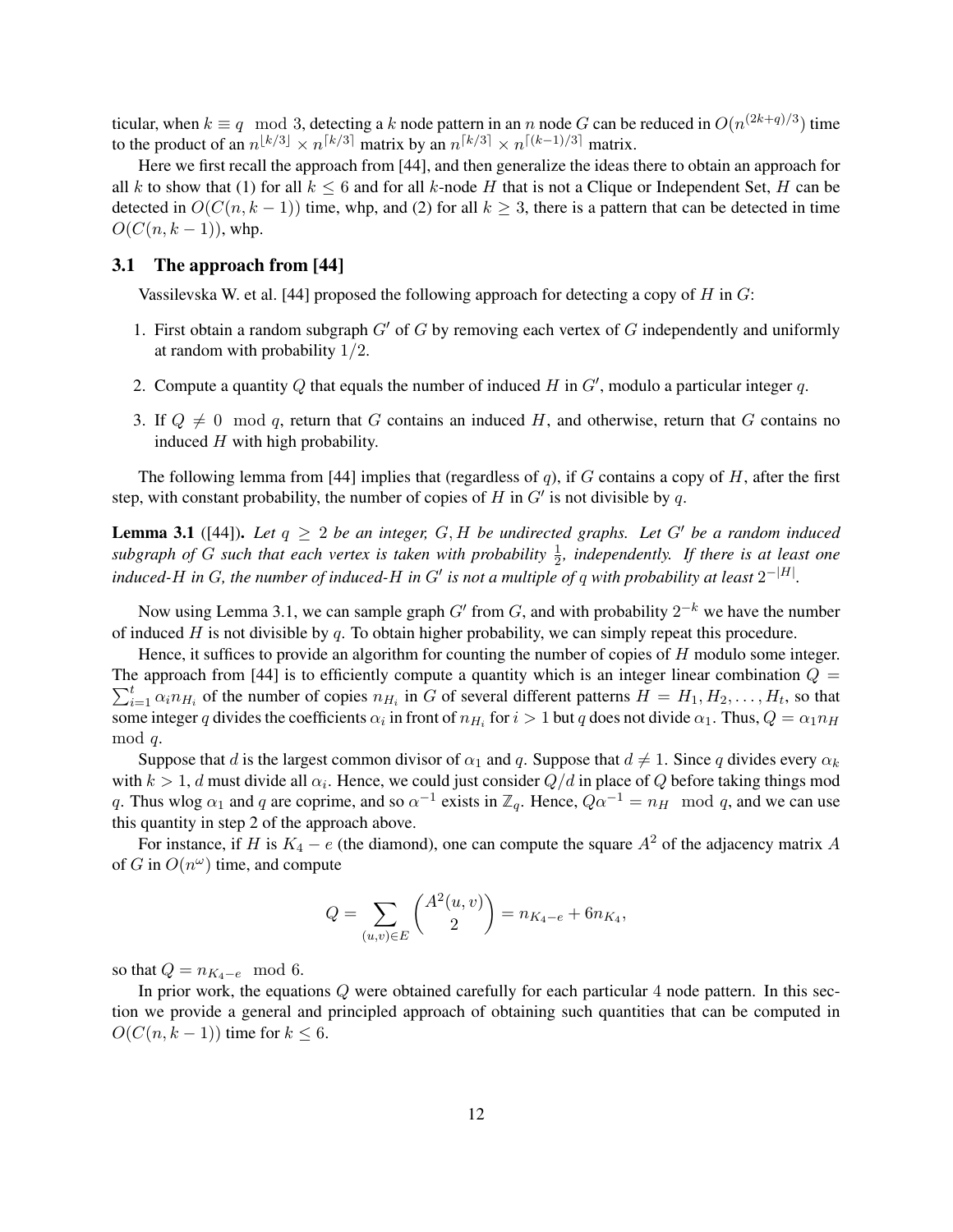### 3.2 Setup

As mentioned earlier, two graphs  $H$  and  $H'$  are isomorphic if there is an injective mapping from the vertex set of  $H$  onto the vertex set of  $H'$  so that edges and non-edges are preserved. We will represent this mapping by presenting permutations of the vertices of H and  $H'$ , i.e. for two graphs H and  $H'$  with vertex orders  $H = (v_1, \ldots, v_t)$  and  $H' = (w_1, \ldots, w_t)$ , we say H maps to H' if for each i and j,  $(v_i, v_j) \in E(H)$ if and only if  $(w_i, w_j) \in E(H')$ . Note that if H maps to H', H' maps to H as well.

We refer to  $k$ -node graphs as patterns, and we want to detect them in  $n$ -node graphs. We will assume that every graph we consider is given with a vertex ordering, unless otherwise specified. We call a pattern with an ordering *labeled*, and otherwise, the pattern is *unlabeled*. By the subgraph  $(v_1, \ldots, v_h)$  in a graph  $G$ , we mean the subgraph induced by these vertices, with this specified order when considering isomorphisms.

We partition all k-node patterns with specified vertex orders (there are  $2^{k \choose 2}$  many of these) into classes and for each class we count the number of subgraphs in a given graph G which map to one of the graphs in this class. Let  $k' = \frac{k-1}{3}$  $\frac{-1}{3}$ . For a k-node pattern  $H = (v_0, \ldots, v_{k-1})$ , define the class of k-node patterns  $C(H)$  as follows:

Let F be the set of the following pairs of vertices:  $(v_0, v_1), \ldots (v_0, v_{k'})$  (We sometimes refer to these pairs as the first k' edges of H). Then  $H' = (w_0, \ldots, w_{k-1}) \in C(H)$  if for all pairs of vertices  $(v_i, v_j) \notin F$ , we have  $(v_i, v_j) \in E(H)$  if and only if  $(w_i, w_j) \in E(H')$ . In other words, all graphs in a class agree on the edge relation except possibly for the pairs in F.

Note that for any  $H' \in C(H)$ , we have  $C(H') = C(H)$ . So each k-node pattern is in exactly one class, which is obtained by changing its first  $k'$  edges. Figure 4 shows two classes of graphs for  $k = 4$  (and hence  $k' = 1$ ). In this case the set F consists of only one edge  $((v_0, v_1))$  and hence the graph classes are of size two.



Figure 4: Two graph classes for  $k = 4$ . In both classes, the graphs in the class agree on all edges except the edge  $v_0v_1$ 

### 3.3 General Approach

Our goal is to detect an unlabeled pattern by counting the number of patterns in different classes of graphs, which can be done as fast as the fastest algorithm for detecting  $k - 1$ -clique (i.e.  $C(n, k - 1)$ ). Theorem 3.1 states this result formally and we prove it at the end of this section. The graph classes possess some useful properties which we introduce in Theorem 3.2 and Lemma 3.2 and provide their proofs in the Appendix. Using these properties, we show how to use graph classes to detect unlabeled patterns.

Theorem 3.1. *Let* G *be an* n*-node graph and let* c *be one of the classes of* k*-node patterns. We can count the*  $number$  of subgraphs in  $G$  which map to a pattern in  $c$  in  $O(C(n, k-1)) = O(M(n^{\lfloor \frac{k-1}{3} \rfloor}, n^{\lceil \frac{k-1}{3} \rceil}, n^{\lceil \frac{k-2}{3} \rceil}))$ *time, which is the runtime of the fastest algorithm for detecting*  $K_{k-1}$ *.* 

Now we need to relate unlabeled patterns to pattern classes. Each unlabeled  $k$ -node pattern has  $k!$ possible vertex orderings. We say that an unlabeled pattern  $H$  embeds in class  $c$  if there is an ordering of vertices of H which is in c. Let  $U(c)$  be the set of unlabeled patterns that embed in c. For example, for the classes  $c_1$  and  $c_2$  in Figure 4,  $U(c_1)$  consists of the diamond (also called diam for abbreviation) and the paw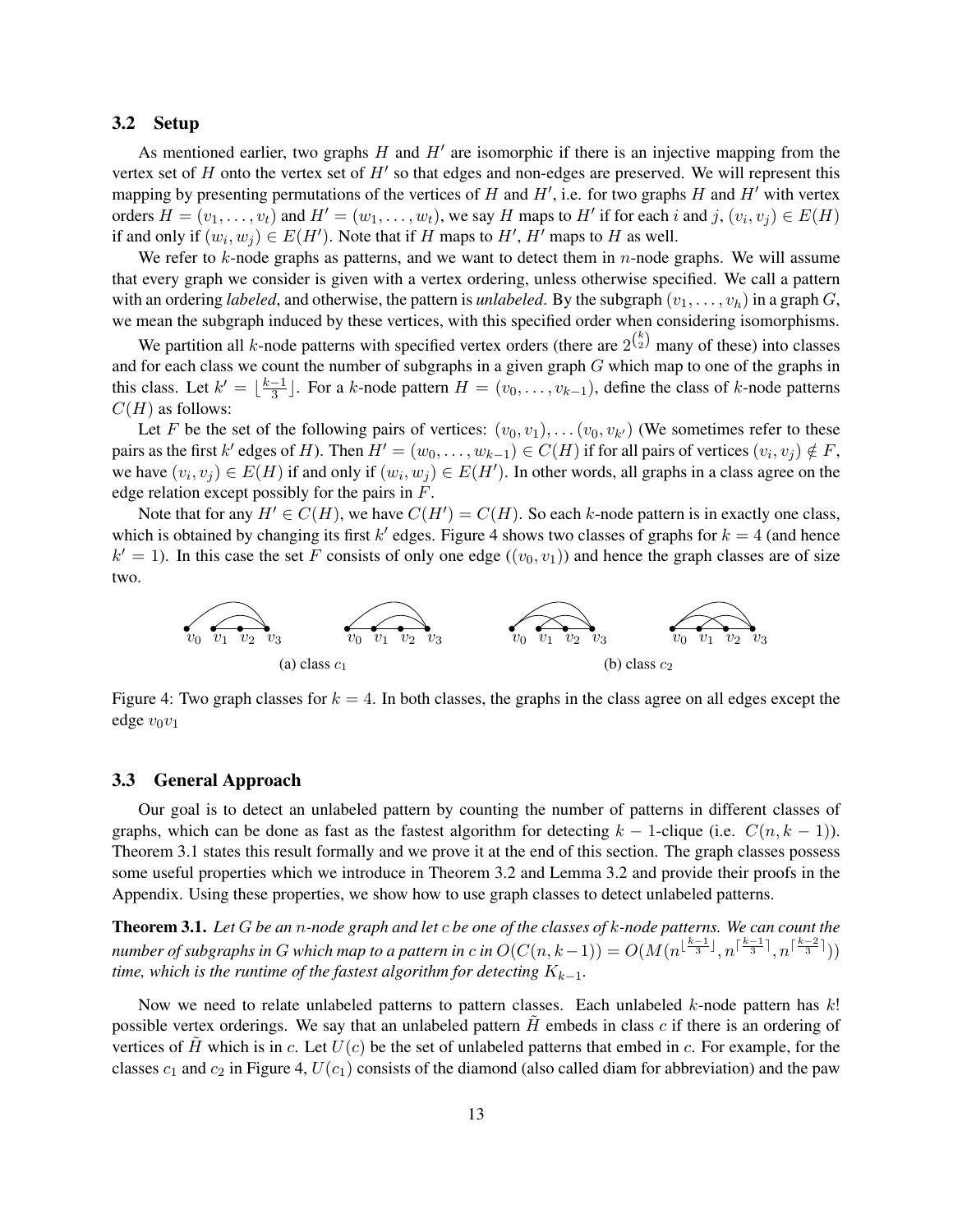

Figure 5: The diamond graph on the left and the paw graph on the right.

(depicted in Figure 5), and  $U(c_2)$  consists of the diamond and  $K_4$ . For each unlabeled pattern  $\tilde{H}$ , let  $\alpha_{\tilde{H}}^c$ denote the number of ways  $\tilde{H}$  can be embedded in c, i.e. the number of vertex orderings of  $\tilde{H}$  that put  $\tilde{H}$ into c. In the example of Figure 4,  $\alpha_{diam}^{c_1} = 4 = \alpha_{diam}^{c_2}$ ,  $\alpha_{paw}^{c_1} = 2$  and  $\alpha_K^{c_2}$  $^{c_2}_{K_4}$  = 24. In this example, the  $\alpha_{\tilde{H}}^{c}$ numbers are all equal to  $|Aut(\tilde{H})|$ , <sup>3</sup> each class contains at most one labeled copy of each H; in general, this need not be the case.

Let  $n_{\tilde{H}}$  be the number of copies of  $\tilde{H}$  in G. We have the following corollary:

**Corollary 3.1.** The number of (labeled) subgraphs in G which map to a pattern in c is  $\sum_{\tilde{H}\in U(c)} \alpha_{\tilde{H}}^c n_{\tilde{H}}$ .

The numbers  $\alpha_{\tilde{H}}^c$  have some useful properties as shown in the next theorem.

**Theorem 3.2.** *For any unlabeled pattern*  $\tilde{H}$  *we have*  $|Aut(\tilde{H})| |\alpha_{\tilde{H}}^c$ *. Moreover, for any class c, we have* 

$$
\sum_{\tilde{H}\in U(c)}\frac{\alpha_{\tilde{H}}^c}{|Aut(\tilde{H})|}=2^{k'}.
$$

First note that this theorem gives us upper and lower bounds on the size of  $U(c)$ . Each term in the above summation contributes at least 1, so  $|U(c)| \leq 2^{k'}$ . Moreover since c has at least  $k' + 1$  labeled patterns which have different numbers of edges, we have  $|U(c)| \geq k' + 1$ . So we get the following corollary.

**Corollary 3.2.** For any class c, we have  $2^{k'} \geq |U(c)| \geq k' + 1$ .

Define  $b_{\tilde{H}}^c = \frac{\alpha_{\tilde{H}}^c}{|Aut(\tilde{H})|}$ . By Theorem 3.2, the number of subgraphs in G that map to a pattern in c computed by Theorem 3.1 is of the following form:

$$
\sum_{\tilde{H}\in U(c)} b_{\tilde{H}}^c |Aut(\tilde{H})| n_{\tilde{H}}
$$
\n(1)

So far we showed how each pattern class relates to unlabeled patterns. Now we show how we can obtain different pattern classes from unlabeled patterns.

Lemma 3.2. Let  $\tilde{H}$  be an unlabeled k-node pattern. For an arbitrary vertex with degree at least k', consider  $k'$  of the edges attached to it; namely  $e_1, \ldots, e_{k'}$ . Let S be the set of all graphs obtained by removing any *number of the edges in*  $\{e_1, \ldots, e_{k'}\}$ . Then there is a class c, such that  $U(c) = S$ . Moreover,  $b_{\tilde{H}}^c = 1$ , and  $\tilde{H}$  *is the pattern with maximum number of edges in c.* 

Applying Lemma 3.2 to our example, consider  $K_4$  as the initial pattern and consider an arbitrary edge of it. Then the set S consists of the diamond and  $K_4$ , and so  $U(c_2) = S$ . Moreover, since  $|Aut(K_4)| = 24 =$ 

 $\frac{3}{3}Aut(\tilde{H})$  is the automorphism group of  $\tilde{H}$ .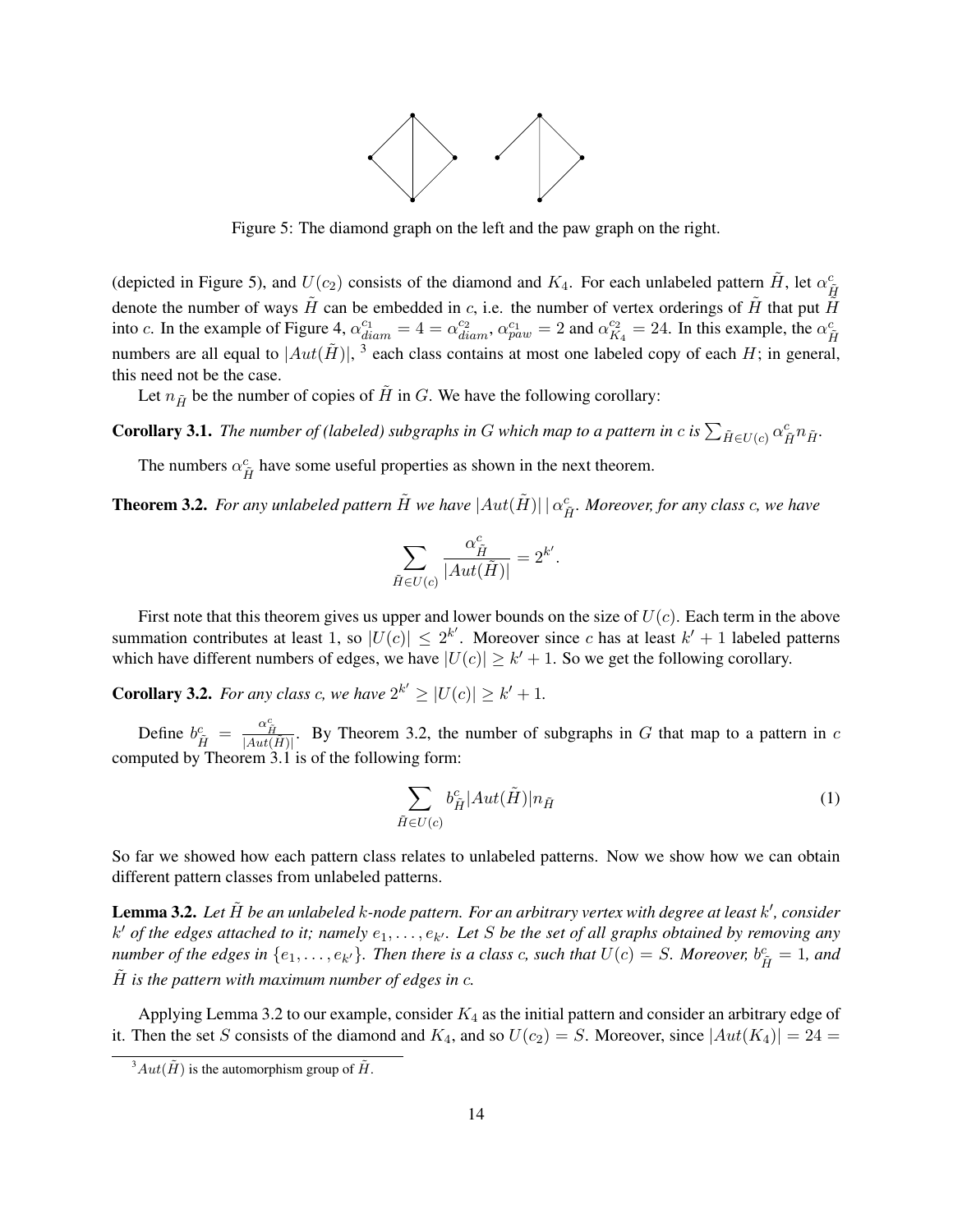$\alpha_K^{c_2}$  $\frac{c_2}{K_4}$ , we have  $b_K^{c_2}$  $\frac{c_2}{K_4} = 1$ . So by Theorem 3.2,  $b_{diam}^{c_2} = 2 - 1 = 1$ . Similarly if we consider the diamond as the initial pattern and take the edge between the degree three vertices, then the set  $S$  consists of the diamond and the paw, and so  $U(c_1) = S$ . Moreover, since  $|Aut(diam)| = 4 = \alpha_{diam}^{c_1}$ , we have  $b_{diam}^{c_1} = 1$ , and hence  $b_{paw}^{c_1} = 1$ .

Now we are ready to show how to detect unlabeled patterns using graph classes. First let  $B_r$  be the set of unlabeled patterns  $\tilde{H}$  such that  $r \mid |Aut(\tilde{H})|$ . Note that we have  $K_k, \bar{K}_k \in B_r$  for all r such that  $r|k!$ (where  $K_k$  is the k-clique and  $\bar{K}_k$  is the k-Independent set). For a fixed unlabeled pattern  $\tilde{H}$  which is not the  $k$ -Independent Set or the  $k$ -Clique, the idea is to compute the sums of the form (1) for different pattern classes c, such that a linear combination of these sums gives us a sum consisting of only the terms from  $H$ and patterns  $\tilde{H'} \in B_r$  for some r such that  $r / |Aut(H)|$ . More specifically, we want to compute a sum of the following form:

$$
|Aut(\tilde{H})|n_{\tilde{H}} + \sum_{\tilde{H}' \in B_r} d_{\tilde{H}'}|Aut(\tilde{H}')|n_{\tilde{H}'} \tag{2}
$$

where  $d_{\tilde{H}'}$  are some integers. Then using the fact that this sum is equal to  $|Aut(\tilde{H})|n_{\tilde{H}}$  modulo r, by the approach of Vassilevska W. et al. [44] we can assume with constant probability that  $r \nmid n_{\tilde{H}}$ , and hence we can detect  $H$  in  $G$ .

We provide the proof of Theorem 3.1, and in the next section we use our approach to show that for each k, there is a pattern that can be detected in time  $O(C(n, k - 1))$ . Moreover, in the Appendix we show how our approach is used to prove that any  $k$ -node pattern except  $k$ -clique and  $k$ -independent set can be detected in  $O(C(n, k - 1))$  time, for  $k \leq 6$ .

### 3.4 Proof of Theorem 3.1

The general idea is to remove one vertex, divide the rest of the vertices into three (almost) equal parts. Then form two matrices such that the first matrix captures the subgraphs isomorphic to the removed vertex plus the first part, and the second matrix captures the subgraphs isomorphic to the removed vertex plus the second and the third part, and then use matrix multiplication to count the number of subgraphs isomorphic to the whole pattern in the host graph. We show the approach more formally below.

Let  $V(G) = \{v_1, \ldots, v_n\}$ . Let  $H = (w_0, \ldots, w_{k-1})$  be an arbitrary pattern in  $c$  (so  $c = C(H)$ ). Recall that  $k' = \lfloor \frac{k-1}{3} \rfloor$  $\frac{-1}{3}$ . Our algorithm consists of three steps. In step one, for each  $t = k - k' - 1$  vertices  $v_{i_1}, \ldots, v_{i_t}$ , we count the number of vertices u in G such that the subgraph  $(u, v_{i_1}, \ldots, v_{i_t})$  in G maps to the subgraph  $(w_0, w_{k'+1}, w_{k'+2}, \ldots, w_{k-1})$  in H. In step two, we count the number of  $k'$ -tuples  $(v_{j_1}, \ldots, v_{j_{k'}})$ such that the subgraph  $(v_{j_1},...,v_{j_{k'}},v_{i_1},...,v_{i_t})$  in G maps to the subgraph  $(w_1,...,w_{k-1})$  in H. In step three, we show how to combine the numbers obtained in the last two steps to get the resulting value.

Before we explain each step, here is some notation. Let  $k_1 = \lceil \frac{k-1}{3} \rceil$  $\frac{-1}{3}$  and  $k_2 = \lceil \frac{k-2}{3} \rceil$  $\frac{-2}{3}$ . Note that  $k_1, k_2 \in \{k', k'+1\}$  and  $k'+k_1+k_2 = k-1$ . Define the set S to be all t-tuples  $p = (v_{i_1}, \ldots, v_{i_t})$  where the subgraph induced by p maps to the subgraph  $(w_{k'+1}, \ldots, w_{k-1})$  in H. We can write each t-tuple p with a pair of  $k_1$  and  $k_2$  tuples,  $p'$  and  $p''$ ; i.e.  $p' = (v_{i_1}, \ldots, v_{i_{k_1}})$  and  $p'' = (v_{i_{k_1+1}}, \ldots, v_{i_t})$ 

**Step one**: Construct two matrices B and C of sizes  $n^{k_1} \times n$  and  $n \times n^{k_2}$  as follows: For each  $k_1$ -tuple  $p_1 = (v_{i_1}, \dots, v_{i_{k_1}})$  and each vertex  $v_h \in G$ , let  $B_{p_1, v_h} = 1$  if the subgraph  $(v_h, p_1)$  in G maps to the subgraph  $(w_0, w_{k'+1}, \ldots, w_{k'+k_1})$  in H. Otherwise set it to 0. For each  $k_2$ -tuple  $p_2 = (v_{j_1}, \ldots, v_{j_{k_2}})$  and each vertex  $v_h \in G$ , let  $C_{v_h, p_2} = 1$  if the subgraph  $(v_h, p_2)$  in G maps to the subgraph  $(w_0, w_{k'+k_1+1}, \ldots, w_{k-1})$ in H. Otherwise set it to 0. Compute  $M = BC$ . For any  $p_1 = (v_{i_1}, \ldots, v_{i_{k_1}})$  and  $p_2 = (v_{j_1}, \ldots, v_{j_{k_2}})$  such that the t-tuple  $(p_1, p_2) \in S$ , we have  $M_{p_1, p_2}$  is the number of vertices u such that the subgraph  $(u, p_1, p_2)$ in G maps to the subgraph  $(w_0, w_{k'+1}, \ldots, w_{k-1})$  in H.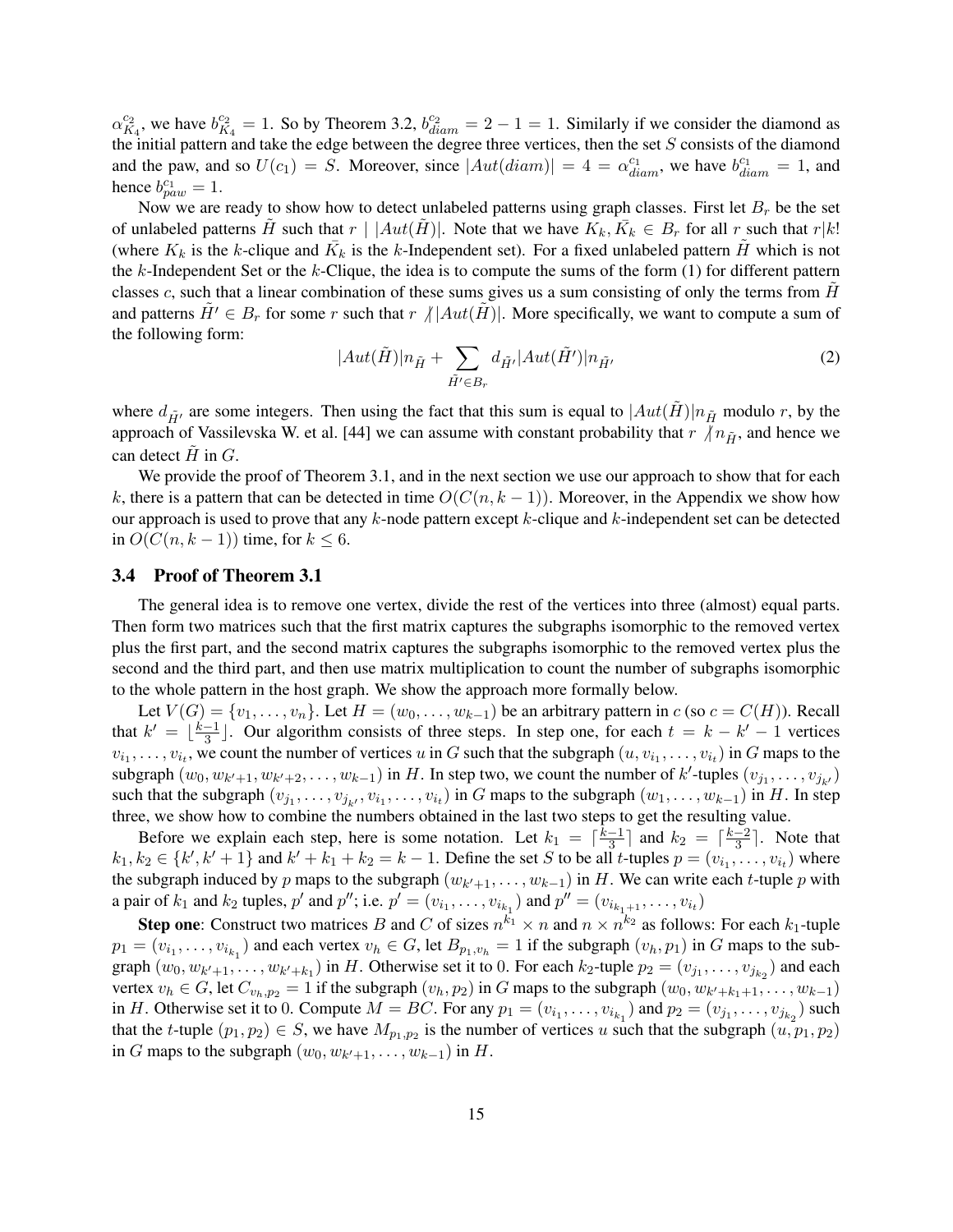**Step two:** Construct two matrices  $B'$  and  $C'$  of sizes  $n^{k_1}\times n^{k'}$  and  $n^{k'}\times n^{k_2}$  as follows: For each  $k_1$ -tuple  $p_2 = (v_{i_1}, \ldots, v_{i_{k_1}})$  and each k'-tuple  $p_1 = (v_{j_1}, \ldots, v_{j_{k'}})$  in G, let  $B'_{p_2, p_1} = 1$  if the subgraph  $(p_1, p_2)$  in G maps to the subgraph  $(w_1, \ldots, w_{k'+k_1})$  in H. Otherwise set it to 0. For each  $k_2$ -tuple  $p_3 = (v_{h_1}, \ldots, v_{h_{k'}})$ and each k'-tuple  $p_1 = (v_{j_1}, \ldots, v_{j_{k'}})$  in G, let  $C'_{p_1,p_3} = 1$  if the subgraph  $(p_1, p_3)$  in G maps to the subgraph  $(w_1, \ldots, w_{k'}, w_{k'+k_1+1}, \ldots, w_{k-1})$  in H. Otherwise set it to 0. Compute  $M' = B'C'$ . For any  $p_2 = (v_{i_1}, \ldots, v_{i_{k_1}})$  and  $p_3 = (v_{h_1}, \ldots, v_{h_{k_2}})$  such that the *t*-tuple  $(p_2, p_3) \in S$ , we have  $M'_{p_1, p_3}$  is the number of k'-tuples  $p_1$  in G such that the subgraph  $(p_1, p_2, p_3)$  in G maps to the subgraph  $(w_1, \ldots, w_{k-1})$ in  $H$ .

**Step three:** Let r be the number of vertices  $w_i$  in  $\{w_1, \ldots, w_{k'}\}$ , such that the subgraph  $(w_i, w_{k'+1}, \ldots, w_{k-1})$  in H maps to the subgraph  $(w_0, w_{k'+1}, \ldots, w_{k-1})$  in H. Compute the following sum using matrices  $M$  and  $M'$ :

$$
\sum_{p \in S} (M_{p',p''} - r) M'_{p',p''}
$$
 (3)

If  $r = 0$ , by the way we constructed M and M', each number  $M_{p',p''}M'_{p',p''}$  is the number of  $k' + 1$  tuples  $(v_{i_0}, \ldots, v_{i_{k'}})$  such that the subgraph  $(v_{i_0}, p', p'')$  in G maps to the subgraph  $(w_0, w_{k'+1}, \ldots, w_{k-1})$  in H, and the subgraph  $(v_{i_1},...,v_{i_{k'}},p',p'')$  in G maps to the subgraph  $(w_1,...,w_{k-1})$  in H. So the number in equation 3 is the number of subgraphs in G which map to a pattern in c. Now if  $r > 0$ , then each k'-tuple that is counted in  $M'_{p',p''}$  contains exactly r vertices that are also counted in  $M_{p',p''}$  and cannot be used simultaneously. So in this case, the number  $(M_{p',p''}-r)M'_{p',p''}$  counts the number of  $k'+1$  tuples with the property mentioned above.

Now we analyze the running time. M and  $M'$  in step one and two can be computed in  $O(M(n^{\lfloor \frac{k-1}{3} \rfloor}, n, n^{\lceil \frac{k-2}{3} \rceil}))$  and  $O(M(n^{\lfloor \frac{k-1}{3} \rfloor}, n^{\lceil \frac{k-2}{3} \rceil}))$  time, respectively, using rectangular matrix multiplication. By checking all *t*-tuples of vertices in G in  $n<sup>t</sup>$  time, we can identify the set S, and then the sum in step three can be computed in  $O(|S|) \leq O(n^t)$  time. Note that  $O(M(n^{\lfloor \frac{k-1}{3} \rfloor}, n^{\lceil \frac{k-1}{3} \rceil}, n^{\lceil \frac{k-2}{3} \rceil})) \geq$  $n^{\max(\lfloor \frac{k-1}{3}\rfloor + \lceil \frac{k-1}{3}\rceil, \lceil \frac{k-1}{3}\rceil + \lceil \frac{k-2}{3}\rceil)}$  which is the size of the input in rectangular matrix multiplication, and also we have  $t = k - 1 - k' \leq \max\left(\left\lfloor \frac{k-1}{3} \right\rfloor\right)$  $\frac{-1}{3}$  +  $\lceil \frac{k-1}{3}$  $\frac{-1}{3}$ ,  $\lceil \frac{k-1}{3} \rceil$  $\frac{-1}{3}$  +  $\frac{k-2}{3}$  $\frac{-2}{3}$ . So the total the running time is  $O(M(n^{\lfloor \frac{k-1}{3} \rfloor}, n^{\lceil \frac{k-1}{3} \rceil}, n^{\lceil \frac{k-2}{3} \rceil})).$ 

### 4 Patterns easier than cliques

Using the approach of Section 3, we show that for any k, there is a pattern that contains a  $k - 1$ -clique and can be detected in  $O(C(n, k - 1))$  time in an n-node graph G. Since this pattern has a  $k - 1$ -clique as a subgraph, it is at least as hard as  $k - 1$ -clique to detect, which means that the runtime obtained for it is *tight*, if we assume that the best runtime for detecting  $k-1$ -clique is  $O(C(n, k-1))$ . Let  $H_s^k$  be the k-node pattern consisting of a  $(k - 1)$ -clique and a vertex adjacent to s vertices of the  $(k - 1)$ -clique. Assume that  $s \geq \lceil \frac{k-1}{2} \rceil$ . If  $s \neq k-2$ , then  $|Aut(H_s^k)| = s!(k-s-1)!$ . For  $s = k-2$ ,  $|Aut(H_{k-2}^k)| = (k-2)!2!$ . So in all cases  $|Aut(H_s^k)|$  is divisible by  $s!(k-s-1)!$ .

**Theorem 4.1.** Let *k* be any positive integer, and suppose that there exists s,  $\lceil \frac{k-1}{2} \rceil$  $\frac{-1}{2}$ ]  $\leq s \leq k-1-\lfloor \frac{k-1}{3} \rfloor$ , such that  $s + 1$  is a prime number. Then  $H_s^k$  can be detected in  $C(n, k - 1)$  time with high probability.

*Proof.* Let the vertex outside the  $(k-1)$ -clique in  $H_s^k$  be  $v_0$ . We know that if  $k' = \lfloor \frac{k-1}{3} \rfloor$  $\frac{-1}{3}$ , there are at least k' vertices that are not attached to  $v_0$  because  $s \leq k-1-k'$ . Let  $v_1, \ldots, v_{k'}$  be  $k'$  of the vertices of the  $(k-1)$ -clique that  $v_0$  is not attached to. Let  $v_{k'+1}, \ldots, v_k$  be the rest of the vertices. Consider the ordering  $H = (v_0, v_1, \dots, v_k)$  of  $H_s^k$ , and let  $c = p(H)$  be the class defined by H. Note that  $U(c)$ , which is the set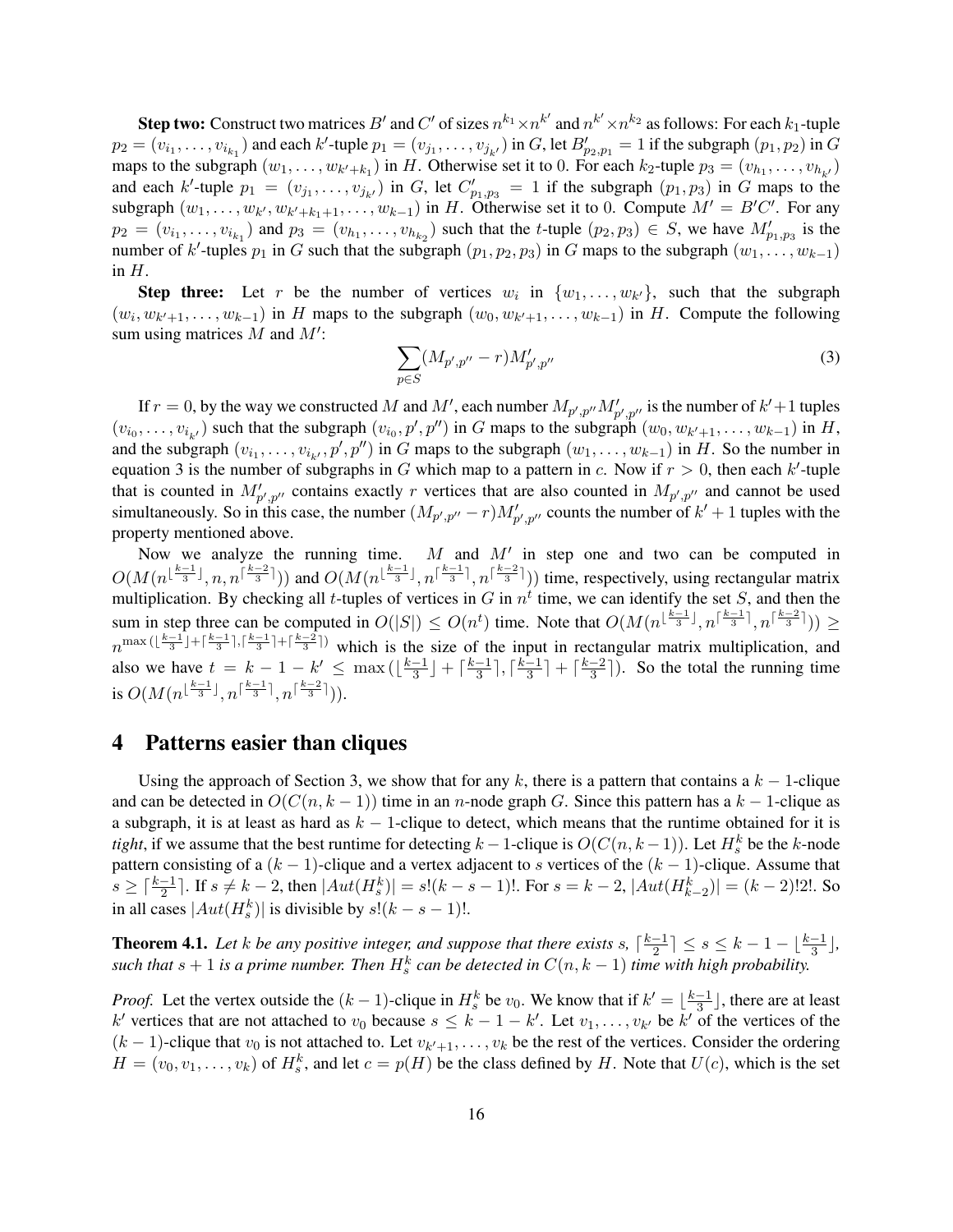of unlabeled graphs that can be embedded in c, is  $\{H_s^k, H_{s+1}^k, \ldots, H_{s+k'}^k\}$ . So the equation we get from this class in time  $O(C(n, k-1))$  is  $Q = \sum_{i=0}^{k'} b_i |Aut(H^k_{s+i})| n_{H^k_{s+i}}$ , where  $b_i$  is some integer and  $b_0 = 1$ (by an argument similar to Lemma 3.2). Since  $s \ge (k-1)/2$ , we have that  $s+1 > k-s-1$ , and so  $|Aut(H_s^k)|$  is not divisible by  $s + 1$ , which means that the coefficient of  $n_{H_s^k}$  in the equation is not divisible by  $s + 1$ . However, for all  $i \geq 1$ , we have that  $|Aut(H_{s+i}^k)|$  is divisible by  $s + 1$ . So Q is of the form (2) for  $r = s + 1$ , and hence we can detect  $H_s^k$  in time  $O(C(n, k - 1))$  with high probability.

**Lemma 4.1.** *For any positive integer*  $k \geq 3$ ,  $k \neq 14$ *, there exists s such that*  $\lceil \frac{k-1}{2} \rceil$  $\frac{-1}{2}$ ]  $\leq s \leq k-1-\lfloor \frac{k-1}{3} \rfloor$ *and*  $s + 1$  *is prime.* 

*Proof.* We are going to use two theorems about prime numbers in intervals. The first one is due to Loo [29] that says for all  $n > 1$ , there is a prime number in  $(3n, 4n)$ . The second theorem is due to Nagura [31] and says that for all  $x \ge 25$ , there is a prime number in  $[x, 6x/5]$ .

First suppose that  $k = 6t + i$  for two nonnegative integers t and i where  $0 \le i \le 5$  and  $i \ne 2$ . If  $i < 2$ , let  $n = t$ , and otherwise let  $n = t + 1$ . We need a prime in the interval  $I = \left(\frac{k-1}{2}\right)$  $\lfloor \frac{k-1}{3} \rfloor + 1$ ), and since  $\lceil \frac{k-1}{2} \rceil$  $\frac{-1}{2}$   $\leq$  3n and  $4n \leq k - \lfloor \frac{k-1}{3} \rfloor + 1$ , there exists such a prime by the first theorem. Now assume that  $i = 2$ . If  $t \geq 8$ , then  $\lceil \frac{k-1}{2} \rceil$  $\frac{-1}{2}$ ] + 1  $\geq$  25, and so if  $x = \lceil \frac{k-1}{2} \rceil$  $\frac{-1}{2}$ ] + 1, then  $6x/5 \leq k - \lfloor \frac{k-1}{3} \rfloor$  and so there is a prime in the interval I by the second theorem. Now suppose that  $t \le 7$  and  $i = 2$ . For  $t = 1, 3, 4, 5, 6, 7$ , the prime numbers in the interval I associated to each k are 5, 11, 17, 17, 23, 23 respectively.

For  $k = 14$ , we show that we can detect  $H_7^k$  in  $O(C(n, k - 1))$  time. The approach is the same as Theorem 4.1: we look at the class c where  $U(c)$  consists of  $H_7^k, \ldots, H_{11}^k$  and we consider the equation  $Q = \sum_{i=0}^{4} b_i |Aut(H_{7+i}^k)| n_{H_{7+i}^k}$  which can be obtained in  $O(C(n, k - 1))$  time, where  $b_0 = 1$  (by an argument similar to Lemma 3.2). Now note that  $|Aut(H_{7+i}^k)|$  is divisible by  $2^9$  for all  $0 < i \le 4$ , and  $|Aut(H_7^k)|$  is not divisible by  $2^9$ . So Q is of the form (2) for  $r = s + 1$ , and hence we can detect  $H_7^k$  in  $O(C(n, k - 1))$  time, and hence we have the following corollary.

 ${\bf Corollary 4.1.}$  *For all*  $k>2$ *, there is some*  $s$  *where the*  $k$ *-node pattern*  $H^k_s$  *can be detected in*  $O(C(n,k-1))$ *time with high probability.*

### 5 Detecting non-induced directed cycles

In this Section we analyze an algorithm proposed by Yuster and Zwick [46], obtaining the fastest algorithms for k-Cycle detection in sparse directed graphs, to date.

We begin by summarizing the algorithm.

### 5.1 Yuster and Zwick's Algorithm

Let  $k \geq 3$  be a constant. Let  $G = (V, E)$  be a given directed graph with  $|V| = n$ ,  $|E| = m$ . The algorithm will find a k-Cycle in G if one exists. First, let us note that we can assume that G is k-partite with partitions  $V_0, \ldots, V_{k-1}$  so that the edges only go between  $V_i$  and  $V_{i+1 \mod k}$  (for  $i \in \{0, \ldots, k-1\}$ ). This is because we can use the Color-Coding technique [3]: if we assign each vertex v a color  $c(v) \in \{0, \ldots, k-1\}$ independently uniformly at random and then place  $v$  into  $V_{c(v)}$ , removing edges that are not between adjacent partitions  $V_i$  and  $V_{i+1 \mod k}$ , then any k-Cycle will be preserved with probability  $\geq 1/k^k$ . The procedure can be derandomized at the cost of a  $O(\log n)$  factor in the runtime.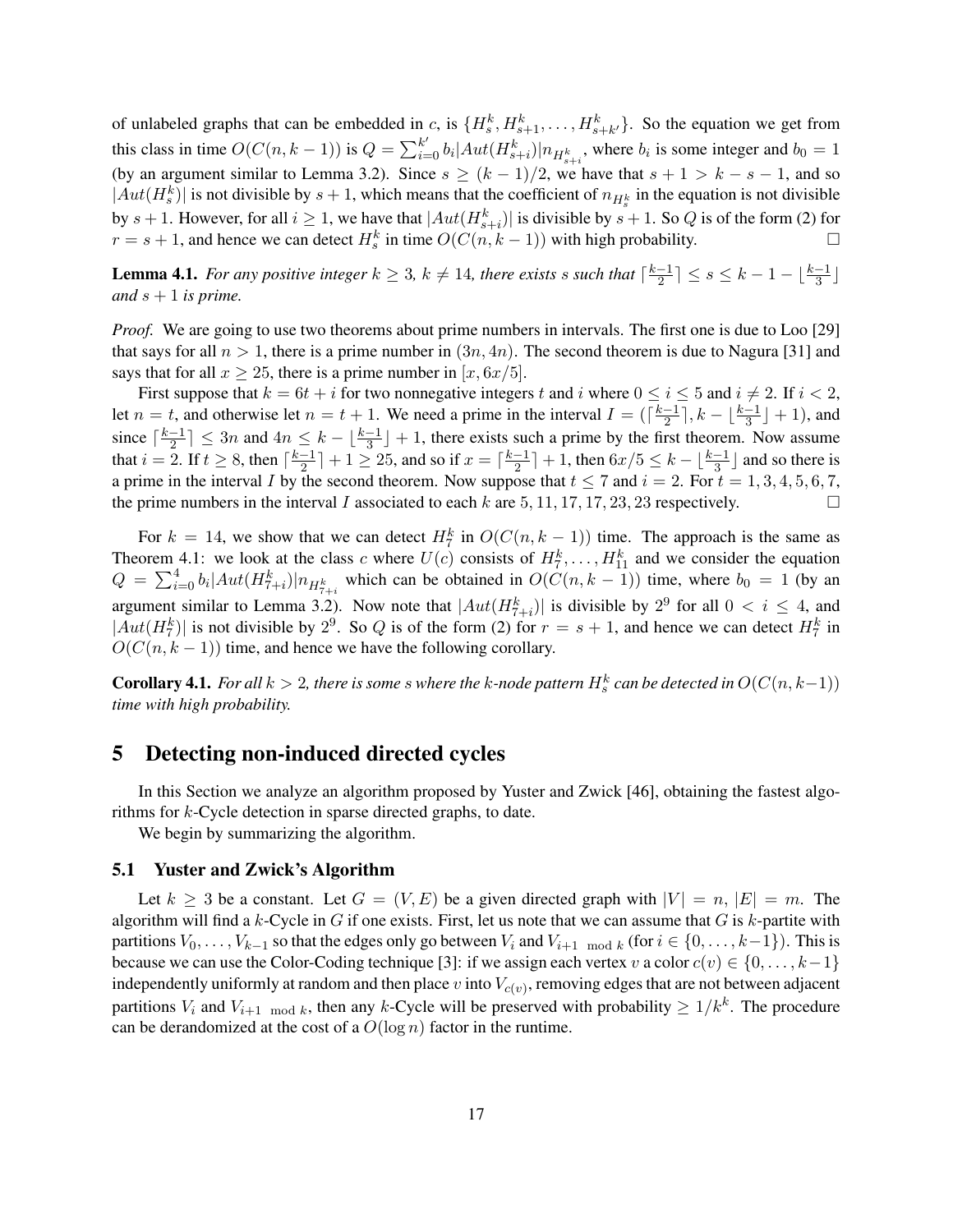Now that we have a k-partite m-edge G, we are looking for a cycle  $v_0 \in V_0 \to v_1 \in V_1 \to \ldots \to v_{k-1} \in$  $V_{k-1} \to v_0$ . Let us partition the vertices V into  $\log n$  degree classes:  $W_j = \{v \in V \mid deg(v) \in [2^j, 2^{j+1})\}.$ We refer to a degree class  $W_i$  by its index j, for simplicity of notation.

For all  $(\log n)^k$  choices of degree classes  $(f_0, \ldots, f_{k-1})$  with  $f_r \in \{0, \ldots, \log n\}$  for all r, we will be looking for a k-Cycle  $v_0 \to v_1 \to \ldots \to v_{k-1} \to v_0$  such that for all  $j \in \{0, \ldots, k-1\}$ ,  $v_j \in V_j \cap W_{f_j}$ (i.e.  $v_j$  has degree roughly  $2^{f_j}$ ).

It will make sense for the degrees of the cycle vertices to be expressed in terms of the number of edges  $m$ . For this reason, when we are considering a k-tuple of degree classes  $(f_0, \ldots, f_{k-1})$ , we will let  $m^{d_j} = 2^{f_j}$ , so  $d_j = f_j / \log m$ , and we will be talking about degree classes  $(d_0, \ldots, d_{k-1})$  instead.

Now, let us fix one of the degree classes  $d = (d_0, \ldots, d_{k-1})$ . There are two approaches for finding a k-Cycle  $v_0 \to v_1 \to \ldots \to v_{k-1} \to v_0$  such that  $v_j \in V_j$  and  $v_j$  has degree roughly  $m^{d_j}$ :

- 1. For each  $j \in \{0, \ldots, k-1\}$  we know that the number of vertices in  $V_j$  of degree roughly  $m^{d_j}$ is  $O(m^{1-d_j})$ . Thus, in  $O(m^{2-d_j})$  time we can run BFS from each node in  $V_j$  of such degree and determine whether there is a k-Cycle going through it.
- 2. Let  $p, q \in \{0, \ldots, k-1\}$ . Let's denote by  $B_{p,q}^d$  the  $|V_p| \times |V_q|$  Boolean matrix such that for all  $v_p \in V_p, v_q \in V_q, B_{p,q}^d[v_p, v_q] = 1$  if and only if there is a path  $v_p \to v_{p+1 \mod k} \to \ldots \to v_q$ (indices mod k) so that each  $v_r \in V_r$  and the degree of  $v_r$  is roughly  $m^{d_r}$ .

The approach here is pick a particular pair  $i, j \in \{0, ..., k-1\}$  and compute  $B_{i,j}^d$  and  $B_{j,i}^d$ . Then one can find a pair of vertices  $v_i \in V_i$ ,  $v_j \in V_j$  such that  $B_{i,j}^d[v_i, v_j] = B_{j,i}^d[v_j, v_i] = 1$ , if such a pair exists, at an additional cost of the number of nonzero entries in  $B_{i,j}^d$  and  $B_{j,i}^d$  which is dominated by the runtime of computing these matrices.

For a fixed degree class  $d = (d_0, \dots, d_{k-1})$ , let  $P_{i,j}^d$  be the minimum such that  $B_{i,j}^d$  can be computed in  $\tilde{O}(m^{P^d_{i,j}})$  time. There are three ways to compute  $B^d_{i,j}$ :

- (a) Compute  $B_{i,j-1}^d$  and then for every vertex  $v_{j-1} \in V_{j-1}$  of degree roughly  $m^{d_{j-1}}$ , go through all of its outneighbors  $v_j$  in  $V_j$  (only of degree roughly  $m^{d_j}$ ) and set  $B_{i,j}^d[v_i, v_j]$  to 1 for every  $v_i \in V_i$  for which  $B_{i,j-1}^d[v_i, v_{j-1}] = 1$ .
- (b) Similar to above but reversing the roles of  $j-1$  and i: Compute  $B_{i+1,j}^d$  and then for every vertex  $v_{i+1} \in V_{i+1}$  of degree roughly  $m^{d_{i+1}}$ , go through all of its inneighbors  $v_i$  in  $V_i$  (only of degree roughly  $m^{d_i}$ ) and set  $B_{i,j}^d[v_i, v_j]$  to 1 for every  $v_j \in V_j$  for which  $B_{i+1,j}^d[v_{i+1}, v_j] = 1$ .
- (c) For some r with  $i < r < j$ , compute  $B_{i,r}^d$  and  $B_{r,j}^d$  and compute their Boolean product to obtain  $B_{i,j}^d$ .

The exponent of the runtime of (a) is recursively bounded as  $P_{i,j}^d \leq P_{i,j-1}^d + d_{j-1}$  as in the worst case, the number of nonzero entries in  $B_{i,j}^d$  could be  $\tilde{O}(m^{P_{i,j-1}^d})$ . Similarly, the runtime of (b) is bounded by  $P_{i,j}^d \leq P_{i+1,j}^d + d_{i+1}$ . The runtime of (c) is bounded by

$$
P_{i,j}^d \le \min_{i < r < j} \max\{P_{i,r}^d, P_{r,j}^d, M(1 - d_i, 1 - d_r, 1 - d_j)\},
$$

 $M(a, b, c)$  is the smallest g such that one can multiply an  $m^a \times m^b$  by an  $m^b \times m^c$  matrix in  $O(m^g)$  time. We will not use the known fast rectangular matrix multiplication algorithms (e.g.[26, 18]) here, but for clarity instead will use the estimate  $M(a, b, c) \le a + b + c - (3 - \omega) \min\{a, b, c\}.$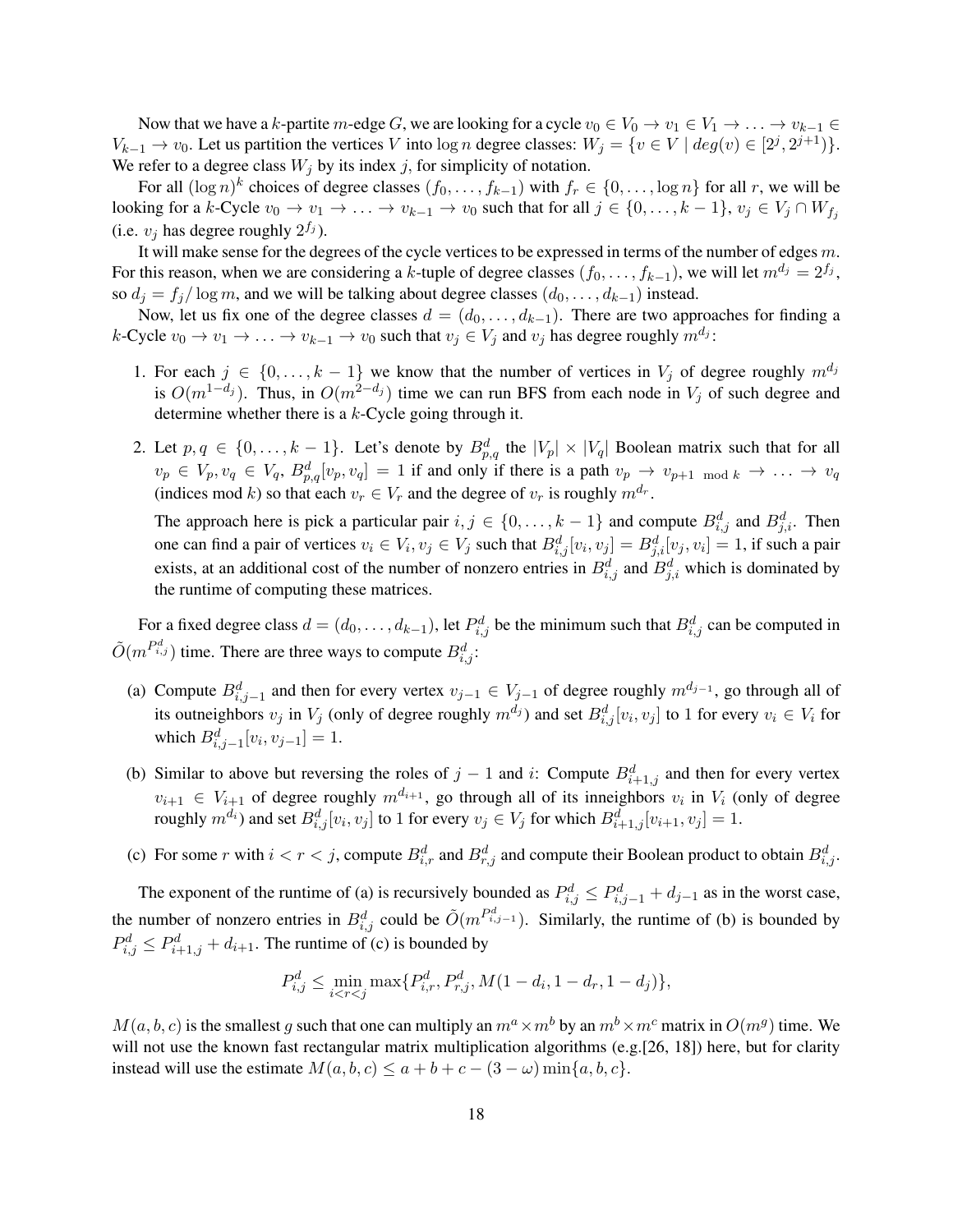We get the inductive definition.

$$
P_{i,i+1}^d = 1, \forall j \neq i+1, P_{i,j}^d = \min\{P_{i,j-1}^d + d_{j-1}, P_{i+1,j}^d + d_{i+1}, \min_{i < r < j} \max\{P_{i,r}^d, P_{r,j}^d, M(1-d_i, 1-d_r, 1-d_j)\}\}.
$$
\n<sup>(4)</sup>

For  $d = (d_0, \ldots, d_{k-1})$ , define

$$
C_k(d_0,\ldots,d_{k-1}) = \min_{0 \le i < j \le k-1} \max\{P_{i,j}^d, P_{j,i}^d\}.
$$

The algorithm above runs in  $\tilde{\Theta}(m^{c_k})$  time, where

$$
c_k = \max_{d=(d_0,\ldots,d_{k-1})} \min \left\{ \min_{0 \le i \le k-1} (2-d_i), C_k(d_0,\ldots,d_{k-1}) \right\}.
$$

Yuster and Zwick were only able to analyze  $c_k$  for  $k \leq 5$ . In particular, they showed that  $c_3 = 2\omega/(\omega +$ 1),  $c_4 = (4\omega - 1)(2\omega + 1)$ ,  $c_5 = 3\omega/(\omega + 2)$ . While they were not able to analyze  $c_k$  for  $k > 5$ , using extensive numerical experiments, they came up with conjectures about the structure of  $c_k$  for all odd k and for  $k = 6$ . They did not propose a conjecture for larger even k.

**Conjecture 2.** <sup>4</sup> *For all odd*  $k \ge 3$ ,  $c_k \le (k+1)\omega/(2\omega+k-1)$ ; *if*  $\omega \le \frac{2k}{k-1}$ ,  $c_k = (k+1)\omega/(2\omega+k-1)$ .

Conjecture 3.<sup>5</sup>

$$
c_6 = \begin{cases} \frac{10\omega - 3}{4\omega + 3}, & \text{if } 2 \le \omega \le \frac{13}{6} \\ \frac{22 - 4\omega}{17 - 4\omega}, & \text{if } \frac{13}{6} \le \omega \le \frac{9}{4} \\ \frac{11\omega - 2}{4\omega + 5}, & \text{if } \frac{9}{4} \le \omega \le \frac{16}{7} \\ \frac{10 - \omega}{7 - \omega}, & \text{if } \frac{16}{7} \le \omega \le \frac{5}{2} \end{cases}
$$
(5)

We prove these conjectures, and in addition prove upper bounds on  $c_k$  that are tight when  $\omega = 2$ .

#### 5.2 The runtime of Yuster-Zwick's algorithm for finding  $k$ -Cycles

Here we prove Conjectures 3 and 2, and in addition we give bounds for all even  $k$  that are tight when  $\omega = 2$ . This proves Theorem 1.3 from the introduction. Let  $C_k$  denote the k-Cycle.

To highlight the result for even cycles for which there wasn't even a conjectured runtime, we split it into its separate theorem:

**Theorem 5.1.** *For all even*  $k \geq 4$ ,  $c_k \leq \frac{k\omega - \frac{4}{k}}{2\omega + k - 2 - \frac{4}{k}}$ *. This bound is tight for*  $\omega = 2$ *.* 

#### 5.3 Setup: Basic Lemmas

For simplicity's sake, we write  $P_{i,j}$  for  $P_{i,j}^{(d_0,...,d_{k-1})}$  when  $(d_0, ..., d_{k-1})$  is fixed. Here and in what follows, all indices are considered modulo k. Visualizing these indices as  $k$  points arranging counterclockwise on a circle would make the following definitions and inequalities more intuitive.

<sup>&</sup>lt;sup>4</sup>The conjecture given in [46] states that  $c_k = (k+1)\omega/(2\omega+k-1)$ . However, we discover that  $c_k \leq 2 - \frac{2}{k+1} < \frac{(k+1)\omega}{2\omega+k-1}$ when  $\omega > \frac{2k}{k-1}$ .

<sup>&</sup>lt;sup>5</sup>The conjecture given in [46] had a slight typo in the first case - the denominator stated there was  $(4\omega + 4)$  instead of  $(4\omega + 3)$ . However, looking at the numerical experiments given to us by Uri Zwick we saw that it should be corrected, and indeed we prove that the corrected version is correct.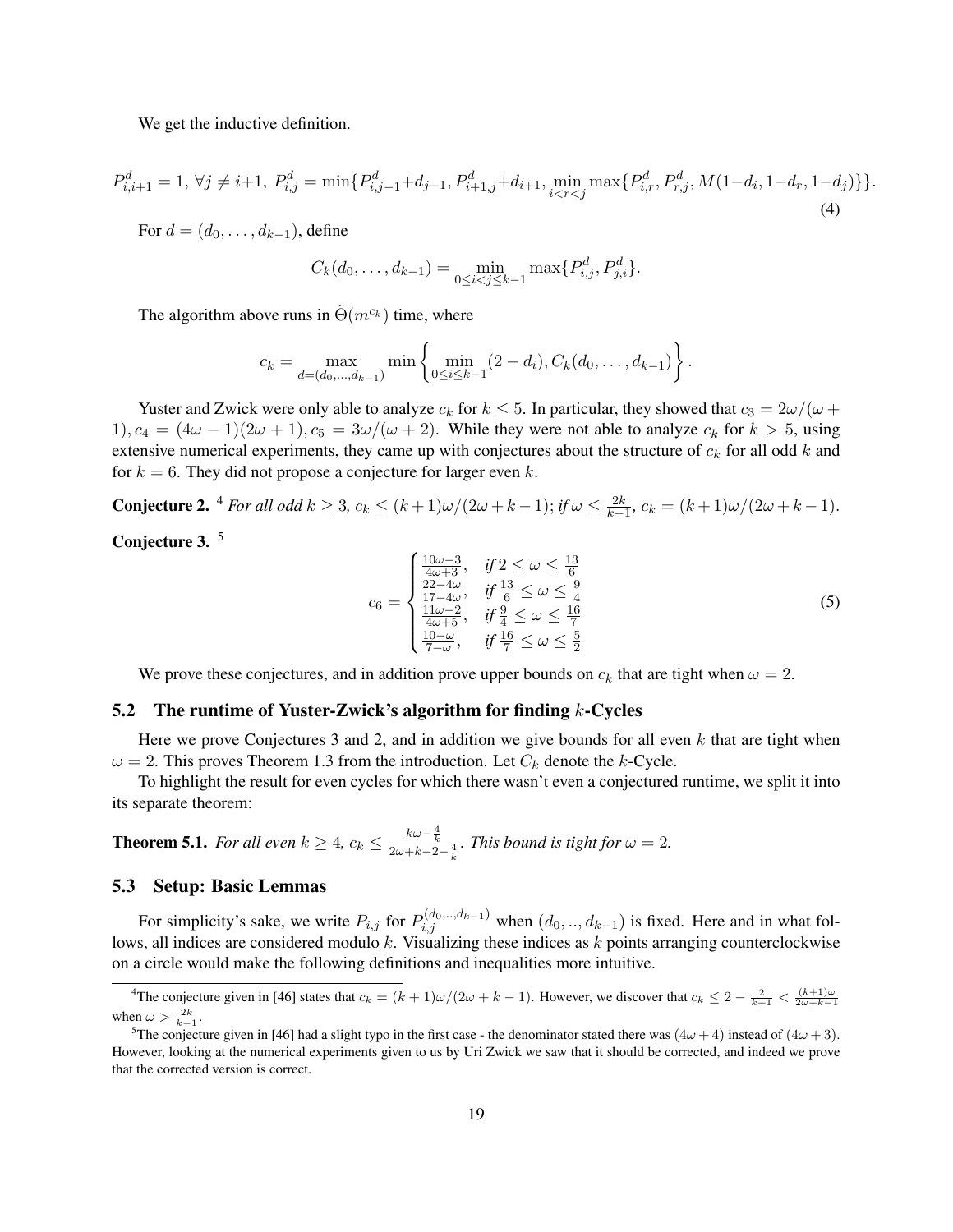**Definition 5.1.** *For any index* r, and  $\delta \geq 0$ , r is  $\delta$ -low if  $d_r < \delta$ , and  $\delta$ -high otherwise.

**Definition 5.2.** *For any two indices*  $i, j$ , *let*  $\ell(i, j) = (j - i + 1) \pmod{k}$  *and*  $f(i, j) = \sum_{r=i}^{i+\ell(i,j)-1} d_r$ . *Note that*  $\ell(i, j) \geq 0$ *. When*  $\ell(i, j) = 0$  *(i.e.*  $i = j + 1$ *),*  $f(i, j) = \sum_{r=j+1}^{j} d_r = 0$ *.* 

*Repeatedly applying inequality*  $P_{w,y}^d \leq P_{w,y-1}^d + d_{y-1}$ , which is derived from Equation (4), gives  $P_{w,y}^d \leq 1 + f(w+1, y-1)$ 

**Lemma 5.1.** *Suppose that*  $d_r \leq \delta \leq d_i, d_j$ . Let  $j_0 \in \{i, j\}$  such that  $d_{j_0} = \min\{d_i, d_j\}$ .

- *1. If*  $P_{j,i}^d$ ,  $P_{i,r}^d$ ,  $P_{r,j}^d \leq B$  and  $C_k(d_0, \dots, d_{k-1}) > B$  then  $M(1-d_i, 1-d_j, 1-d_r) > B$
- *2. If*  $M(1 d_i, 1 d_j, 1 d_r) \ge B \ge w(1 \delta)$  *then*  $d_r + d_{j0} ≤ w B (w 2)\delta ≤ 2\delta$ , and  $d_r \leq \omega - B - (\omega - 2)\delta - \delta.$
- *Proof.* 1. Suppose that  $M(1-d_i, 1-d_j, 1-d_r) \leq B$ . Using the matrix multiplication rule gives  $P_{i,j}^d \leq$  $\max\{P_{i,r}^d, P_{r,j}^d, M(1-d_i, 1-d_j, 1-d_r)\} \leq B$ . But then  $C_k(d_0, \dots, d_{k-1}) \leq \max\{P_{i,j}^d, P_{j,i}^d\} \leq B$ , a contradiction.
	- 2. Suppose that  $d_r + d_{j0} > \omega B (\omega 2)\delta$ , then:  $M(1 d_i, 1 d_j, 1 d_r) = 3 d_i d_j d_r \delta$  $(3 - \omega)(1 - \max\{d_i, d_j, d_r\}) = 2 - (d_r + d_{j0}) + (\omega - 2)(1 - \max\{d_i, d_j\}) < 2 - (\omega - B - (\omega - 1))$  $2(\delta) + (\omega - 2)(1 - \delta) = B$  (contradiction).

That  $B \ge \omega(1-\delta)$  implies  $d_r + d_{j_0} \le \omega - B - (\omega - 2)\delta \le 2\delta$ . This together with  $d_{j_0} \ge \delta$  imply  $d_r \leq \omega - B - (\omega - 2)\delta - \delta.$ 

 $\Box$ 

**Lemma 5.2.** *For any two indices*  $i, j$ , and integer  $t \leq k-2$ . If  $d_i, d_j \geq \delta$  and there are no  $t+1$  consecutive *δ*-*low indices r such that*  $i < r < j$  *then*  $P_{i,j}$  ≤ max{1 + tδ, ω(1 − δ)}.

*As a consequence, if there are no*  $t + 1$  *consecutive*  $\delta$ *-low indices then*  $C_k(d_0, ..., d_{k-1}) \leq \max\{1 + \delta\}$  $t\delta, \omega(1-\delta)$ .

*Proof.* Let  $i = i_0, i_1, \ldots, i_z = j$  be the indices within  $\{i, i+1, \ldots, j\}$  (indices mod k) such that  $d_{i_b} \ge \delta$  for each  $b \in \{0, \ldots, z\}$ . Since there are no consecutive  $t + 1$   $\delta$ -low indices, for each  $b, P_{i_b,i_{b+1}} \leq 1 + t\delta$ , using the rule  $P_{w,y} \le P_{w,y-1} + d_{y-1}$ . Now we can use the matrix multiplication rule to get  $P_{i,j} \le$  $\max\{1 + t\delta, M(1 - \delta, 1 - \delta, 1 - \delta)\}.$ 

### 5.4 Finding odd cycles

Here we prove Yuster and Zwick's conjecture that the exponent  $c_k$  of the runtime when k is odd and  $\omega \leq \frac{2k}{k-1}$  is  $\omega(k+1)/(2\omega+k-1)$ . When k is odd and  $\omega > \frac{2k}{k-1}$ , using only rule 1 and 2(a), (b) in Algorithm 5.1, one can prove  $c_k \le 2 - \frac{2}{k+1} < (k+1)\omega/(2\omega + k - 1)$  (see Theorem 3.4 of [4]).

Let  $t := \lfloor \frac{k-1}{2} \rfloor$  $\frac{-1}{2}$ ,  $h := k - t - 1$ . Note that  $t \leq h \leq t + 1$  and  $2h \leq k$ .

Let  $\delta \geq 0$  be a parameter to be specified later. Let  $B := 1 + t\delta$ . Assume that  $B \geq \omega(1 - \delta)$ . Pick arbitrary  $0 \leq d_0, \dots, d_{k-1} \leq 1$ . Below, we write  $C_k$  in place of  $C_k(d_0, \dots, d_{k-1})$  for simplicity. We need to prove that  $C_k \leq B$ .

By Lemma 5.2, if there are no  $t + 1$  consecutive  $\delta$ -low indices then  $C_k \le \max\{1 + t\delta, \omega(1 - \delta)\} = B$ . Now, consider the case when there are at least  $t + 1$  consecutive  $\delta$ -low indices. WLOG, we can assume that there exists  $s \in [0, h-1]$  such that indices 0 and s are  $\delta$ -high and indices r are  $\delta$ -low for all  $s+1 \le r \le k-1$ . That there are at most  $s - 1 \le h - 2 < t$  indices r such that  $0 < r < s$  and Lemma 5.2 implies  $P_{0,s} \le B$ .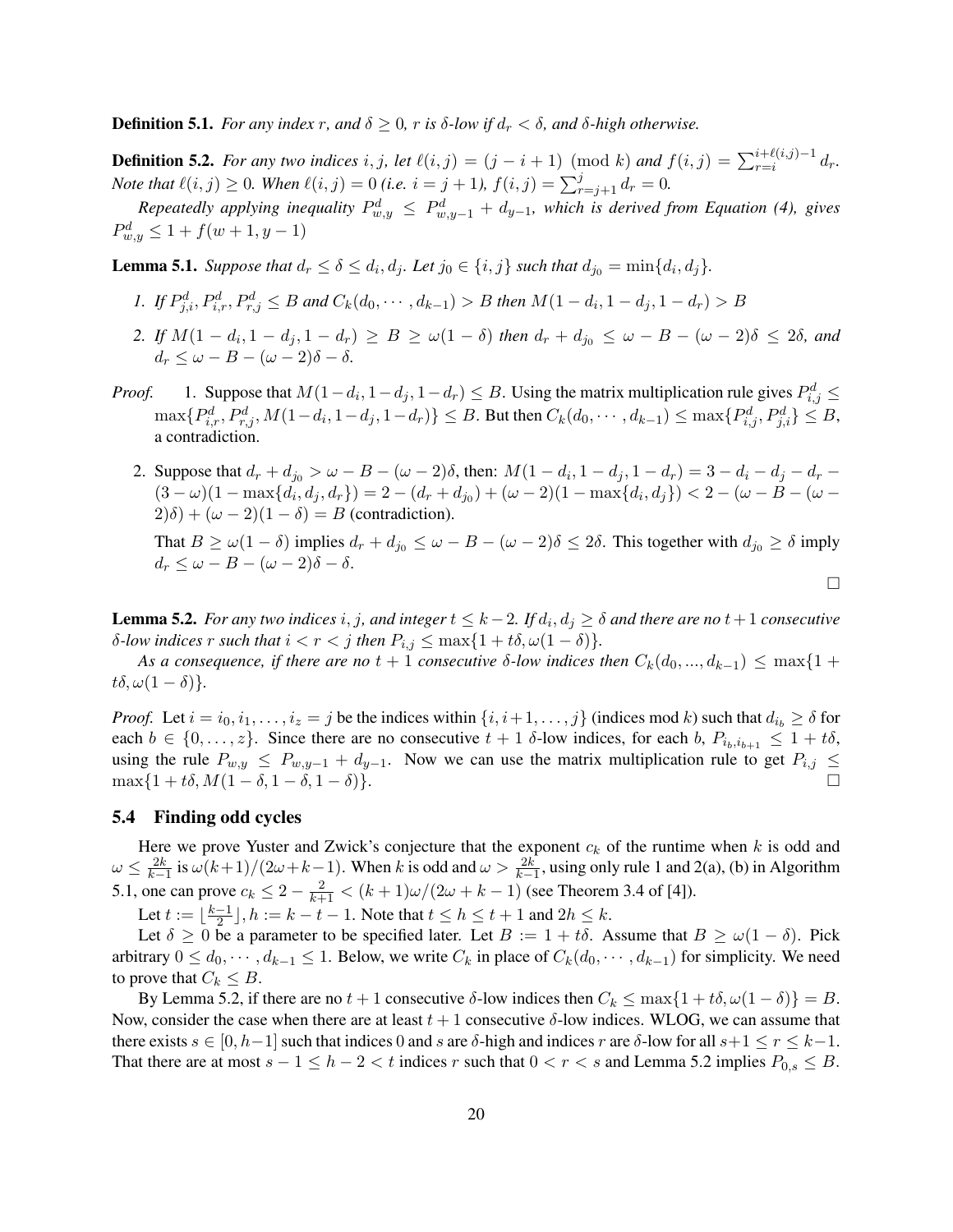Our proof for upper bounds on  $C_k$  will proceed as follow: suppose  $C_k > B$ , we use Lemma 5.3 to derive multiple inequalities of form  $d_i + d_r \leq \omega - B - (\omega - 2)\delta \leq 2\delta$  where  $r \in \{i + t, i - t\}$ , then sum these inequalities together to get  $f(R + 1, R - 1) \leq 2t\delta$ , which implies  $C_k \leq B$  by Lemma 5.4.

**Lemma 5.3.** *Consider indices*  $i, j, r$  *where*  $0 \le i \le j \le s < r \le k-1$  *and*  $f(r+1, i-1), f(j+1, r-1) \le$ t $\delta$ *.* If  $C_k > B$  then  $d_r \leq \omega - B - (\omega - 2)\delta - \delta$ , and  $d_r + \min\{d_i, d_j\} \leq \omega - B - (\omega - 2)\delta \leq 2\delta$ .

*Proof.*  $P_{0,s} \leq B$  by Lemma 5.2. That  $\max\{f(s+1,r-1), f(r+1,k-1)\} \leq \max\{f(j+1,r-1), f(r+1,k-1)\}$  $|1, i - 1\rangle$ }  $\leq t\delta$  implies  $\max\{P_{s,r}, P_{r,0}\} \leq B$ . Also,  $d_r \leq \delta \leq d_0, d_s$ , so  $d_r \leq \omega - B - (\omega - 2)\delta - \delta \leq 2\delta$ by Lemma 5.1.

WLOG, assume  $d_i \leq d_j$ . If  $d_i \leq \delta$  then  $d_i + d_r \leq \omega - B - (\omega - 2)\delta - \delta + \delta = \omega - B - (\omega - 2)\delta$ . Else,  $\delta \le d_i \le d_j$ . Since  $0 \le i \le j \le s$ , by Lemma 5.2,  $P_{i,j} \le B$ . That  $f(r+1, i-1), f(j+1, r-1) \le t\delta$ implies  $P_{r,i}, P_{j,r} \leq B$ . Also,  $d_r \leq \delta \leq d_i \leq d_j$ , so  $d_i + d_r \leq \omega - B - (\omega - 2)\delta$  by Lemma 5.1.

**Lemma 5.4.** *If there exists index*  $R, 0 \leq R \leq k - 1$  *such that*  $f(R + 1, R - 1) \leq 2t\delta$  *then*  $C_k \leq B$ 

*Proof.* For every index  $r \in [R+1, R-2]$ :

$$
P_{R,r+1} + P_{r,R} \le (1 + f(R+1,r)) + (1 + f(r+1,R-1)) = 2 + f(R+1,R-1) \le 2 + 2t\delta = 2B,
$$

so either  $P_{R,r+1} \leq B$  or  $P_{r,R} \leq B$ .

Note that  $P_{R,R+1} = 1 \leq B$ , so there exists index  $r^* := \max\{r | R + 1 \leq r \leq R - 1 \land P_{R,r} \leq B\}.$ If  $r^* = R - 1$ , then  $P_{R,R-1} \leq B$  and  $P_{R-1,R} = 1 \leq B$  so  $C_k \leq \max\{P_{R,R-1}, P_{R-1,R}\} \leq B$ . If  $r^* \leq R-2$ , then either  $P_{R,r+1} \leq B$  or  $P_{r,R} \leq B$ . By definition of  $r^*$ ,  $P_{R,r+1} > B$ , so  $P_{r,R} \leq B$  and  $C_k \leq \max\{P_{R,r}, P_{r,R}\} \leq B.$ 

To use 5.3, we need Definition 5.3 to ensure the preconditions, and Definition 5.4 to get rid of the  $\min\{.,.\}$  symbol.

**Definition 5.3.** *For any integer* q, arc  $(i, j)$  *is q-low if*  $f(i, j) \leq \delta(\ell(i, j) - q)$  *and* q-high otherwise.

**Lemma 5.5.** *Consider indices*  $i, j$  *such that*  $s + 1 \le i \le j + 1 \le k$ *. If*  $(i, j)$  *is*  $q$ *-low then*  $(i', j')$  *is*  $q$ *-low for*  $any\ s+1\leq i'\leq i\ and\ j\leq j'\leq k-1.\ If\ (i,j)\ is\ q\text{-high then}\ (i',j')\ is\ q\text{-high for any}\ i\leq i'\leq j'+1\leq j+1.$ *Proof.* Since  $d_r < \delta \forall s + 1 \leq r \leq k - 1$ ,

$$
f(i',j') = f(i',i-1) + f(i,j) + f(j+1,j') \le \ell(i',i-1)\delta + (\ell(i,j) - q)\delta + \ell(j+1,j')\delta = (\ell(i,j) - q)\delta.
$$

The second statement follows by taking the contrapositive of the first.  $\square$ 

**Lemma 5.6.** For any indices i, j such that  $s + 1 \le i \le j + 1 \le k$ ,  $(i, j)$  is 0*-low.* If  $C_k > B$  then  $(i, j)$  is (h − s)*-high*

*Proof.* Our earlier assumption about  $\delta$ -low indices implies  $d_r \leq \delta \forall s + 1 \leq r \leq k - 1$ . Thus

$$
f(i,j) = \sum_{r=i}^{j} d_r \le \sum_{r=i}^{j} \delta = \delta(\ell(i,j) - 0).
$$

Recall that  $P_{0,s} \leq B$  by Lemma 5.2. If  $(i, j)$  is  $(h - s)$ -low then so is  $(s + 1, k - 1)$  by Lemma 5.5. But then

$$
f(s+1,k-1) \le \delta(\ell(s+1,k-1) - (h-s)) = \delta(k-s-1 - (k-t-1-s)) = \delta t = B - 1
$$
  
\n
$$
\Rightarrow C_k \le \max\{P_{0,s}, P_{s,0}^d\} \le \max\{P_{0,s}, 1 + f(s+1,k-1)\} \le B.
$$

 $\Box$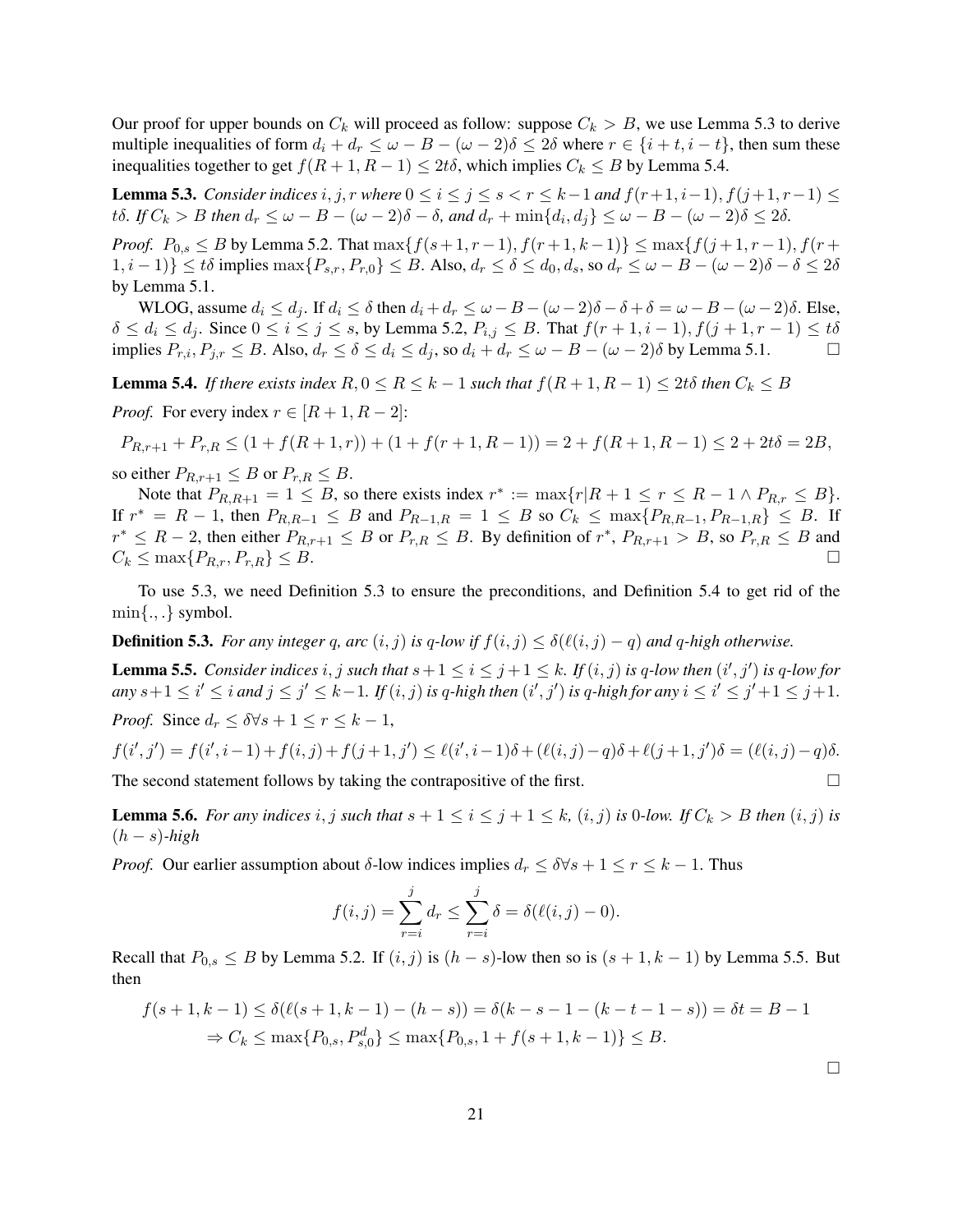**Definition 5.4.** *Define sequences*  $(a_n)$ ,  $(b_n)$  *for*  $n \in \{0, \dots, s\}$  *as follows:* 

$$
a_0 = 0, b_0 = s, (a_n, b_n) = \begin{cases} (a_{n-1} + 1, b_{n-1}) & \text{if } d_{a_n} \le d_{b_n} \\ (a_{n-1}, b_{n-1} - 1) & \text{else} \end{cases}
$$
  
Clearly,  $(a_n)$  is weakly increasing,  $(b_n)$  is weakly decreasing and  $b_n - a_n = s - n \ge 0$ . Let  $T := a_s = b_s$ .

**Theorem 5.2.** Let p, q be integers in  $[0, h - s - 1]$ . Let  $\Delta := p - q$ . For every index i, let  $i^{\Delta} := i + \Delta$ . *Let*  $m = s - h + t \leq s$ . We say condition  $(p, q)$  holds if  $(s + 1, b_m^{\Delta} + t - 1)$  is p-low,  $(s + 1, b_m^{\Delta} + t)$  is  $(p+1)$ -high,  $(a_m^{\Delta} - t + 1, k - 1)$  is q-low and  $(a_m^{\Delta} - t, k - 1)$  is  $(q+1)$ -high, and property  $(p, q, B)$  holds *if condition*  $(p, q)$  *implies*  $C_k \leq B$ .

- *1. If condition*  $(p, q)$  *holds and*  $C_k > B$  *then:* 
	- *(a)* ∀ $n \in \{0, ..., m\}$ :

$$
f(a_n^{\Delta} - t + 1, a_n - 1) \le t\delta
$$
\n<sup>(6)</sup>

$$
f(b_n + 1, b_n^{\Delta} + t - 1) \le t\delta \tag{7}
$$

$$
d_r + d_{r^{\Delta}-t} \le \omega - B - (\omega - 2)\delta \le 2\delta \,\forall r, 0 \le r < a_n \tag{8}
$$

$$
d_r + d_{r^{\Delta} + t} \le \omega - B - (\omega - 2)\delta \le 2\delta \,\forall r, b_n < r \le s \tag{9}
$$

(b) 
$$
f(b_m + 1, a_m - 1) \leq 2t\delta
$$

*2. Property*  $(p, q, B)$  *holds when k is odd i.e. if k is odd and condition*  $(p, q)$  *holds, then*  $C_k \leq B$ *.* 



Figure 6: A visualization of the setup of Theorem 5.2 when  $k = 13$ ,  $t = h = 6$ ,  $s = h - 1 = 5$ ,  $\Delta = 0$  and  $a_m = b_m = 2.$ 

*Proof.* We prove 5.2.1(a) by induction on n for  $n \in \{0, ..., m\}$ . First, observe a useful fact:

**Fact 5.1.**  $\forall n \in \{0, ..., m\}$ :  $(s+1, b_n^{\Delta}+t-1)$  *is p-low,*  $(s+1, a_n^{\Delta}-t-1)$  *is*  $(p+1)$ *-high,*  $(a_n^{\Delta}-t+1, k-1)$ *is*  $q$ *-low,*  $(b_n^{\Delta} + t + 1, k - 1)$  *is*  $(q + 1)$ *-high.*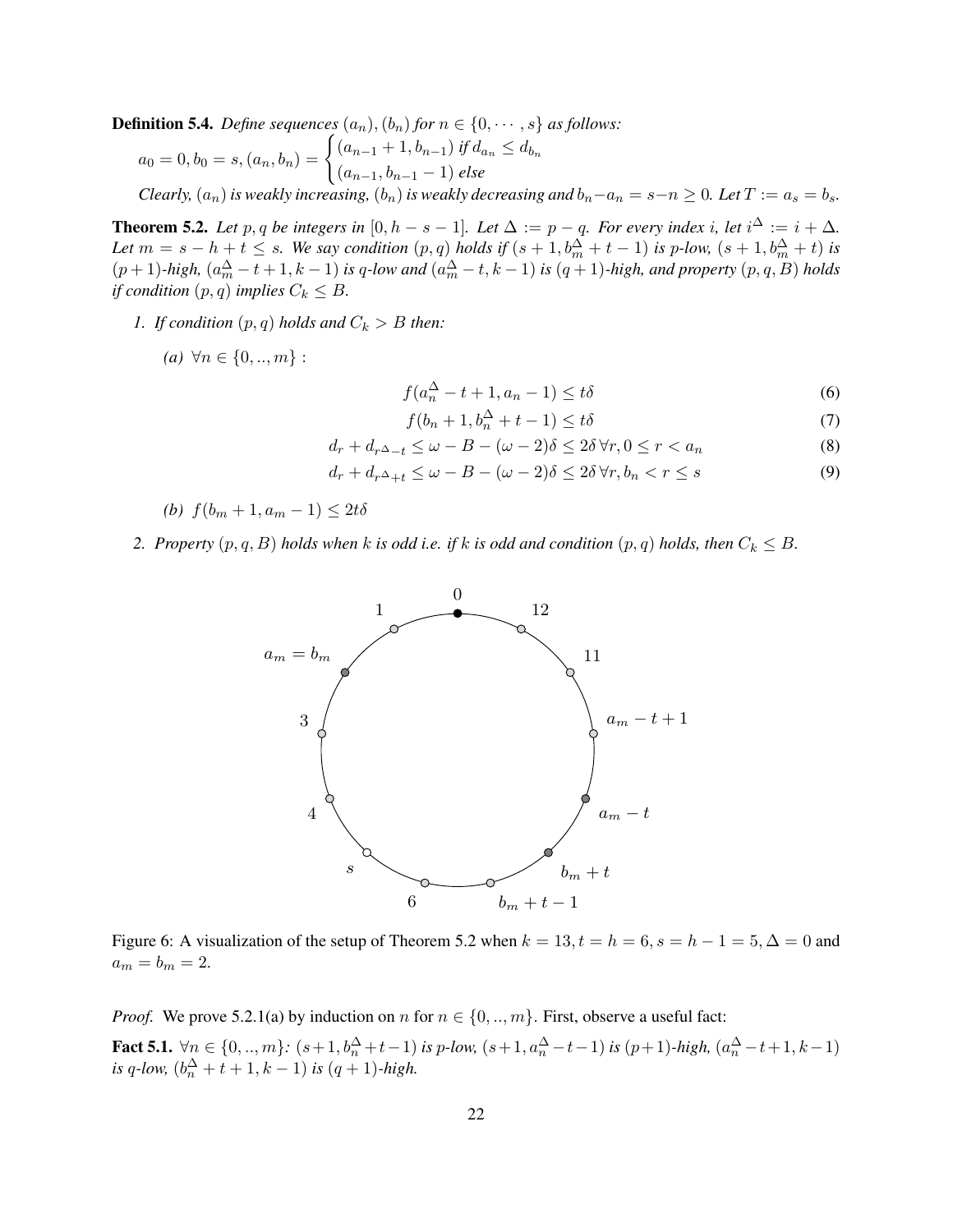*Proof of Fact 5.1.* Since  $0 \le p, q \le h - s - 1$ ,

$$
s + 1 - h \le \Delta \le h - s - 1.
$$

Also,

$$
a_n^{\Delta} - t - 1 = a_n^{\Delta} + k - t - 1 = a_n^{\Delta} + h.
$$

Sequence  $(a_n)$  defined in 5.4 is weakly increasing and  $a_m = b_m - (h - t) \le s - (h - t)$  so:

$$
k-2 \ge (s-(h-t)) + (h-s-1) + h \ge a_m^{\Delta} + h \ge a_n^{\Delta} + h \ge 0 + (s+1-h) + h = s+1,
$$

where we use  $a_i^{\Delta} = a_i + \Delta$ .

Therefore,  $s+1 \le a_n^{\Delta} - t-1 < a_n^{\Delta} - t+1 \le a_m^{\Delta} - t+1$  and  $(a_m^{\Delta} - t+1, k-1)$  is q-low so  $(a_n^{\Delta} - t+1, k-1)$ is q-low by Lemma 5.5. That  $b_m - a_m = s - m = h - t$  implies  $s + 1 \le a_m^{\Delta} - t - 1 \le a_m^{\Delta} + h \le b_m^{\Delta} + t$ . Also,  $(s + 1, b_m^{\Delta} + t)$  is  $(p + 1)$ -high so  $(s + 1, a_n^{\Delta} - t - 1)$  is  $(p + 1)$ -high by Lemma 5.5.

Analogously (but note that  $(b_n)$  is decreasing),  $(s+1, b_n^{\Delta}+t-1)$  is p-low and  $(b_n^{\Delta}+t+1, k-1)$  is  $(q + 1)$ -high.

Now, let us proceed with the inductive proof.

Base case,  $n = 0$ :

By Fact 5.1,  $(s+1,b_0^{\Delta}+t-1)$  is *p*-low. We have  $\Delta = p - q \le p$ , so:

$$
f(s+1, b_0^{\Delta} + t - 1) \le \delta(\ell(s+1, b_0^{\Delta} + t - 1) - p) \le \delta(\ell(s+1, b_0^{\Delta} + t - 1) - \Delta) < t\delta
$$

By Fact 5.1,  $(a_0^{\Delta} - t + 1, k - 1)$  is q-low. We have  $-\Delta = q - p \le q$ , so:

$$
f(a_0^{\Delta} - t + 1, k - 1) \le \delta(\ell(a_0^{\Delta} - t + 1, a_0 - 1) - q) \le \delta(\ell(a_0^{\Delta} - t + 1, a_0 - 1) - (-\Delta)) < t\delta
$$

Since  $a_0 = 0$  and  $b_0 = s$ , inequalities (6) and (7) are proved. Inequalities (8) and (9) are trivially true. Suppose 5.2.1(a) is true for  $n-1$  where  $m \ge n \ge 1$ . WLOG, assume  $d_{a_{n-1}} \le d_{b_{n-1}}$ . The case  $d_{a_{n-1}} > d_{b_{n-1}}$  is analogous.

By Definition 5.4,  $a_n = a_{n-1} + 1$ ,  $b_n = b_{n-1}$ . Thanks to inductive assumption, we only need to show:

$$
d_{a_{n-1}} + d_{a_{n-1}^{\Delta} - t} \le \omega - B - (\omega - 2)\delta
$$

and

$$
f(a_n^{\Delta} - t + 1, a_n - 1) \le t\delta.
$$

Below, write R in place of  $a_{n-1}^{\Delta} - t = a_n^{\Delta} - t - 1 = a_n^{\Delta} + h$  for simplicity's sake. From proof of Fact 5.1,  $s+1 \leq R \leq a_m^{\Delta} + h \leq k-2.$ 

By the inductive assumption,  $f(R + 1, a_{n-1} - 1) = f(a_{n-1}^{\Delta} - t + 1, a_{n-1} - 1) \le t\delta$  and  $f(b_{n-1} + b_{n-1} - 1)$ 1,  $b_{n-1}^{\Delta}$  + t − 1) ≤ tδ. By Definition 5.4,  $h - t + 1 = s - (m - 1) \le s - (n - 1) = b_{n-1} - a_{n-1}$ , so  $R - 1 =$  $a_{n-1}^{\Delta}+h \leq b_{n-1}^{\Delta}+t-1$ . Also,  $b_{n-1}+1 \leq s+1 \leq R$ , so  $f(b_{n-1}+1, R-1) \leq f(b_{n-1}+1, b_{n-1}^{\Delta}+t-1) \leq t\delta$ . By Lemma 5.3,  $d_{a_{n-1}} + d_R \leq \omega - B - (\omega - 2)\delta \leq 2\delta$ .

By the inductive assumption and the above statement,  $\forall 0 \le i \le a_{n-1} : d_i \le 2\delta - d_{i} \Delta_{-t}$ . Hence:

$$
f(0, a_{n-1}) \leq \sum_{i=0}^{a_{n-1}} (2\delta - d_i \Delta_{-t}) = 2\ell(0, a_{n-1})\delta - \sum_{i=0}^{a_{n-1}^{\Delta} - t} d_i = 2\ell(0, a_{n-1})\delta - f(0^{\Delta} - t, R) \tag{10}
$$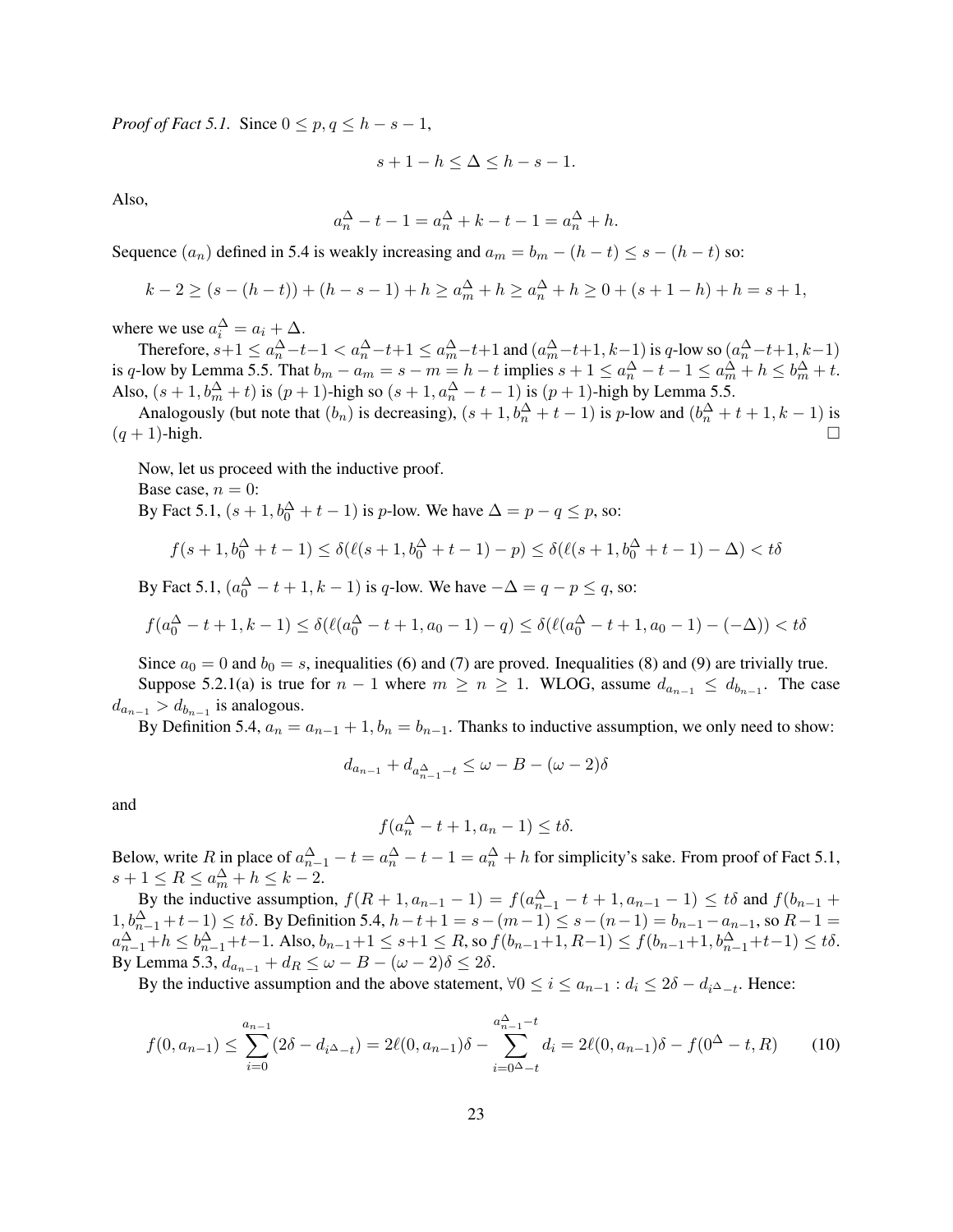Recall that  $a_n = a_{n-1} + 1$ , so  $R = a_{n-1}^{\Delta} - t = a_n^{\Delta} - t - 1$ . By Fact 5.1,  $(s + 1, R)$  is  $(p + 1)$ -high. Since  $0^{\Delta} - t \ge k + (s + 1 - h) - t \ge s + 1$ , by Lemma 5.5,  $(0^{\Delta} - t, R)$  is also  $(p + 1)$ -high. By Fact 5.1,  $(a_n^{\Delta} - t + 1, k - 1)$  is q-low. These together with equation (10) imply:

$$
f(a_n^{\Delta} - t + 1, a_n - 1) = f(a_n^{\Delta} - t + 1, k - 1) + f(0, a_{n-1})
$$
  
\n
$$
\leq (\ell(a_n^{\Delta} - t + 1, k - 1) - q)\delta + 2\ell(0, a_{n-1})\delta - f(0^{\Delta} - t, R)
$$
  
\n
$$
\leq (\ell(a_n^{\Delta} - t + 1, k - 1) - q)\delta + 2\ell(0, a_{n-1})\delta - (\ell(0^{\Delta} - t, a_{n-1}^{\Delta} - t) - (p + 1))\delta
$$
  
\n
$$
= ((t - a_n - \Delta - 1 - q) + 2(a_{n-1} + 1) - (a_{n-1} + 1 - (p + 1)))\delta
$$
  
\n
$$
= t\delta,
$$

where the simplification in the last two lines follows from  $a_n = a_{n-1} + 1$  and  $\Delta = p - q$ .

Hence, 5.2.1(a) is still true for *n*, so is true for all  $n \in \{0, ..., m\}$ .

Now, we prove 5.2.1(b). Note that  $b_m^{\Delta} - a_m^{\Delta} = b_m - a_m = s - m = h - t$ , so  $b_m^{\Delta} + t = a_m^{\Delta} + h$ . By 5.2.1(a)'s inequalities  $(8)$ ,  $(9)$ :

$$
2\delta m \geq \sum_{i=0}^{a_m-1} (d_i + d_{i\Delta - t}) + \sum_{j=b_m+1}^{s} (d_j + d_{j\Delta + t}) = \sum_{i=0}^{a_m-1} d_i + \sum_{i=h\Delta +1}^{a_m^{\Delta}+h} d_i + \sum_{j=b_m+1}^{s} d_j + \sum_{j=b_m^{\Delta}+t+1}^{s^{\Delta}+t} d_j
$$
  
=  $f(0, a_m - 1) + f(h^{\Delta} + 1, a_m^{\Delta} + h) + f(b_m + 1, s) + f(a_m^{\Delta} + h + 1, s^{\Delta} + t)$   
=  $f(0, a_m - 1) + f(b_m + 1, s) + f(h^{\Delta} + 1, s^{\Delta} + t)$  (11)

That  $|\Delta| \leq h - s - 1$ ,  $2h \leq k$  and  $h - 1 \leq t$  implies

$$
h^{\Delta} = h + \Delta \in [h - (h - s - 1), h + (h - s - 1)] \subseteq [s + 1, k - 1],
$$

and  $s^{\Delta} + t + 1 \in [s - (h - s - 1) + t + 1, s + (h - s - 1) + t + 1] \subseteq [s + 1, k - 1]$ .

By Lemma 5.6:

$$
f(s+1,h^{\Delta}) \le \ell(s+1,h^{\Delta})\delta = (h^{\Delta} - s)\delta = (h + \Delta - s)\delta
$$
  

$$
f(s^{\Delta} + t + 1, k - 1) \le \ell(s^{\Delta} + t + 1, k - 1)\delta = (h - s^{\Delta})\delta = (h - \Delta - s)\delta
$$
 (12)

Summing equations in (12) with equation (11) gives:

$$
2t\delta = 2\delta m + (h + \Delta - s)\delta + (h - \Delta - s)\delta
$$
  
\n
$$
\geq f(0, a_m - 1) + f(b_m + 1, s) + f(h^{\Delta} + 1, s^{\Delta} + t) + f(s + 1, h^{\Delta}) + f(s^{\Delta} + t + 1, k - 1)
$$
  
\n
$$
= f(0, a_m - 1) + f(b_m + 1, s) + f(s + 1, k - 1)
$$
  
\n
$$
= f(b_m + 1, a_m - 1)
$$
\n(13)

Now, we prove 5.2.2. When k is odd,  $h = t$ ,  $m = s$ , and  $a_m = b_m = a_s = b_s = T$ . Suppose that  $C_k > B$ , then  $f(T+1, T-1) \le 2t\delta$  by 5.2.1(b), thus  $C_k \le B$  by lemma 5.4.

To finish the proof, we prove property  $(p, q, B)$  implies  $C_k \leq B$ .

**Lemma 5.7.** *Suppose that property*  $(p, q, B)$  *holds*  $\forall 0 \leq p, q \leq h - s - 1$ *.*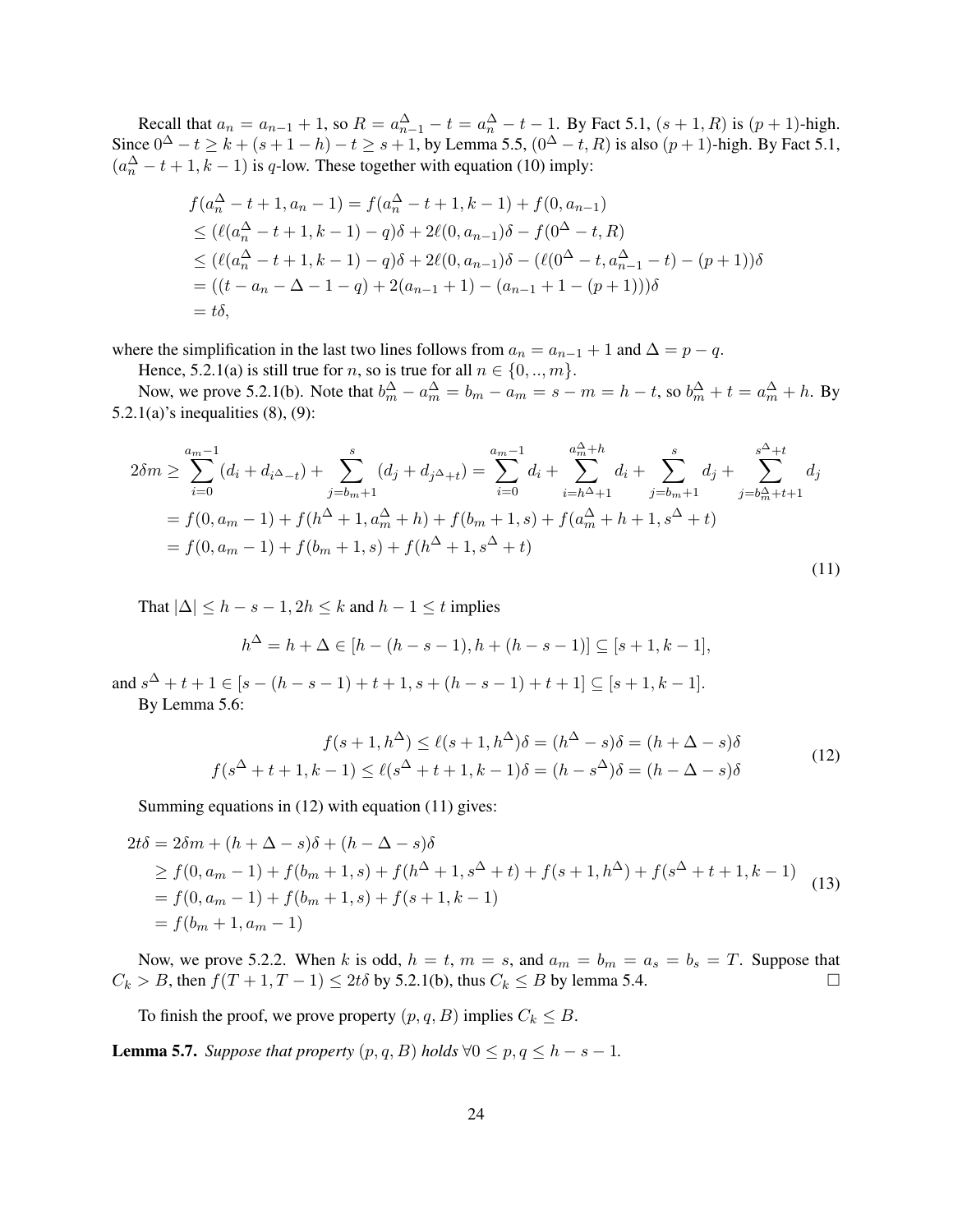- *1. Let*  $p, q, \Delta$  *be integers such that*  $0 \leq p, q \leq h s 1$ , *and*  $\Delta = p q$ . *If*  $(s + 1, b_m^{\Delta} + t 1)$  *is p*-*low* and  $(a_m^{\Delta} - t, k - 1)$  is  $(q + 1)$ -high, then  $C_k \leq B$ . Analogously, if  $(a_m^{\Delta} - t + 1, k - 1)$  is q-low and  $(s+1,b_m^{\Delta}+t)$  *is*  $(p+1)$ *-high then*  $C_k \leq B$
- 2.  $C_k \leq B$
- *Proof.* 1. We prove the first statement by induction on  $\Delta = p q$ . The second one follows by symmetry. We induct on  $\Delta$  where  $s + 1 - h \leq \Delta \leq h - s - 1$

Base case:  $\Delta = h - s - 1$ . Since  $0 \le p, q \le h - s - 1$ ,  $p = h - s - 1, q = 0$ . By Lemma 5.6,  $(s+1,b_m^{\Delta}+t)$  is  $(p+1)$ -high and  $(a_m^{\Delta}-t+1,k-1)$  is q-low, so  $C_k \leq B$  because property  $(p,q,B)$ holds.

Suppose Lemma 5.7 is true for  $\Delta' = \Delta + 1$ , we prove it is also true for  $\Delta$ .  $\forall$  index i, let  $i^{\Delta'} :=$  $i + \Delta' = i^{\Delta} + 1.$ 

If  $(s+1,b_m^{\Delta}+t)=(s+1,b_m^{\Delta'}+t-1)$  is not  $(p+1)$ -high, i.e. is  $(p+1)$ -low: Since  $a_m^{\Delta'}-t>a_m^{\Delta}-t$ and  $(a_m^{\Delta} - t, k - 1)$  is  $(q + 1)$ -high, by Lemma 5.5,  $(a_m^{\Delta} - t, k - 1)$  is  $(q + 1)$ -high. Apply induction's assumption for  $\Delta' = p + 1 - q$ , we have  $C_k \leq B$ .

If  $(a_m^{\Delta} - t + 1, k - 1) = (a_m^{\Delta'} - t, k - 1)$  is not q-low, i.e. is q-high: Since  $b_m^{\Delta'} + t - 1 > b_m^{\Delta} + t - 1$ and  $(s + 1, b_m^{\Delta} + t - 1)$  is p-low, by Lemma 5.5,  $(s + 1, b_m^{\Delta} + t - 1)$  is p-low. Apply induction's assumption for  $\Delta' = p - (q - 1)$ , we have  $C_k \leq B$ .

The remaining case is  $(s+1,b_m^{\Delta}+t)$  is  $(p+1)$ -high and  $(a_m^{\Delta}-t+1,k-1)$  is q-low, thus condition  $(p, q)$  holds. Then  $C_k \leq B$  because of property  $(p, q, B)$ .

Hence Lemma 5.7 is true.

2. Suppose for contradiction that  $C_k > B$ . By Lemma 5.6, there exists  $q \in \mathbb{N}, 0 \le q \le h - s - 1$  such that  $(a_m - t, k - 1)$  is  $(q + 1)$ -high and q-low.

If  $(s + 1, b_m + t)$  is  $(q + 1)$ -low: Since  $(a_m - t, k - 1)$  is  $(q + 1)$ -high, so is  $(a_m - t + 1, k - 1)$  by Lemma 5.5. Let  $p = q + 1$ ,  $\Delta = p - q = 1$ . Since  $(s + 1, b_m^{\Delta} + t - 1) = (s + 1, b_m + t)$  is p-low,  $(a_m^{\Delta} - t, k - 1) = (a_m - t + 1, k - 1)$  is  $(q + 1)$ -high,  $C_k \leq B$  by Sublemma 5.7.1 (contradiction).

If  $(s+1, b_m+t-1)$  is q-high: Let  $p = q-1$ ,  $\Delta = p-q = -1$ . Since  $(s+1, b_m^{\Delta}+t) = (s+1, b_m+t-1)$ is  $(p + 1)$ -high,  $(a_m^{\Delta} - t + 1, k - 1) = (a_m - t, k - 1)$  is q-low,  $C_k \leq B$  by Sublemma 5.7.1 (contradiction). So  $(s + 1, b_m + t - 1)$  is q-low.

If  $(a_m - t + 1, k - 1)$  is q-high: Since  $(s + 1, b_m + t - 1)$  is q-low, so is  $(s + 1, b_m + t)$  by Lemma 5.5. Let  $p' = q$ ,  $q' = q - 1$ ,  $\Delta = p' - q' = 1$ . Since  $(a_m^{\Delta} - t, k - 1) = (a_m - t + 1, k - 1)$  is  $(q' + 1)$ -high,  $(s+1,b_m^{\Delta}+t-1)=(s+1,b_m+t)$  is  $p'$ -low,  $C_k \leq B$  by Sublemma 5.7.1 (contradiction).

Hence  $(s + 1, b_m + t)$  is  $(q + 1)$ -high,  $(s + 1, b_m + t - 1)$  is q-low,  $(a_m - t, k - 1)$  is  $(q + 1)$ -high,  $(a_m - t + 1, k - 1)$  is q-low. In other words, condition  $(q, q)$  holds, so  $C_k \leq B$  by property  $(q, q, B)$ .  $\Box$ 

Suppose k is odd. Set  $B := 1 + t\delta = \omega(1 - \delta)$ , then  $B = (k + 1)\omega/(2\omega + k - 1)$ . Lemma 5.7 and 5.2.2 together imply  $C_k \leq B$ . Since the choice  $d_0, \dots, d_{k-1}$  is arbitrary,  $c_k \leq B$ .

Now we show that the bound is tight and that  $c_k = B$  for some choice of the degrees. Assume  $\omega \leq \frac{2k}{k-1}$ . Set  $d_0 = \cdots = d_{k-1} = \delta$ . Every matrix multiplication "costs"  $M(1 - \delta, 1 - \delta, 1 - \delta) = B$ , and rule 1 in Algorithm 5.1 "costs"  $2 - \delta \geq B$ . Using only the rules 2(a), (b) "costs" at least  $1 + t\delta = B$  in total. Hence,  $C_k(\delta, \dots, \delta) = B$ , and the bound in Conjecture 2 is tight for  $\omega \leq \frac{2k}{k-1}$ .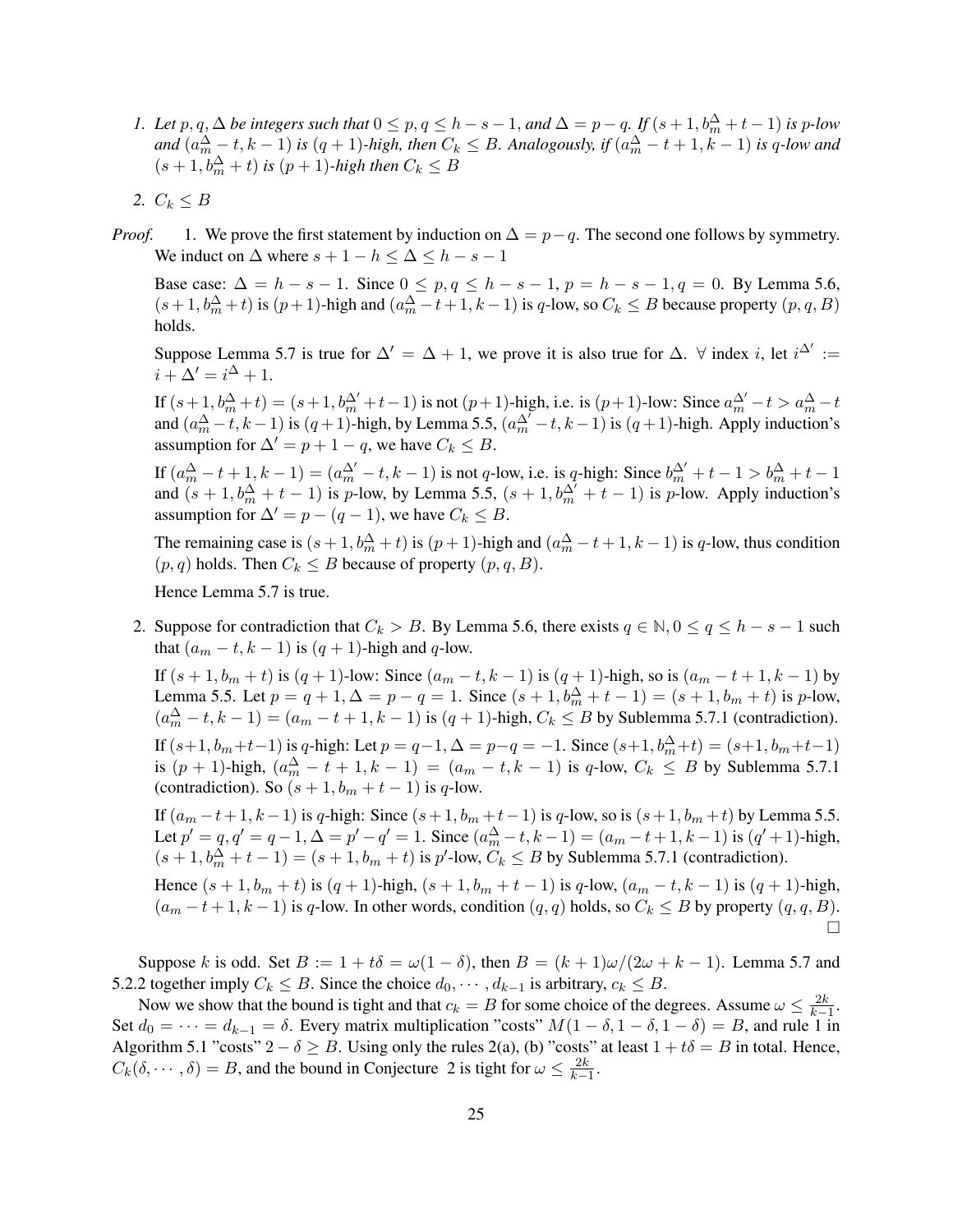### 5.5 Finding 6-Cycles

Here we prove Conjecture 3 on the runtime of Yuster-Zwick's algorithm for finding 6-Cycles.

Let B be a value dependent on  $\omega$  to be specified later. Let  $\delta := \frac{B-1}{2}$ . Assume that  $\delta \in [0,1]$  and  $B \ge \omega(1-\delta)$ . Fix a degree class  $(d_0, \dots, d_5)$ , and denote  $C_6(d_0, \dots, d_5)$  by  $C_6$ . We want to prove  $C_6 \le B$ . By lemma 5.2, if there exists no 3 consecutive δ-low indices then  $C_6 \le \max\{1+2\delta, \omega(1-\delta)\} = B$ . If all indices are δ-low, then  $C_6 \le \max\{P_{0,3}, P_{3,0}\} \le 1 + \max\{d_1 + d_2, d_4 + d_5\} \le 1 + 2\delta = B$ . Now, consider the case when there exists 3 consecutive  $\delta$ -low indices, and at least 1  $\delta$ -high index. WLOG, we can assume that indices 3, 4, 5 are  $\delta$ -low and index 0 is  $\delta$ -high. Suppose for contradiction that  $C_6 > B$ . We will prove certain strict upper bounds on  $B$ , which leads to a contradiction when we set  $B$  to be equal to those upper bounds. Then we will conclude that  $C_6 \leq B$ , thus also proving the bound for  $c_6$ .

We need the following lemma:

**Lemma 5.8.** *Suppose that*  $d_0 \geq \delta$  *and*  $d_3$ ,  $d_4$ ,  $d_5 < \delta$ .

- (a) If  $C_6 > B$  and  $d_2 \ge \delta$  then:  $B < \frac{10\omega 3}{4\omega + 3}$  and  $B < \frac{15 2\omega}{11 2\omega}$
- *(b) If*  $C_6 > B$  *and*  $d_2 < \delta$  *and*  $d_1 > \delta$  *then:* 
	- $\bullet$  *If*  $\omega \leq \frac{9}{4}$  $\frac{9}{4}$ : *B* <  $\frac{10\omega-3}{4\omega+3}$  *and B* <  $\frac{22-4\omega}{17-4\omega}$
	- $\bullet$  *If*  $\omega > \frac{9}{4}$ :  $B < \frac{11\omega 2}{4\omega + 5}$
	- *If*  $\omega \leq \frac{5}{2}$  $\frac{5}{2}$ :  $B < \frac{10-\omega}{7-\omega}$
- *(c) If*  $d_1, d_2 < \delta$ *, then*  $C_6 \leq B$ *.*

The proof of Lemma 5.8 only involves linearly combining inequalities derived from Equation (4). We include the full proof of Lemma 5.8 in the Appendix. Now, we continue on the proof of Conjecture 3.

To show a lower bound B on  $c_6$ , we show a tuple  $(d_0, \dots, d_5)$ , termed the "hard-case degree class", where  $C_6(d_0, \dots, d_5) = B$ . Computing  $C_6(d_0, \dots, d_5)$  given a tuple  $(d_0, \dots, d_5)$  can be done via a constant size linear program.

For  $\delta = \frac{B-1}{2}$  $\frac{-1}{2}, B \ge \omega(1-\delta) = \omega \frac{3-B}{2}$  $\frac{-B}{2}$  iff  $B \ge \frac{3\omega}{\omega+2}$  and  $\delta \in [0,1]$  iff  $B \in [1,3]$ . Set B to be the RHS of equation (5). It is easy to check that, for every value of  $\omega \in [2,3]$ ,  $B \ge \frac{3\omega}{\omega+2}$  and  $B \in [1,3]$ , so all the conditions in lemma 5.8 are satisfied. By Lemma 5.8(c), we only need to prove  $C_6 \leq B$  when  $d_2 \geq \delta$  and when  $d_2 < \delta, d_1 \geq \delta$ .

- (a) If  $2 \leq \omega \leq \frac{13}{6}$  $\frac{13}{6}$  then  $B = \frac{10\omega - 3}{4\omega + 3}$ . Lemma 5.8(a), (b) imply  $B < \frac{10\omega - 3}{4\omega + 3}$ , which is a contradiction. So  $C_6 \leq B$  as needed. The "hard-case degree class" is  $\left(\frac{4\delta}{3}\right)$  $\frac{4\delta}{3}$ ,  $\delta$ ,  $\delta$ ,  $\frac{2\delta}{3}$ ,  $\frac{2\delta}{3}$  $\frac{2\delta}{3}, \frac{2\delta}{3}$  $\frac{2\delta}{3}$ ).
- (b) If  $\frac{13}{6} \le \omega \le \frac{9}{4}$  $\frac{9}{4}$  then  $B = \frac{22-4\omega}{17-4\omega}$  $\frac{22-4\omega}{17-4\omega}$ . Lemma 5.8(a), (b) imply *B* < max $\{\frac{15-2\omega}{11-2\omega}$  $\frac{15-2\omega}{11-2\omega}, \frac{22-4\omega}{17-4\omega}$  $\frac{22-4\omega}{17-4\omega}$ } =  $\frac{22-4\omega}{17-4\omega}$  $\frac{22-4\omega}{17-4\omega}$ , which is a contradiction. The "hard-case degree class" is  $(2 - B, \frac{7B - 10}{4}, \frac{6 - 3B}{4})$  $\frac{3B}{4}$ ,  $\frac{2-B}{2}$  $\frac{-B}{2}$ ,  $\frac{2-B}{2}$  $\frac{-B}{2}$ , 2B – 3).
- (c) If  $\frac{9}{4} < \omega \leq \frac{16}{7}$  $\frac{16}{7}$  then  $B = \frac{11\omega - 2}{4\omega + 5}$ . Lemma 5.8(a), (b) imply  $B < \max\{\frac{10\omega - 3}{4\omega + 3}, \frac{11\omega - 2}{4\omega + 5}\} = \frac{11\omega - 2}{4\omega + 5}$ , which is a contradiction. The "hard-case degree class" is  $\left(\frac{8\delta}{7}\right)$  $\frac{3\delta}{7}, \frac{8\delta}{7}$  $\frac{3\delta}{7}, \frac{6\delta}{7}$  $\frac{3\delta}{7}, \frac{4\delta}{7}$  $\frac{4\delta}{7}, \frac{4\delta}{7}$  $\frac{4\delta}{7}, \frac{6\delta}{7}$  $\frac{30}{7}$ ).
- (d) If  $\frac{16}{7} \le \omega \le \frac{5}{2}$  $\frac{5}{2}$  then  $B = \frac{10-\omega}{7-\omega}$  $\frac{10-\omega}{7-\omega}$ . Lemma 5.8(a), (b) imply *B* < max $\{\frac{15-2\omega}{11-2\omega}\}$  $\frac{15-2\omega}{11-2\omega}, \frac{10-\omega}{7-\omega}$  $\frac{10-\omega}{7-\omega}$ }  $\leq \frac{10-\omega}{7-\omega}$ , which is a contradiction. The "hard-case degree class" is  $(2 - B, 2 - B, 2B - 3, \frac{2-B}{2})$  $\frac{-B}{2}, \frac{2-B}{2}$  $\frac{-B}{2}$ , 2B – 3).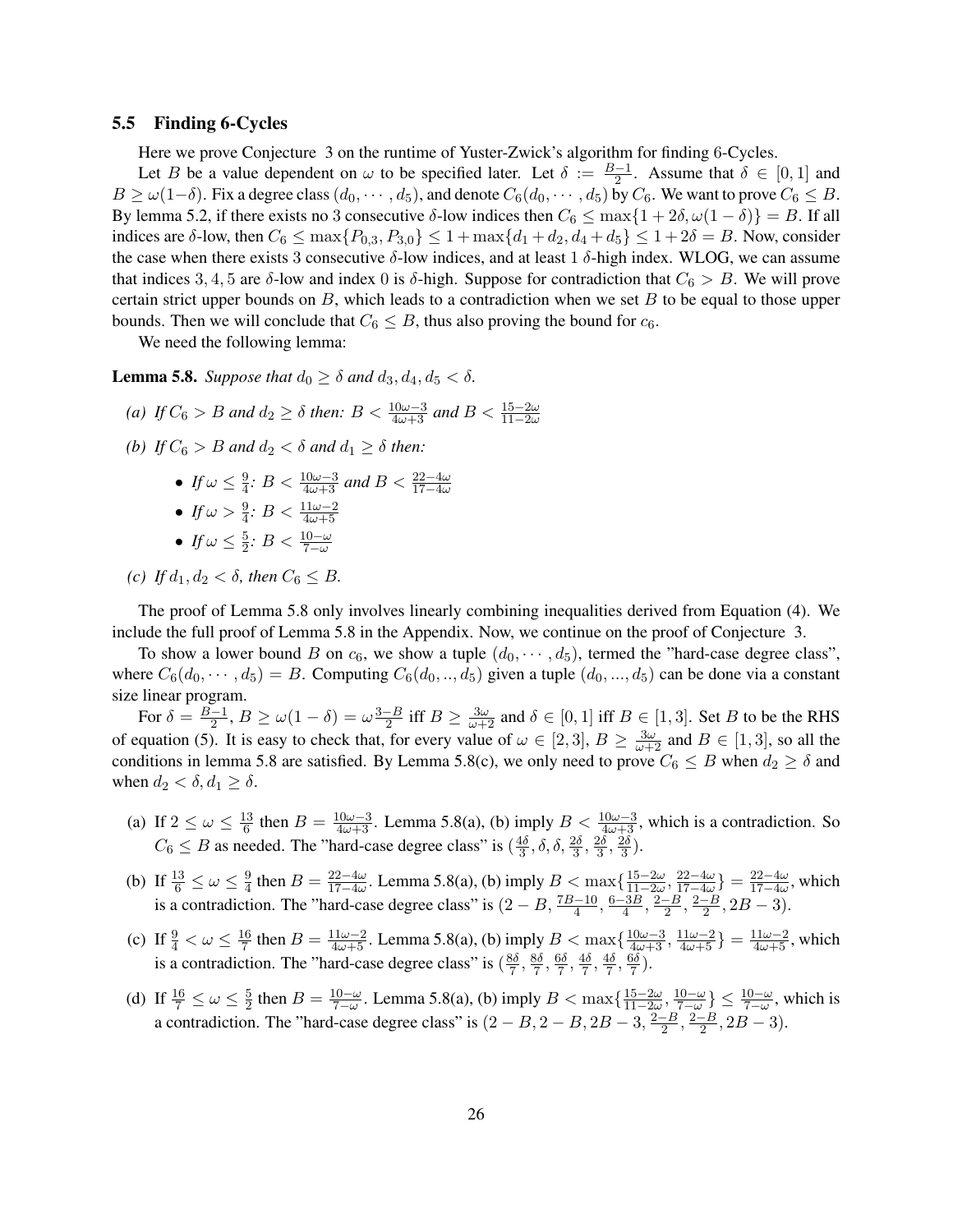### 5.6 Finding even cycles

Here we analyze the algorithm when k is even. We will show that our analysis is tight when  $\omega = 2$ . When k is even,  $h = t + 1$ . Let  $\beta := \delta \frac{t}{h} < \delta$ , then  $B = 1 + t\delta = 1 + h\beta$ . Set  $B = (\omega - 2)(1 \delta$ ) +  $(1 - \delta)$  +  $(1 - \beta)$   $\geq \omega(1 - \delta)$ . Note that,  $B = \frac{k\omega - \frac{4}{k}}{2\omega + k - 2 - \frac{4}{k}}$ . To prove Theorem 5.1, we fix arbitrary  $d_0, \dots, d_{k-1}$  and prove  $C_k := C_k(d_0, \dots, d_{k-1}) \leq B$ . We define s,  $(a_n)$ ,  $(b_n)$  same as in Subsection 5.4. If  $s = 0$  then  $P_{0,h} \leq 1 + \ell(1, h - 1)\delta = B$  and  $P_{h,0} \leq 1 + \ell(h + 1, k - 1)\delta = B$ , so  $C_k \leq B$ . Below, we assume that  $s \ge 1$ . Note that  $\omega - B - (\omega - 2)\delta = \delta + \beta$ . As in Subsection 5.4, we will sum inequalities of the form  $d_i + d_r \le \delta + \beta$  to get  $f(b_s + 1, a_s - 1) \le t\delta + h\beta = 2t\delta$ , then use Lemma 5.4 and 5.7 to conclude that  $C_k \leq B$ .

**Lemma 5.9.** *Suppose that*  $C_k > B$ *.* 

- *1.*  $\forall r, h \leq r \leq s+h$ :  $d_r \leq \beta$
- *2. For every index*  $r, s + 1 \leq r \leq h 1$  :  $d_r + d_{r+h} \leq \delta + \beta$ *. Equilvalently, for every index* r,  $s + h + 1 \leq r \leq k - 1$  :  $d_r + d_{r-h} \leq \delta + \beta$
- *3. If index i satisfied*  $s+1 \le i \le i+s-1 \le k-1$ , *then*  $f(s+1, i-1)+f(i+s, k-1) \le (t-s)\delta+(h-s)\beta$
- *Proof.* 1. Since  $s + 1 \leq hr \leq h + s \leq h + h 1 = k 1$ ,  $f(s + 1, r 1) \leq \ell(s + 1, r 1)\delta \leq$  $\ell(s + 1, h + s - 1)\delta = t\delta$  and  $f(r + 1, k - 1) \leq \ell(r + 1, k - 1)\delta \leq \ell(h + 1, k - 1) = t\delta$ . By lemma 5.3,  $d_r \leq \beta$ .
	- 2. If  $d_r \leq \beta$  then  $d_r + d_{r+h} \leq \beta + \delta$ .

If  $d_r \ge \beta$  then  $M(1 - d_r, 1 - d_0, 1 - d_s) \le B$ . Clearly,  $P_{s,r} \le 1 + f(s + 1, r - 1) \le 1 + t\delta = B$ , and  $P_{0,s} \leq B$  by lemma 5.2, so  $P_{0,r} \leq \max\{P_{0,s}, P_{s,r}, M(1-d_r, 1-d_0, 1-d_s)\} \leq B$ . Clearly,  $P_{r,r+h}, P_{r+h,0} \leq B$ . So, by Lemma 5.1,  $M(1-d_r, 1-d_{r+h}, 1-d_0) \geq B$ . Since  $d_r, d_{r+h} \leq \delta \leq d_0$ ,  $d_r + d_{r+h} \leq \omega - B - (\omega - 2)d_0 \leq \omega - B - (\omega - 2)\delta = \delta + \beta.$ 

3. We have two cases: either  $i \leq h$  or  $i + s - 1 \geq h + s$ . These two cases are symmetrically equivalent. We can assume  $i \leq h$ ; the remaining case is analogous. Since  $i - 1 \leq h - 1$ , by 5.9.2:

$$
f(s+1,i-1) + f(s+h+1,i+h-1) = \sum_{r=s+1}^{i-1} (d_r + d_{r+h}) \le (i-s-1)(\delta + \beta)
$$

Since  $i + s \le h + s$ , by 5.9.1,  $f(i + s, h + s) \le \ell(i + s, h + s)\beta = (h - i + 1)\beta$ . Since  $s + 1 \leq i + h \leq 2h \leq k$  and  $d_r \leq \delta \forall s + 1 \leq r \leq k - 1$ ,  $f(i + h, k - 1) = \sum_{r=i+h}^{k-1} d_r \leq$  $\ell(i + h, k - 1)\delta = (k - i - h)\delta$ . Hence:

$$
f(s+1, i-1) + f(i+s, k-1)
$$
  
=  $f(s+1, i-1) + f(i+s, h+s) + f(h+s+1, i+h-1) + f(i+h, k-1)$   
 $\leq (i-s-1)(\delta+\beta) + (h-i+1)\beta + (k-i-h)\delta = (t-s)\delta + (h-s)\beta$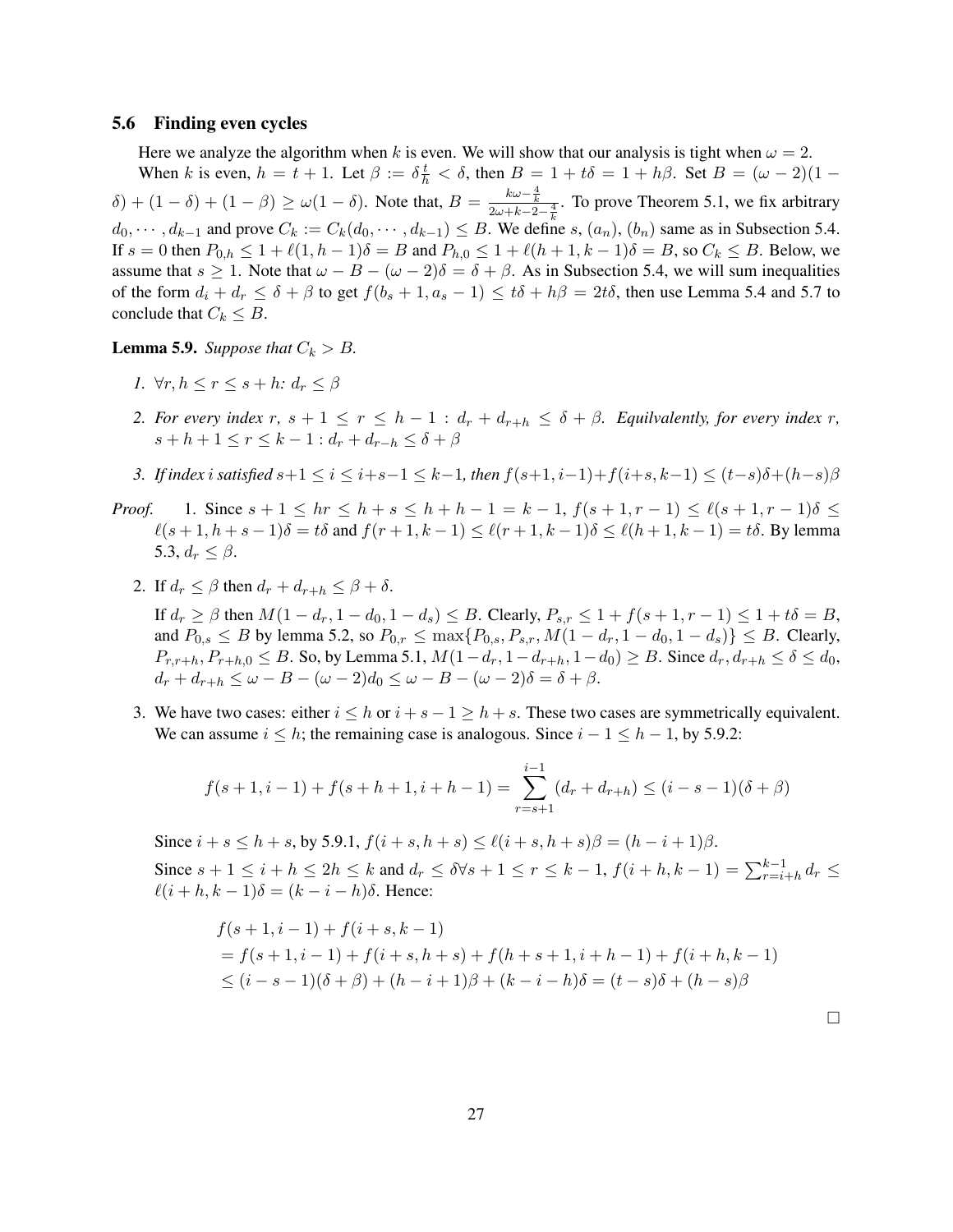**Lemma 5.10.** *Consider integers*  $p, q \in [0, h - s - 1]$  *and*  $\Delta := p - q$ *. Suppose condition*  $(p, q)$  *holds.* 

 $Suppose\ d_r+d_{r^{\Delta}+t}\leq\delta+\beta\forall b_s If  $\exists n\in\{0,\cdots,m\}: f(a_n^{\Delta}-h+1,a_n-1)\leq t\delta$  and$  $\forall r \in [a_n, a_s) : d_r + d_{r^{\Delta}-h} \leq \delta + \beta$ , then  $C_k \leq B$ .

 $Suppose\ d_r+d_r\Delta_{-t}\leq\delta+\beta\forall a_m\leq r < a_s.\ If\ \exists n\in\{0,\cdots,m\}\ : f(b_n+1,b_n^{\Delta}+h-1)\leq t\delta\ and$  $\forall r \in (b_s, b_n] : d_r + d_{r^{\Delta}+h} \leq \delta + \beta$ , then  $C_k \leq B$ .

*Proof.* We prove the first statement by induction on  $n \in \{0, \dots, m\}$ . The second statement is analogous. Suppose for contradiction  $C_k > B$ . By 5.2.1(a),  $d_r + d_{r\Delta+t} \leq \delta + \beta \forall b_m < r \leq s$ , so  $d_r + d_{r\Delta+t} \leq$  $\delta + \beta \forall b_s < r \leq s$ , so

$$
f(b_s + 1, s) + f(b_s^{\Delta} + 1 + t, s^{\Delta} + t) \le (s - b_s)
$$
\n(14)

Base case:  $n = 0$ . Since  $\forall r, a_0 \le r < a_s : d_r + d_{r \Delta_1 h} \le \delta + \beta$ ,  $f(a_0, a_s - 1) + f(a_0^{\Delta} - h, a_s^{\Delta} - h - 1) \le$  $(a_s - a_0)(\delta + \beta)$ . Since  $a_s^{\Delta} - h - 1 = b_s^{\Delta} + k - h - 1 = b_s^{\Delta} + t$ ,  $f(a_0^{\Delta} - h, a_s^{\Delta} - h - 1) + f(b_s^{\Delta} + 1 + t, s^{\Delta} + t) =$  $f(a_0^{\Delta} - h, s^{\Delta} + t)$ . Combining these with (14) gives  $f(0, a_s - 1) + f(a_0^{\Delta} - h, s^{\Delta} + t) + f(b_s + 1, s) \le$  $(s - b<sub>s</sub> + a<sub>s</sub> - a<sub>0</sub>)(\delta + \beta) = s(\alpha + \beta).$ 

Since  $a_0 = 0, |\Delta| \le h - s - 1$ ,  $s + 1 \le a_0^{\Delta} - h \le 0^{\Delta} - h + s - 1 = s^{\Delta} + t \le k - 1$ . By 5.9.3,  $f(s+1, a_0^{\Delta} - h - 1) + f(s^{\Delta} + t + 1, k - 1) \le (t - s)\delta + (h - s)\beta$ . So,  $f(b_s + 1, a_s - 1) \le$  $s(\delta + \beta) + (t - s)\delta + (h - s)\beta = t\delta + h\beta = 2t\delta$ . Since  $a_s = b_s = T$ ,  $C_k \leq B$  by lemma 5.4.

Suppose Lemma 5.10 is true for  $n - 1 \le m - 1$ . We show that it is still true for *n*.

If  $a_n = a_{n-1}$  then we are done. Else,  $a_n = a_{n-1} + 1$ ,  $b_n = b_{n-1}$  and  $d_{a_{n-1}} \leq d_{b_{n-1}}$ . We show  $f(a_{n-1}^{\Delta} - h + 1, a_{n-1} - 1) \leq t\delta$  and  $d_{a_{n-1}} + d_{a_{n-1}^{\Delta} - h} \leq \delta + \beta$ , then conclude that  $C_k \leq B$  using the inductive assumption..

Consider  $R = a_n^{\Delta} - h = a_{n-1}^{\Delta} - h + 1$ . Note that  $b_n - a_n = s - n \ge s - m = 1$ , so  $R - 1 =$  $a_n^{\Delta} - h - 1 = a_n^{\Delta} + t \leq b_n^{\Delta} + t - 1$ , so  $f(b_n + 1, R - 1) \leq f(b_n + 1, b_n^{\Delta} + t - 1) \leq t\delta$  by 5.2.1(a). Clearly,  $f(R + 1, a_n - 1) = f(a_n^{\Delta} - h + 1, a_n - 1) \leq t\delta$ . So  $d_R \leq \beta$  by Lemma 5.3.

Note that  $f(a_{n-1}^{\Delta} - h + 1, a_{n-1} - 1) = f(a_n^{\Delta} - h + 1, a_n - 1) + d_R - d_{a_{n-1}} \leq t\delta + (d_R - d_{a_{n-1}})$ . If  $d_R \leq d_{a_{n-1}}$  then  $f(a_{n-1}^{\Delta} - h + 1, a_{n-1} - 1) \leq t\delta$ . Since  $b_n = b_{n-1}$  and  $a_{n-1}^{\Delta} - h - 1 < a_n^{\Delta} - h - 1 =$  $R-1$ ,  $f(b_{n-1}+1, a_{n-1}^{\Delta}-h-1)$  ≤  $f(b_n+1, R-1)$  ≤ tδ. So  $d_{a_{n-1}}+d_{a_{n-1}^{\Delta}-h}$  ≤ δ + β by Lemma 5.3, thus  $C_k \leq B$  by inductive assumption.

If  $d_{a_{n-1}} \leq d_R \leq \beta$ : Since  $d_r + d_{r-h} \leq \delta + \beta \forall a_n \leq r < a_s$ . By 5.2.1(a),  $d_r + d_{r-t} \leq \delta + \beta \forall 0 \leq r <$  $a_{n-1} \le a_m$ . Hence,  $f(0, a_{n-1}-1) + f(0^{\Delta} - t, a_{n-1}^{\Delta} - 1 - t) \le a_{n-1}(\delta + \beta)$  and  $f(a_n, a_s - 1) + f(a_n^{\Delta} - t)$  $h, a_s^{\Delta} - 1 - h \le (a_s - a_n)(\delta + \beta)$ . Since  $0^{\Delta} - h \in [s + 1, k - 1]$ ,  $d_{a_{n-1}} + d_{0^{\Delta} - h} \le \beta + \delta$ . Summing these three inequalities with (14) gives:  $f(0, a_s - 1) + f(0^{\Delta} - h, s^{\Delta} + t) + f(b_s + 1, s) \leq s(\delta + \beta)$ . So  $C_k \leq B$  by same argument as in base case.

Now, we prove that property  $(p, q, B)$  holds, then conclude that  $C_k \leq B$  using lemma 5.7.

*Proof.* Suppose for contradiction that condition  $(p, q)$  holds but  $C_k > B$ . By 5.2.1(b),  $f(b_m + 1, a_m - 1) \le$ 2tδ. Note that  $m = s - 1$  and  $b_m - a_m = 1$ . Let  $R := a_m^{\Delta} - h$ , then  $R + 1 = b_m^{\Delta} + h$ . Since  $f(R + 1, a_m - 1) + f(b_m + 1, R) = f(b_m + 1, a_m - 1) \leq 2t\delta$ , either  $f(a_m^{\Delta} - h + 1, a_m - 1) \leq t\delta$  or  $f(b_m + 1, b_m^{\Delta} + h - 1) \leq t\delta$ . WLOG, assume  $d_{a_m} \leq d_{b_m}$ , then  $a_s = a_m + 1, b_s = b_m$ .

If  $f(a_m^{\Delta} - h + 1, a_m - 1) \leq t\delta$ : Note that  $f(b_m + 1, a_m^{\Delta} - h - 1) = f(b_m + 1, a_m^{\Delta} + t) = f(b_m + 1, a_m^{\Delta} - t)$  $(1, b_m^{\Delta} + t - 1) \leq t\delta$  by 5.2.1(a). So  $d_{a_m} + d_{a_m^{\Delta} - h} \leq \delta + \beta$  by lemma 5.3. First statement of lemma 5.10 (note that  $b_s = b_m$ ) for  $n = m$  gives  $C_k \leq B$  (contradiction).

If  $f(b_m+1,b_m^{\Delta}+h-1) \leq t\delta$ : Note that  $f(b_m^{\Delta}+h+1,a_m-1) = f(a_m^{\Delta}-t+1,a_m-1) \leq t\delta$  by 5.2.1(a). So  $d_{a_m} + d_{a_m^{\Delta}-t} = d_{a_m} + d_{b_m^{\Delta}+h} \leq \delta + \beta$ . Second statement of lemma 5.10 for  $n = m$  gives  $C_k \leq B$  (contradiction).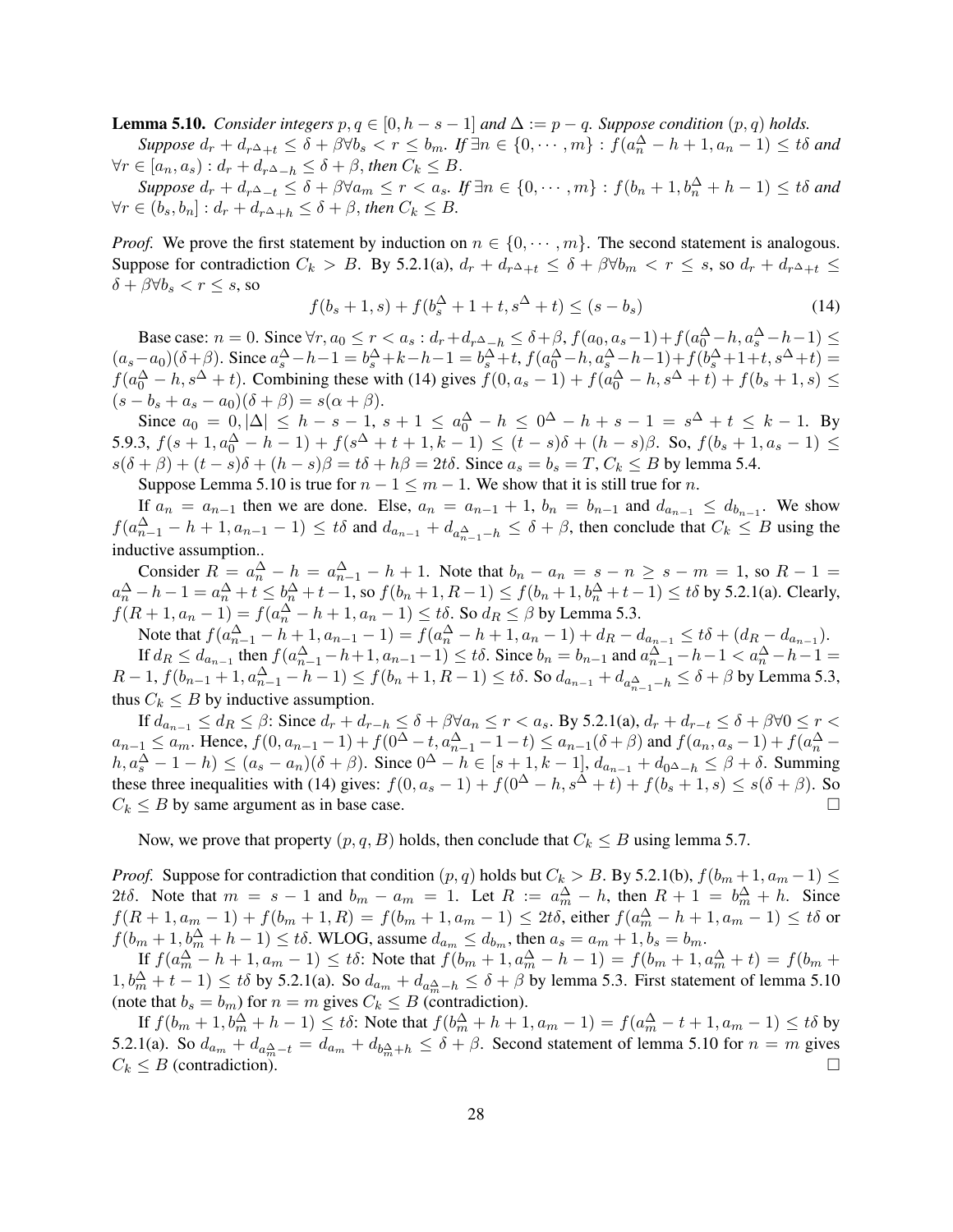Assume  $\omega = 2$ . Set  $d_0 = 2\beta$ ,  $d_1 = \cdots = d_t = \delta$ ,  $d_{t+1} = \cdots = d_{k-1} = \beta$ . Note that  $M(1 - 2\beta, 1 (\delta, 1 - \beta) = M(1 - \delta, 1 - \delta, 1 - \beta) = B$ ,  $2 - \delta \ge 2 - 2\beta \ge B$  and  $t\delta = 2\beta + (t - 1)\beta = B - 1$ . Thus, using rule 1. or 2.(c) "costs" at least  $B$ , and using only rules 2.(a) and 2.(b) costs at least  $B$  in total. So  $C_k(d_0, \dots, d_{k-1}) = B$ , thus the bound is tight for  $\omega = 2$ .

# 6 Acknowledgments

We would like to thank Uri Zwick for pointing us to the open problem of analyzing the Yuster-Zwick algorithm.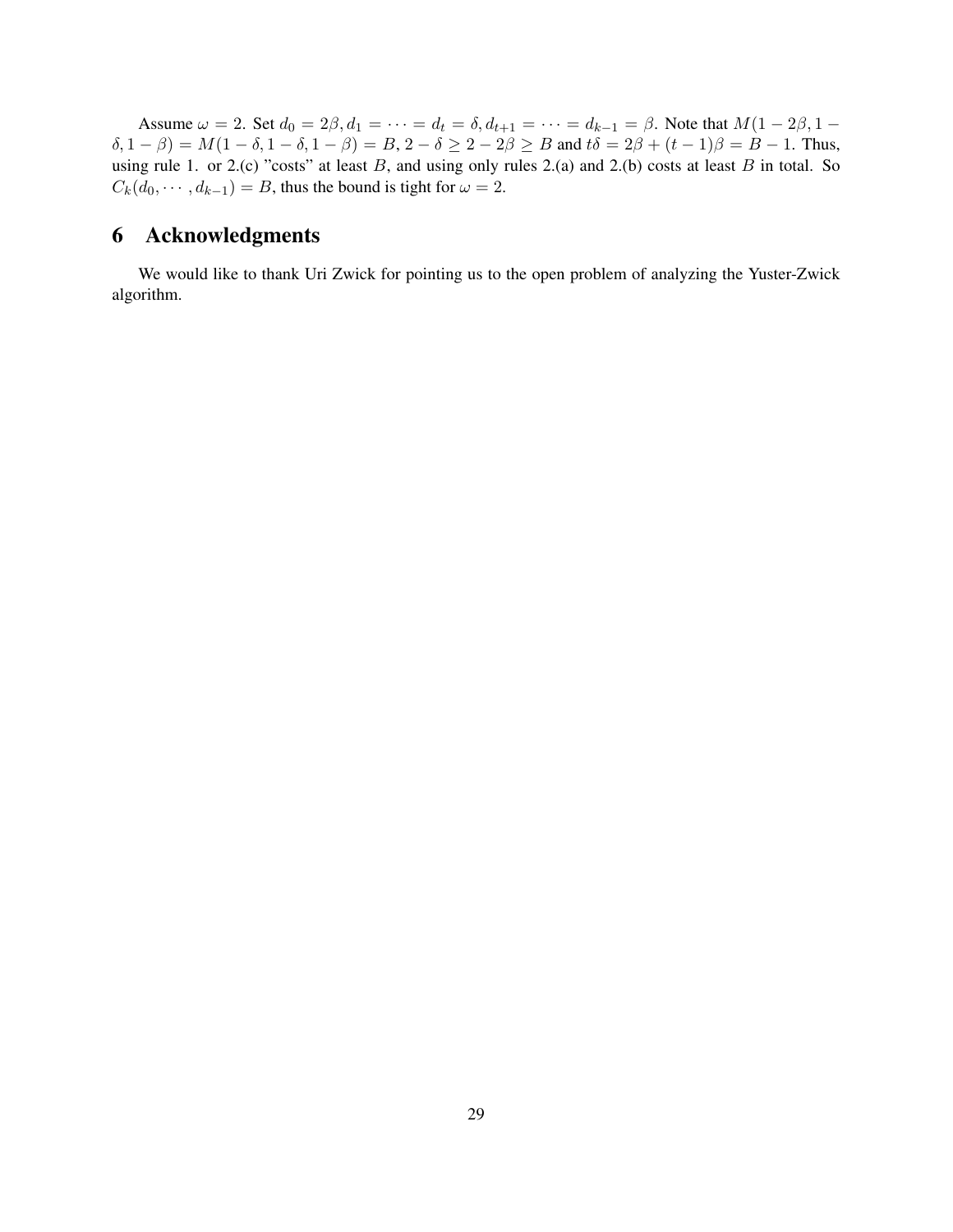## References

- [1] Amir Abboud, Arturs Backurs, and Virginia Vassilevska Williams. If the current clique algorithms are optimal, so is valiant's parser. In *IEEE 56th Annual Symposium on Foundations of Computer Science, FOCS 2015, Berkeley, CA, USA, 17-20 October, 2015*, pages 98–117, 2015.
- [2] N. Alon, P. Dao, I. Hajirasouliha, F. Hormozdiari, and S. Cenk Sahinalp. Biomolecular network motif counting and discovery by color coding. *Bioinformatics*, 24(13):i241–i249, 2008.
- [3] N. Alon, R. Yuster, and U. Zwick. Color-coding. *J. ACM*, 42(4):844–856, 1995.
- [4] N. Alon, R. Yuster, and U. Zwick. Finding and counting given length cycles. *Algorithmica*, 17:209– 223, 1997.
- [5] Markus Bläser, Balagopal Komarath, and Karteek Sreenivasaiah. Graph pattern polynomials. *CoRR*, abs/1809.08858, 2018.
- [6] B. Bollobás. The chromatic number of random graphs. *Combinatorica*, 8(1):49–55, 1988.
- [7] B. Bollobás, P.A. Catlin, and P. Erdös. Hadwiger's conjecture is true for almost every graph. *European Journal of Combinatorics*, 1(3):195 – 199, 1980.
- [8] A. Bondy and M. Simonovits. Cycles of even length in graphs. *Journal of Combinatorial Theory*, 16:97–105, 1974.
- [9] Karl Bringmann and Philip Wellnitz. Clique-based lower bounds for parsing tree-adjoining grammars. In *28th Annual Symposium on Combinatorial Pattern Matching, CPM 2017, July 4-6, 2017, Warsaw, Poland*, pages 12:1–12:14, 2017.
- [10] Jianer Chen, Benny Chor, Mike Fellows, Xiuzhen Huang, David W. Juedes, Iyad A. Kanj, and Ge Xia. Tight lower bounds for certain parameterized np-hard problems. *Inf. Comput.*, 201(2):216–231, 2005.
- [11] D. Corneil, Y. Perl, and L. Stewart. A linear recognition algorithm for cographs. *SIAM Journal on Computing*, 14(4):926–934, 1985.
- [12] Radu Curticapean, Holger Dell, and Dániel Marx. Homomorphisms are a good basis for counting small subgraphs. In *Proceedings of the 49th Annual ACM SIGACT Symposium on Theory of Computing, STOC 2017, Montreal, QC, Canada, June 19-23, 2017*, pages 210–223, 2017.
- [13] Søren Dahlgaard, Mathias Bæk Tejs Knudsen, and Morten Stockel. Finding even cycles faster via ¨ capped k-walks. In *Proceedings of the 49th Annual ACM SIGACT Symposium on Theory of Computing, STOC 2017, Montreal, QC, Canada, June 19-23, 2017*, pages 112–120, 2017.
- [14] F. Eisenbrand and F. Grandoni. On the complexity of fixed parameter clique and dominating set. *Theor. Comp. Sci.*, 326(1-3):57–67, 2004.
- [15] Peter Floderus, Miroslaw Kowaluk, Andrzej Lingas, and Eva-Marta Lundell. Detecting and counting small pattern graphs. In *Algorithms and Computation - 24th International Symposium, ISAAC 2013, Hong Kong, China, December 16-18, 2013, Proceedings*, pages 547–557, 2013.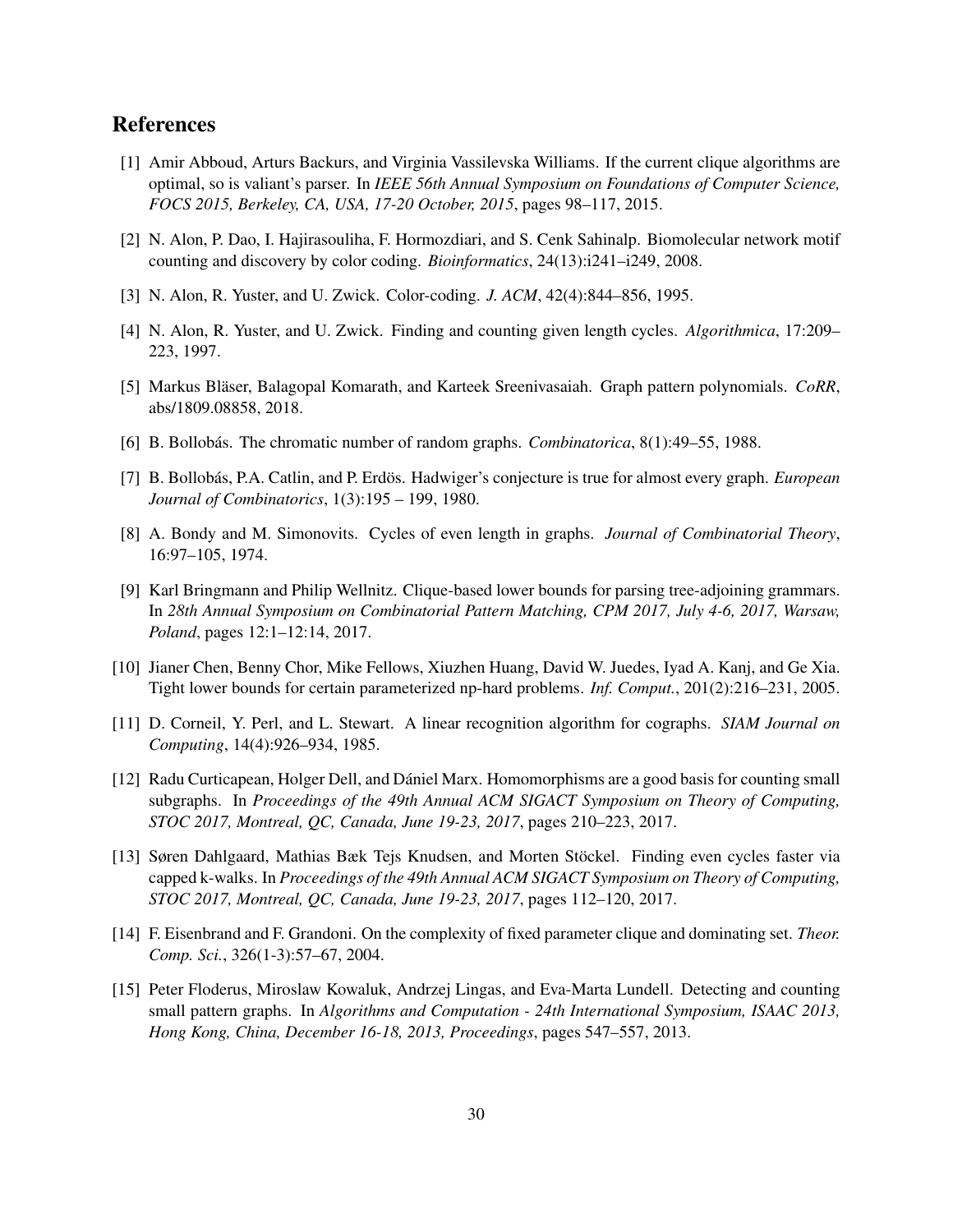- [16] Peter Floderus, Miroslaw Kowaluk, Andrzej Lingas, and Eva-Marta Lundell. Induced subgraph isomorphism: Are some patterns substantially easier than others? *Theor. Comput. Sci.*, 605:119–128, 2015.
- [17] Fedor V. Fomin, Daniel Lokshtanov, Venkatesh Raman, Saket Saurabh, and B. V. Raghavendra Rao. Faster algorithms for finding and counting subgraphs. *J. Comput. Syst. Sci.*, 78(3):698–706, 2012.
- [18] Francois Le Gall and Florent Urrutia. Improved rectangular matrix multiplication using powers of the coppersmith-winograd tensor. In *Proceedings of the Twenty-Ninth Annual ACM-SIAM Symposium on Discrete Algorithms, SODA 2018, New Orleans, LA, USA, January 7-10, 2018*, pages 1029–1046, 2018.
- [19] H. Hadwiger. Ungelöste probleme nr. 20. *Elemente der Mathematik*, 12:121, 1957.
- [20] Russell Impagliazzo and Ramamohan Paturi. On the complexity of k-sat. *J. Comput. Syst. Sci.*, 62(2):367–375, 2001.
- [21] A. Itai and M. Rodeh. Finding a minimum circuit in a graph. *SIAM J. Computing*, 7(4):413–423, 1978.
- [22] Ken-ichi Kawarabayashi and Bjarne Toft. Any 7-chromatic graphs has *K*7 or *K*4, 4 as A minor. *Combinatorica*, 25(3):327–353, 2005.
- [23] T. Kloks, D. Kratsch, and H. Müller. Finding and counting small induced subgraphs efficiently. *Inf. Proc. Letters*, 74(3-4):115–121, 2000.
- [24] Miroslaw Kowaluk and Andrzej Lingas. A fast deterministic detection of small pattern graphs in graphs without large cliques. In *WALCOM: Algorithms and Computation, 11th International Conference and Workshops, WALCOM 2017, Hsinchu, Taiwan, March 29-31, 2017, Proceedings.*, pages 217–227, 2017.
- [25] Miroslaw Kowaluk, Andrzej Lingas, and Eva-Marta Lundell. Counting and detecting small subgraphs via equations. *SIAM J. Discrete Math.*, 27(2):892–909, 2013.
- [26] Francois Le Gall. Faster algorithms for rectangular matrix multiplication. In 53rd Annual IEEE *Symposium on Foundations of Computer Science, FOCS 2012, New Brunswick, NJ, USA, October 20-23, 2012*, pages 514–523, 2012.
- [27] Francois Le Gall. Powers of tensors and fast matrix multiplication. In *International Symposium on Symbolic and Algebraic Computation, ISSAC '14, Kobe, Japan, July 23-25, 2014*, pages 296–303, 2014.
- [28] Andrea Lincoln, Virginia Vassilevska Williams, and Ryan Williams. Tight hardness for shortest cycles and paths in sparse graphs. In *Proceedings of the Twenty-Ninth Annual ACM-SIAM Symposium on Discrete Algorithms*, SODA '18, pages 1236–1252, 2018.
- [29] Andy Loo. On the primes in the interval [3n, 4n]. *arXiv preprint arXiv:1110.2377*, 2011.
- [30] B. Monien. How to find long paths efficiently. *Annals of Discrete Mathematics*, 25:239 254, 1985.
- [31] Jitsuro Nagura. On the interval containing at least one prime number. *Proceedings of the Japan Academy*, 28(4):177–181, 1952.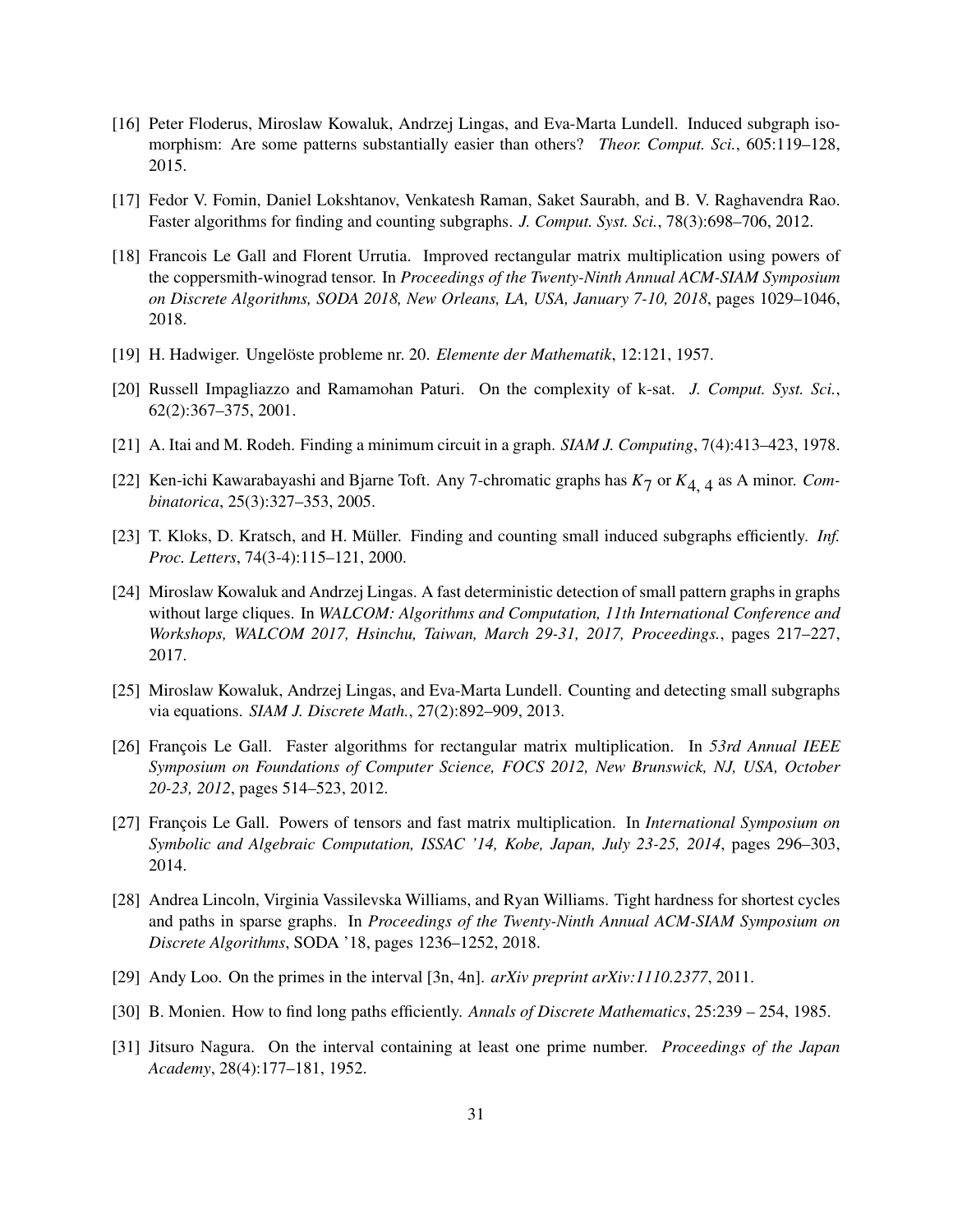- [32] J. Nešetřil and S. Poljak. On the complexity of the subgraph problem. *Commentationes Math. Universitatis Carolinae*, 26(2):415–419, 1985.
- [33] Stephan Olariu. A simple linear-time algorithm for computing the center of an interval graph. *International Journal of Computer Mathematics*, 34:121–128, 1990.
- [34] N. Przulj, D. G. Corneil, and I. Jurisica. Efficient estimation of graphlet frequency distributions in protein–protein interaction networks. *Bioinformatics*, 22(8):974–980, 2006.
- [35] Neil Robertson, Daniel Sanders, Paul Seymour, and Robin Thomas. The four-colour theorem. *Journal of Combinatorial Theory, Series B*, 70(1):2 – 44, 1997.
- [36] Neil Robertson, Paul Seymour, and Robin Thomas. Hadwiger's conjecture for k6-free graphs. *Combinatorica*, 13(3):279–361, 1993.
- [37] Benjamin Rossman. On the constant-depth complexity of k-clique. In *Proceedings of the Fortieth Annual ACM Symposium on Theory of Computing*, STOC '08, pages 721–730, 2008.
- [38] V. Vassilevska and R. Williams. Finding, minimizing, and counting weighted subgraphs. In *Proc. STOC*, pages 455–464, 2009.
- [39] Virginia Vassilevska. Efficient algorithms for clique problems. *Inf. Process. Lett.*, 109(4):254–257, 2009.
- [40] V. Vassilevska Williams and R. Williams. Subcubic equivalences between path, matrix and triangle problems. In *Proc. FOCS*, pages 645–654, 2010.
- [41] Virginia Vassilevska Williams. Efficient algorithms for path problems in weighted graphs. *Ph.D. Thesis, Carnegie Mellon University*, 2008.
- [42] Virginia Vassilevska Williams. Multiplying matrices faster than Coppersmith-Winograd. In *Proceedings of the 44th Symposium on Theory of Computing Conference, STOC 2012, New York, NY, USA, May 19 - 22, 2012*, pages 887–898, 2012.
- [43] K. Wagner. Uber eine eigenschaft der ebenen komplexe. ¨ *Mathematische Annalen*, 114(1):570–590, 1937.
- [44] Virginia Vassilevska Williams, Joshua R. Wang, Richard Ryan Williams, and Huacheng Yu. Finding four-node subgraphs in triangle time. In *Proceedings of the Twenty-Sixth Annual ACM-SIAM Symposium on Discrete Algorithms, SODA 2015, San Diego, CA, USA, January 4-6, 2015*, pages 1671–1680, 2015.
- [45] R. Yuster and U. Zwick. Finding even cycles even faster. In *Proc. ICALP*, pages 532–543, 1994.
- [46] R. Yuster and U. Zwick. Detecting short directed cycles using rectangular matrix multiplication and dynamic programming. In *Proc. SODA*, pages 247–253, 2004.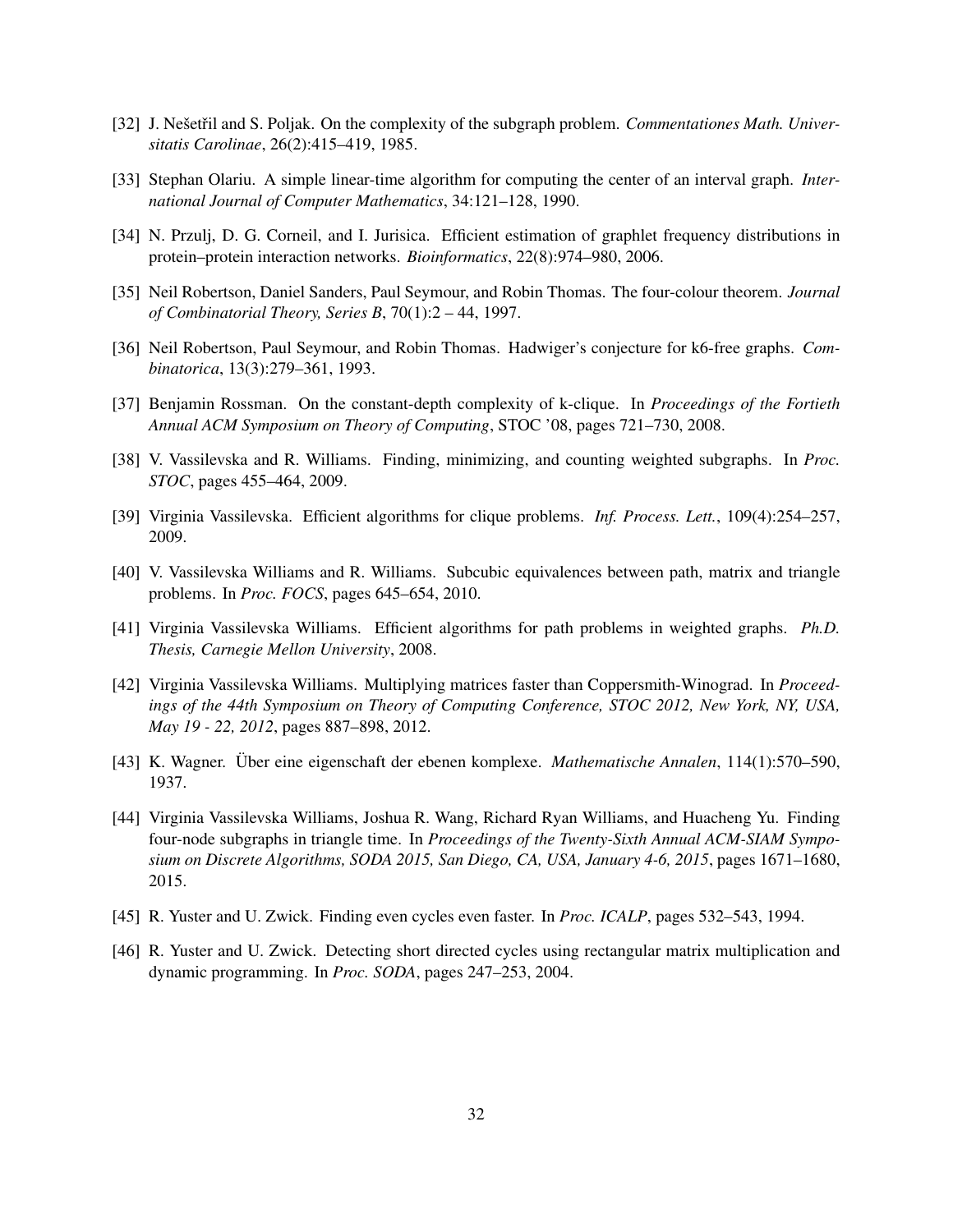### 7 Appendix

### 7.1 Induced pattern detection for  $k \leq 6$

When  $k \in \{5, 6\}$ , we have  $k' = 1$ . Consider a class c. By Corollary 3.2,  $U(c)$  has exactly two patterns which differ in only one edge e, namely  $\tilde{H}$  and  $\tilde{H} \setminus e$ . By Theorem 3.2,  $b_{\tilde{H}}^c + b_{\tilde{H} \setminus (e)}^c = 2$ , so  $b_{\tilde{H}}^c = b_{\tilde{H} \setminus (e)}^c = 1$ . So for any class c and any unlabeled pattern  $\tilde{H}$  that embeds in c, we have  $\alpha_{\tilde{H}}^c = |Aut(\tilde{H})|$ . Moreover by Lemma 3.2, there is some class c such that  $U(c)$  consists of  $\hat{H}$  and  $\hat{H} \setminus \{e\}$ , where e is an arbitrary edge in  $H$ .

Hence by Theorem 3.1 and Corollary 3.1, for any unlabeled pattern  $\tilde{H}$  which has at least one edge, we can compute  $n_{\tilde{H}}|Aut(\tilde{H})| + n_{\tilde{H}\setminus e}|Aut(\tilde{H}\setminus e)|$  in  $O(M(n, n^2, n))$  time for  $k = 5$  and  $O(M(n, n^2, n^2))$ time for  $k = 6$ . Now we give an algorithm which detects any fixed pattern  $\tilde{H}$  in a graph G, where  $\tilde{H}$  is not the k-Clique or the k-Independent Set.

Let  $e_1, \ldots, e_h$  be an arbitrary permutation of all the edges of  $\tilde{H}$ . Let  $\tilde{H}_i = \tilde{H} \setminus \{e_1, \ldots, e_{i-1}\}\$  where  $\tilde{H}_1 = \tilde{H}$ . Compute  $q_i = n_{\tilde{H}_i} |Aut(\tilde{H}_i)| + n_{\tilde{H}_{i+1}} |Aut(\tilde{H}_{i+1})|$ . Compute  $Q = \sum_{i=1}^h (-1)^i q_i$ . In fact,  $Q = n_{\tilde{H}}|Aut(\tilde{H})| + (-1)^h n_{\tilde{H}_{h+1}}|Aut(\tilde{H}_{h+1})|$ , which is of the form (2) for  $r = k!$ , since  $\tilde{H}_{h+1}$  is the k-Independent Set. So we can detect all 5-node patterns in time  $O(M(n, n^2, n)) \in O(n^{\omega+1})$ , and all 6-node patterns in time  $O(M(n, n^2, n^2)) \in O(n^{\omega+2})$ .

### 7.2 Omitted proofs

**Proof of Theorem 3.2.** Let  $H = (w_0, \dots, w_{k-1})$  be an arbitrary pattern in c. Define  $b_{\tilde{H}}^c$  to be the number of ways we can specify the edges  $w_0w_1, \ldots, w_0w_{k'}$  so that the resulting vertex order maps to a vertex order of  $\tilde{H}$ . Note that this is independent of the choice of H, because all edges except the k' edges mentioned are the same for all  $H \in c$ . For each of these  $b_{\tilde{H}}^c$  vertex orderings, we can apply  $|Aut(\tilde{H})|$  automorphisms to get a different ordering that maps to it. So all these orderings make the  $\alpha_{\tilde{H}}^c$  possible ways  $\tilde{H}$  can be embedded in c; hence  $\alpha_{\tilde{H}}^c = b_{\tilde{H}}^c \cdot |Aut(\tilde{H})|$ . Now note that the total number of ways we can specify the k' edges  $w_0w_1,\ldots,w_0w_{k'}$  is  $2^{k'},$  so  $\sum_{\tilde{H}\in U(c)}$  $\frac{\alpha_{\tilde{H}}^{c}}{|Aut(\tilde{H})|} = \sum_{\tilde{H} \in U(c)} b_{\tilde{H}}^{c} = 2^{k'}$ 

**Proof of Lemma 3.2.** Let  $H = (w_0, w_1, \dots, w_{k-1})$  be an ordering of the vertices of  $\tilde{H}$  such that  $e_i =$  $w_0w_i$  for each  $i \in \{1, \ldots, k'\}$ . Now each pattern  $H' \in C(H)$  differs from H only in those  $k'$  edges, so the unlabeled version of H' is obtained from  $\tilde{H}$  by removing some of  $e_i$  edges. So  $C(H) \subseteq S$ . Now consider  $\tilde{H}' \in S$ . Since  $\tilde{H}'$  is obtained from  $\tilde{H}$ , we can consider the same ordering of vertices for it. Call this vertex order H'. So H' and H differ only in the k' first edges, so  $H' \in C(H)$ . Hence  $S \subseteq U(c)$  which shows that  $U(c) = S$ .

Now since the number of ways we can embed  $H$  in class  $c$  is 1 (we have to put an edge between all the  $k'$  pairs of vertices), we have  $b_{\tilde{H}}^c = 1$ .

**Proof of Lemma 5.8.** For  $r \in \{0, \dots, 5\}$ : If  $B < C_6$ , we get  $B < C_6 \leq 2 - d_r$ ,  $d_r < 2 - B$ . Note that  $2 < \omega < 3$ .

(a) By Lemma 5.2,  $P_{0,2} \le \max\{1+2\delta, \omega(1-\delta)\} \le B$ . This and  $B < C_6$  imply  $B < P_{2,0}$ . Hence  $1 + 2\delta = B < P_{2,0} \le 1 + d_3 + d_4 + d_5$ , so  $d_3 + d_4 + d_5 \ge 2\delta = -(B-1)$ .

For  $r \in \{3, 4, 5\}$ ,  $\max\{P_{r,0}, P_{2,r}\} \leq 1 + \max\{f(r+1, 5), f(3, r-1)\} \leq 1 + 2\delta = B$ . By lemma 5.1,  $M(1 - d_0, 1 - d_2, 1 - d_r) > B$ , which means:

$$
(\omega - 2)d_0 + d_2 + d_r < \omega - B \tag{15}
$$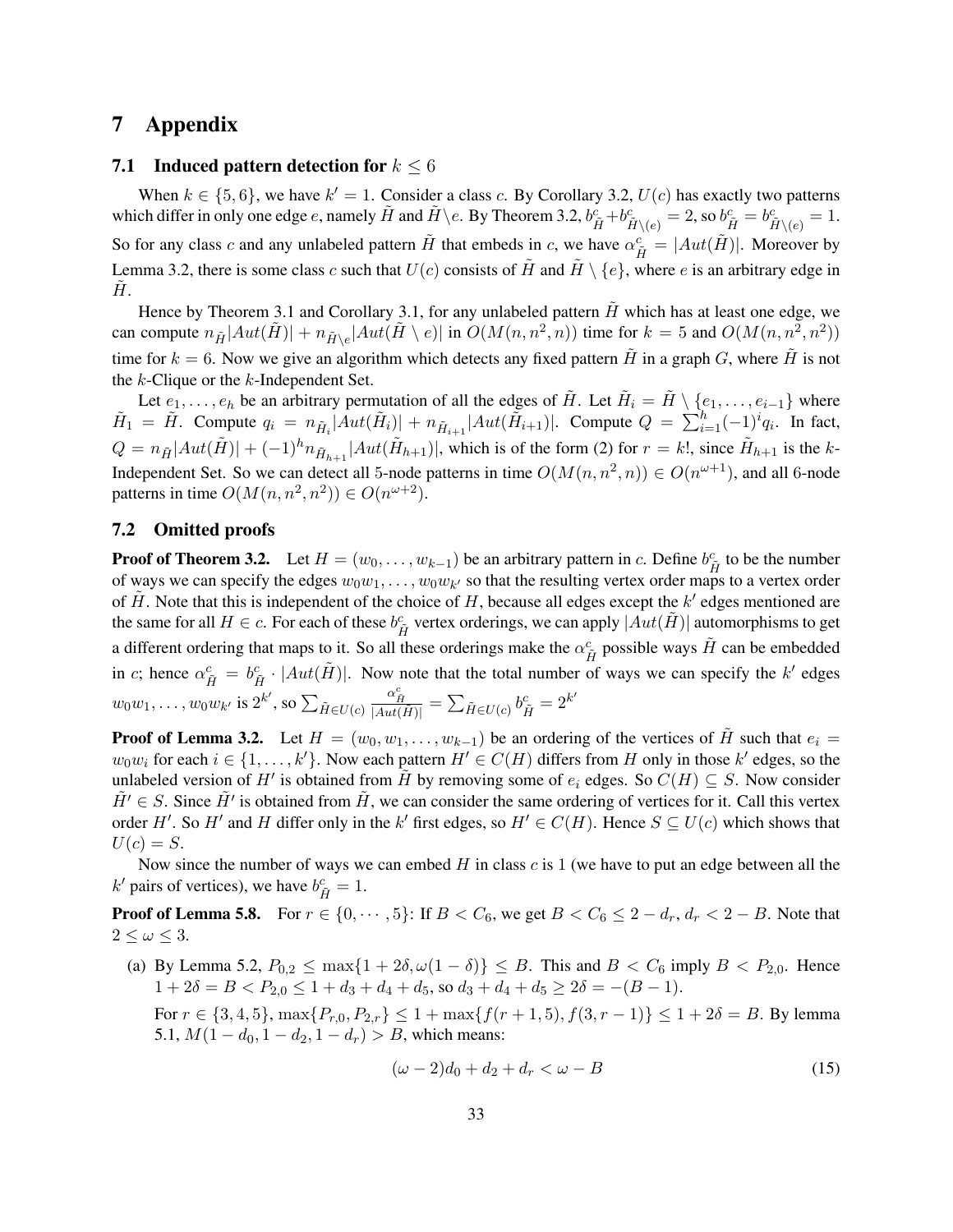Summing (15) for  $r \in \{3, 4, 5\}$  with  $-(d_3 + d_4 + d_5) < -(B - 1)$  gives:

$$
(\omega - 2)d_0 + d_2 < \omega - B - \frac{B - 1}{3} \tag{16}
$$

Summing (15) for  $r = 3$  with  $-(\omega - 2)d_0 \le -(\omega - 2)\delta$  gives:

$$
d_2 + d_3 \le \omega - (\omega - 2)\delta - B \le \omega - (\omega - 2)\delta - \omega(1 - \delta) = 2\delta
$$
  
\n
$$
\Rightarrow P_{1,4} \le 1 + d_2 + d_3 \le 1 + 2\delta = B \Rightarrow B < C_6 \le \max\{P_{1,4}, P_{4,1}\} \le \max\{B, P_{4,1}\}
$$
  
\n
$$
\Rightarrow B < P_{4,1} \le 1 + d_5 + d_0 \Rightarrow 2\delta < d_0 + d_5
$$

Summing (15) for  $r = 5$  with  $-(d_5 + d_0) < -2\delta = -(B - 1)$  gives:

$$
(\omega - 3)d_0 + d_2 < \omega - B - (B - 1)
$$
\n(17)

Summing (15) for  $r = 5$ ,  $-(d_5 + d_0) < -(B - 1)$  and  $d_0 < 2 - B$  gives:

$$
(\omega - 2)d_0 + d_2 < \omega - B - (2B - 3)
$$
\n(18)

Multiplying (15) with  $3 - \omega \ge 0$ , (17) with  $\omega - 2 \ge 0$  and summing them gives:  $d_2 \le \frac{5\omega}{3} - B\frac{2\omega}{3} - 1$ Since  $d_2 > \delta = \frac{B-1}{2}$  $\frac{-1}{2}$ ,  $\frac{B-1}{2}$  <  $d_2$  ≤  $\frac{5\omega}{3}$  −  $B\frac{2\omega}{3}$  − 1, which implies  $B < \frac{10\omega - 3}{4\omega + 3}$ Multiplying (18) with  $3-\omega \ge 0$ , (17) with  $\omega-2 \ge 0$  and summing them gives:  $d_2 \le 7-\omega-B(5-\omega)$ . Thus  $\frac{B-1}{2} < d_2 \le 7 - \omega - B(5 - \omega)$ , which implies  $B < \frac{15 - 2\omega}{11 - 2\omega}$ 

(b)  $P_{3,0} \leq 1 + d_4 + d_5 \leq 1 + 2\delta = B \Rightarrow B < P_{0,3} \leq 1 + d_1 + d_2 \Rightarrow 2\delta < d_1 + d_2$ . Analogously,  $2\delta < d_0 + d_5$ 

For  $r \in \{0,1\}$ : If  $d_r \geq 2\delta$  then  $C_6 \leq 2 - d_r \leq 2(1 - \delta) \leq \omega(1 - \delta) \leq B$ . So  $d_r \leq 2\delta$ , thus  $\max\{P_{5,1}, P_{0,2}\} \le \max\{1+d_0, 1+d_1\} \le B$ . Clearly  $P_{1,2} = P_{5,0} = 1 \le B, P_{2,5} \le 1+d_3+d_4 \le B$ . So  $P_{5,r}, P_{r,2}, P_{2,5} \leq B$ . By Lemma 5.1,  $M(1 - d_r, 1 - d_5, 1 - d_2) > B$ , which means:

$$
(\omega - 2)d_r + d_2 + d_5 < \omega - B \tag{19}
$$

Summing (19) for  $r = 0$  with  $-(\omega - 2)(d_0 + d_5) \leq -(\omega - 2)2\delta = -(\omega - 2)(B - 1)$  gives:

$$
d_2 + (3 - \omega)d_5 < \omega - B - (\omega - 2)(B - 1) \tag{20}
$$

Summing (19) for  $r = 1$  with  $-(\omega - 2)(d_1 + d_2) < -(\omega - 2)2\delta = -(\omega - 2)(B - 1)$  gives:

$$
d_5 + (3 - \omega)d_2 < \omega - B - (\omega - 2)(B - 1)
$$
 (21)

For  $r \in \{3, 4\}$ :  $\max\{P_{1,r}, P_{r,0}\} \leq 1 + \max\{f(2, r - 1), f(r + 1, 5)\} \leq 1 + 2\delta = B$ , and  $P_{0,1}$ 1 ≤ B. By Lemma 5.1,  $M(1 - d_0, 1 - d_1, 1 - d_r) > B$ , which means:

$$
(\omega - 2)d_0 + d_1 + d_r < \omega - B, r \in \{3, 4\} \tag{22}
$$

Summing (22) for  $r \in \{3, 4\}$ ,  $2\delta - d_3 - d_4 \leq d_5$ ,  $2\delta - d_1 \leq d_2$  and  $(\omega - 2)(2\delta - d_0) \leq (\omega - 2)d_5$ gives:

$$
(\omega - \frac{3}{2})d_5 + d_2 > -(\omega - B) + (\omega - \frac{1}{2})(B - 1)
$$
\n(23)